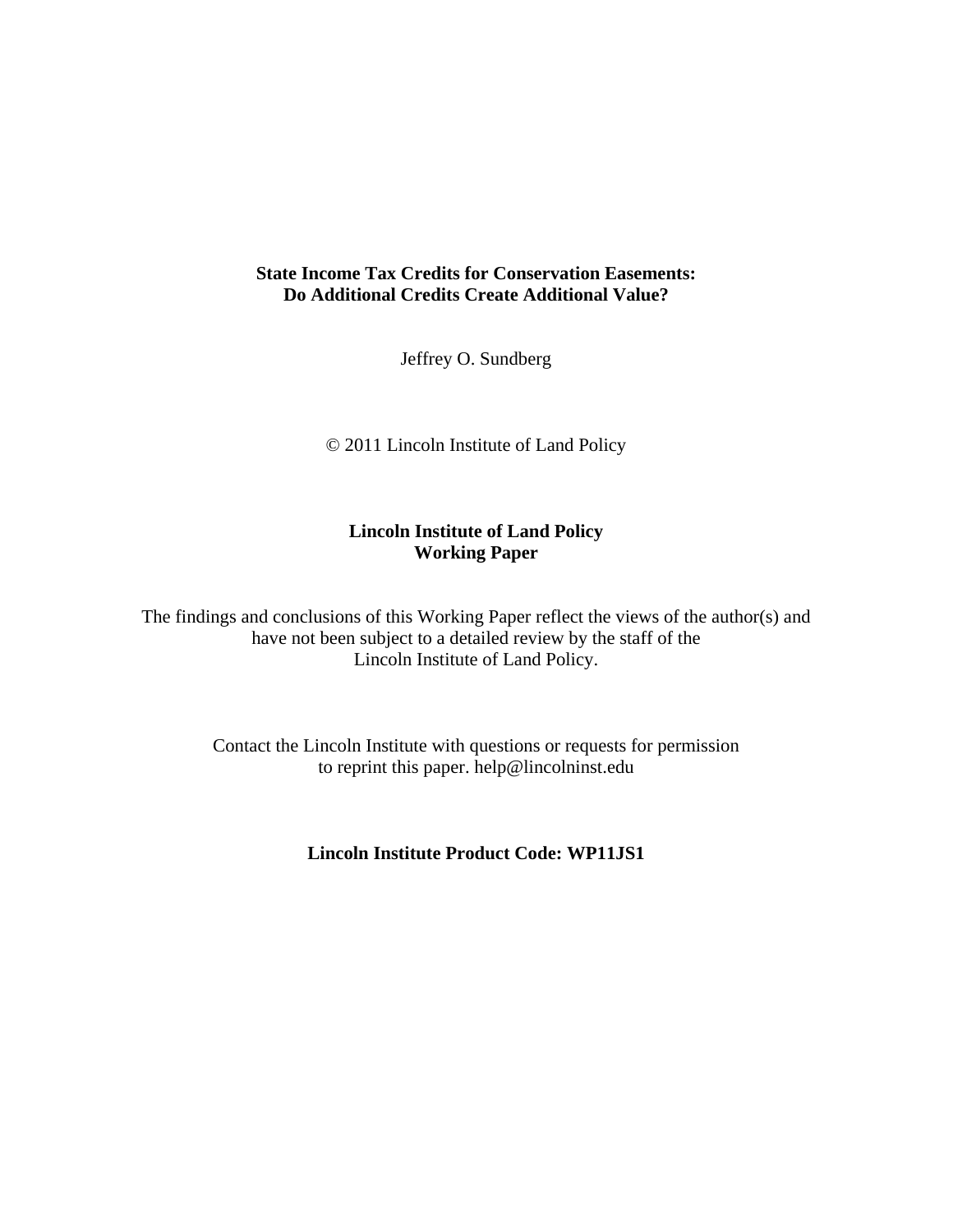#### **Abstract**

Conservation easements have become an extremely popular way to protect the conservation values of undeveloped land. Fifteen states have created income tax credits to encourage the creation and donation of conservation easements. This paper studies these credit programs to determine the extent to which states that are willing to subsidize easements more heavily might also be willing to take steps to reduce at least some of the frequently-discussed concerns about conservation easement policy. The paper finds that programs that offer the highest value of tax credits have all put one or more requirements into place that are likely to increase the conservation value of donated easements, including a more precise definition of the qualifying conservation values, the certification of the presence of such values on a parcel, and publicly-available data about the amount, type, and location of land under easement.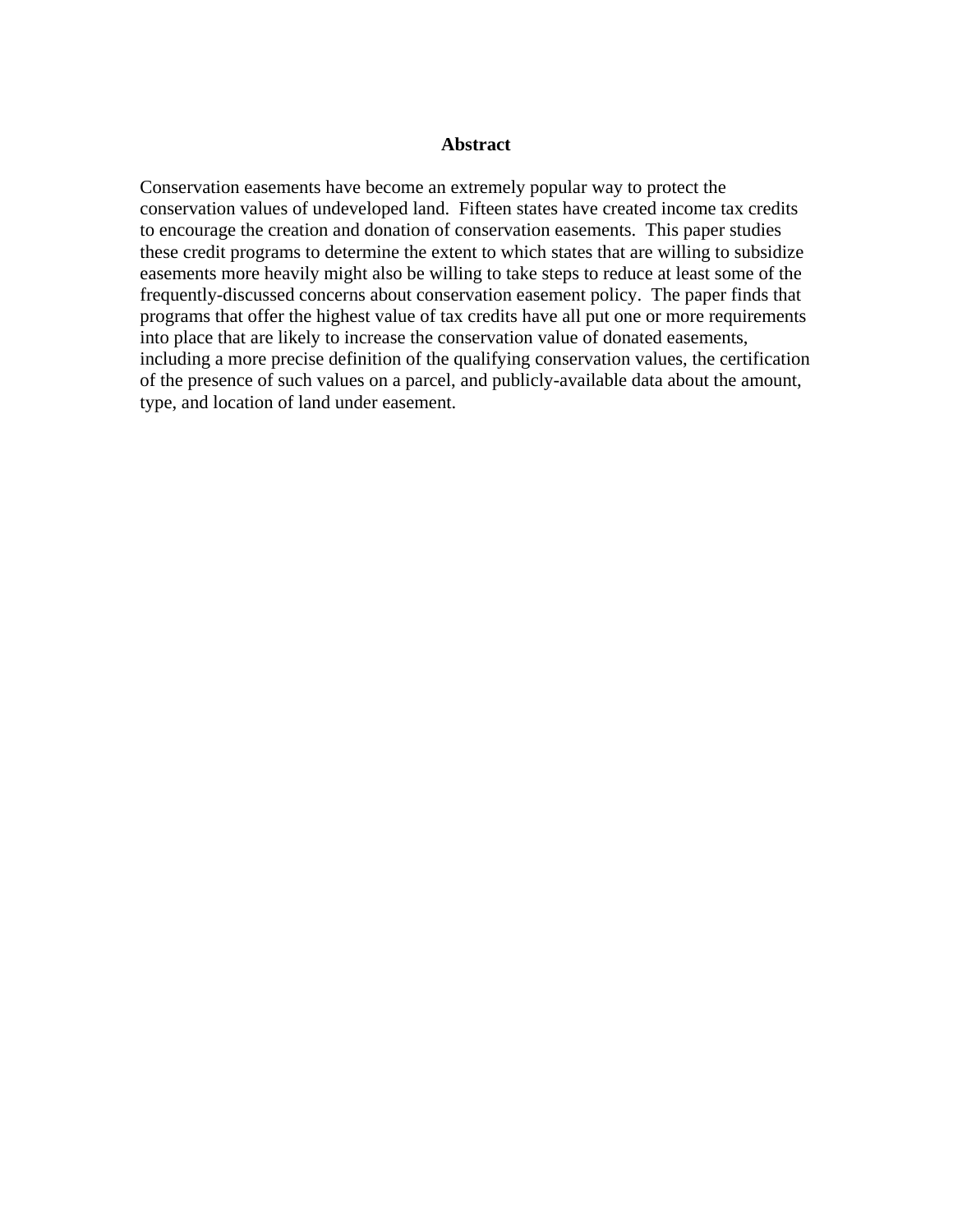### **About the Author**

**Jeffrey O. Sundberg** is the James S. Kemper Foundation Professor of Liberal Arts and Business at Lake Forest College, and has recently served as Chair of the Department of Economics and Business, as well as Chair of the Environmental Studies Program. He received a B.A. from Carleton College and a Ph.D. in economics from Stanford University. His recent research interests include the efficiency of tax incentives for conservation easement donations, and factors leading to the success of land conservation ballot initiatives.

Contact Information: Prof. Jeffrey O. Sundberg Department of Economics and Business Lake Forest College 555 N. Sheridan Road Lake Forest, IL 60045 847-735-5139 (office) 847-735-6291 (fax) jsundber@lakeforest.edu

**Acknowledgements**: This research has been supported by the Lincoln Institute of Land Policy and the James S. Kemper Foundation. The author would like to thank Lake Forest College student Chao Yang for his research assistance.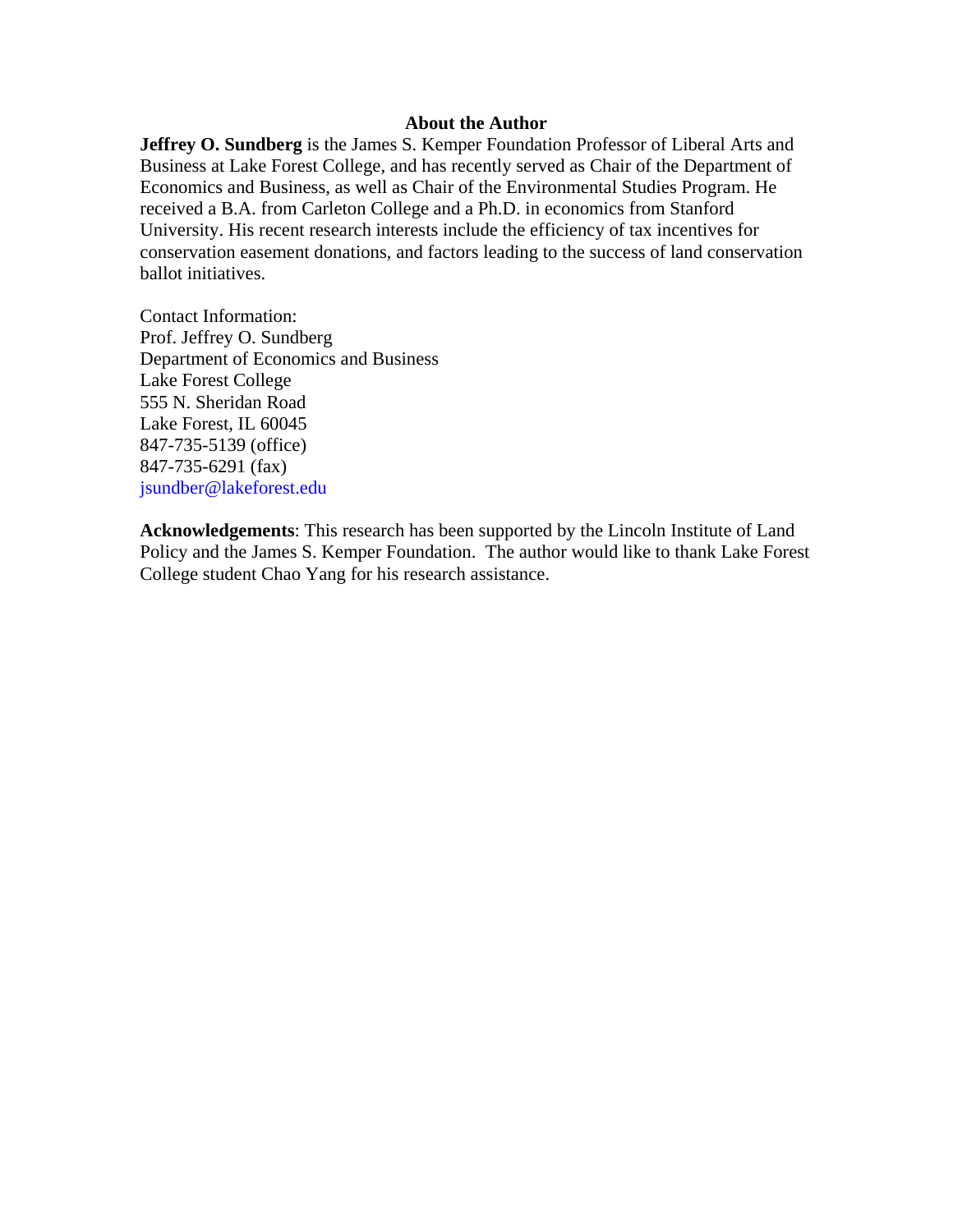# **Table of Contents**

| Land Conservation Policy and the Role of Conservation Easements1 |
|------------------------------------------------------------------|
|                                                                  |
|                                                                  |
|                                                                  |
|                                                                  |
|                                                                  |
|                                                                  |
|                                                                  |
|                                                                  |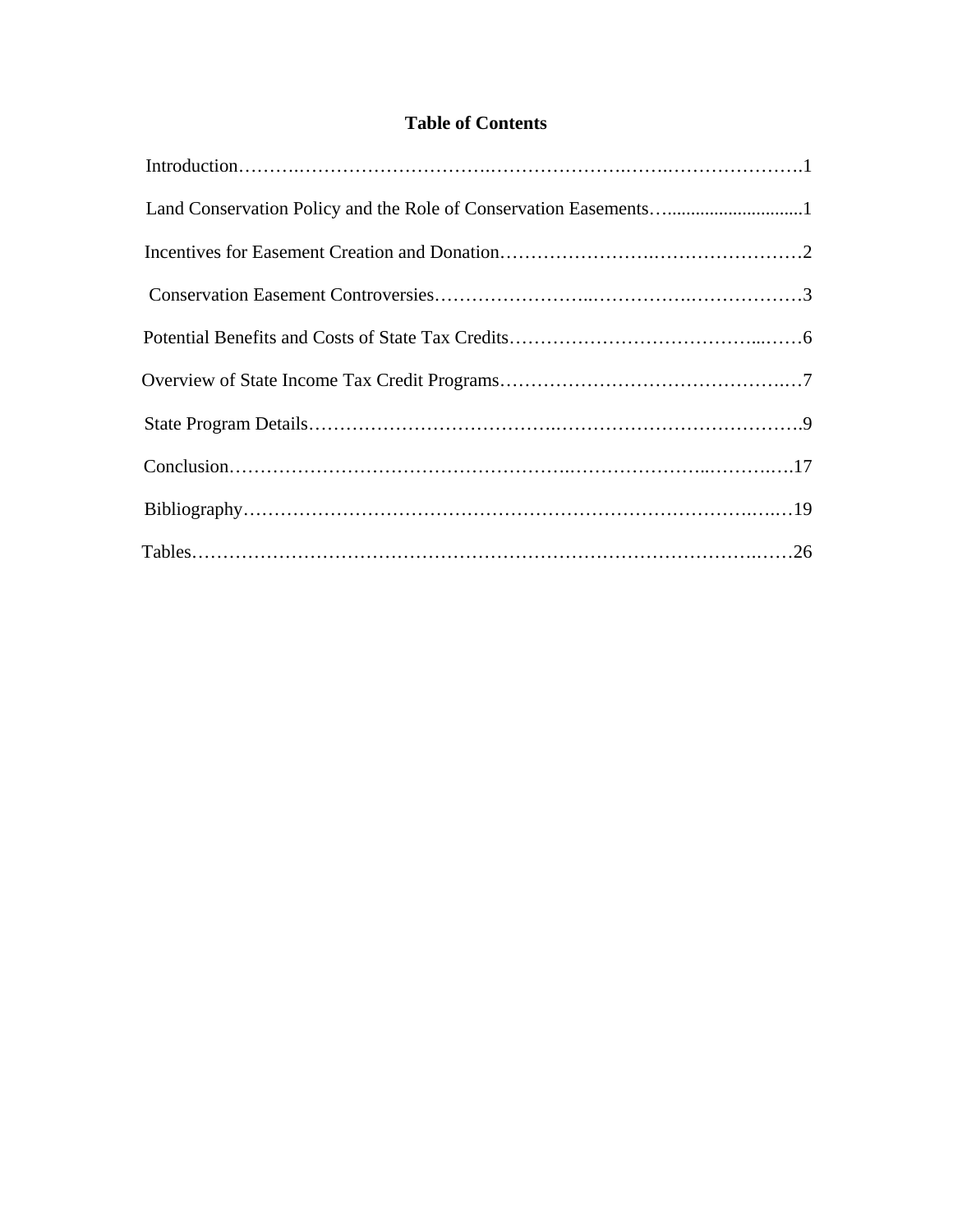## **State Income Tax Credits for Conservation Easements: Do Additional Credits Create Additional Value?**

### **Introduction**

Conservation easements have been an extremely popular way to protect conservation values on private land. Along with their benefits, easements have created a number of controversies. Several of the frequently-mentioned areas of concern are the requirement that easements be created "in perpetuity" in order to receive the federal tax deduction; what some have argued are relatively low standards for the conservation values that qualify a property for an easement, and the absence of any certification that those values actually exist and are significant; and the lack of careful recording of easements by the holder.

While these statements are sometimes generally applied to easement policy at the state and federal level, states have the opportunity to define their own standards and policies with respect to easements. This paper examines the practices of the states that offer income tax credits for easement donations to see if they have standards that vary from the federal standard; in particular, it examines the tests for conservation value to see if they vary significantly from the IRS 170(h) standard that is used by the federal government and mimicked by the enabling legislation in most states. In addition, the paper examines the extent to which states that offer tax credits actually track the number and value of credits awarded. It also presents the available data on the results of credit programs in all fifteen states that currently offer them.

### **Land Conservation Policy and the Role of Conservation Easements**

Numerous studies in recent years have pointed out the public benefits of conserving open space and wildlife habitat. These studies have made an argument for providing more government funding for conservation projects, particularly land protection, and have also suggested that current programs do not necessarily support the projects that provide the greatest conservation benefits. $\frac{1}{1}$  Biologists frequently point to private lands as an important and neglected opportunity to protect biodiversity, and argue that government policy should create incentives to conserve habitats on land that is privately owned and used.<sup>2</sup> States often purchase such parcels as a land protection strategy; 84% of state expenditures for land conservation during the period from 1992 to 2001 went toward fee simple acquisitions. $3$  However, such purchases are expensive, create a need for future expenditures on maintenance and improvements, and reduce the amount of property in private use. $4$ 

1

<sup>&</sup>lt;sup>1</sup> See Langpap, Hascic and Wu (2008), Newburn, Berck, and Merenlender (2006), and Margules and Pressey (2000) for examples.

<sup>&</sup>lt;sup>2</sup> See Rissman, et. al. (2007), Merenlender, et. al. (2004), and Shaffer, Scott, and Casey (2002).

 $3$  Lerner, Mackey and Casey (2007), p. 420.

<sup>4</sup> Fairfax, et. al. (2005).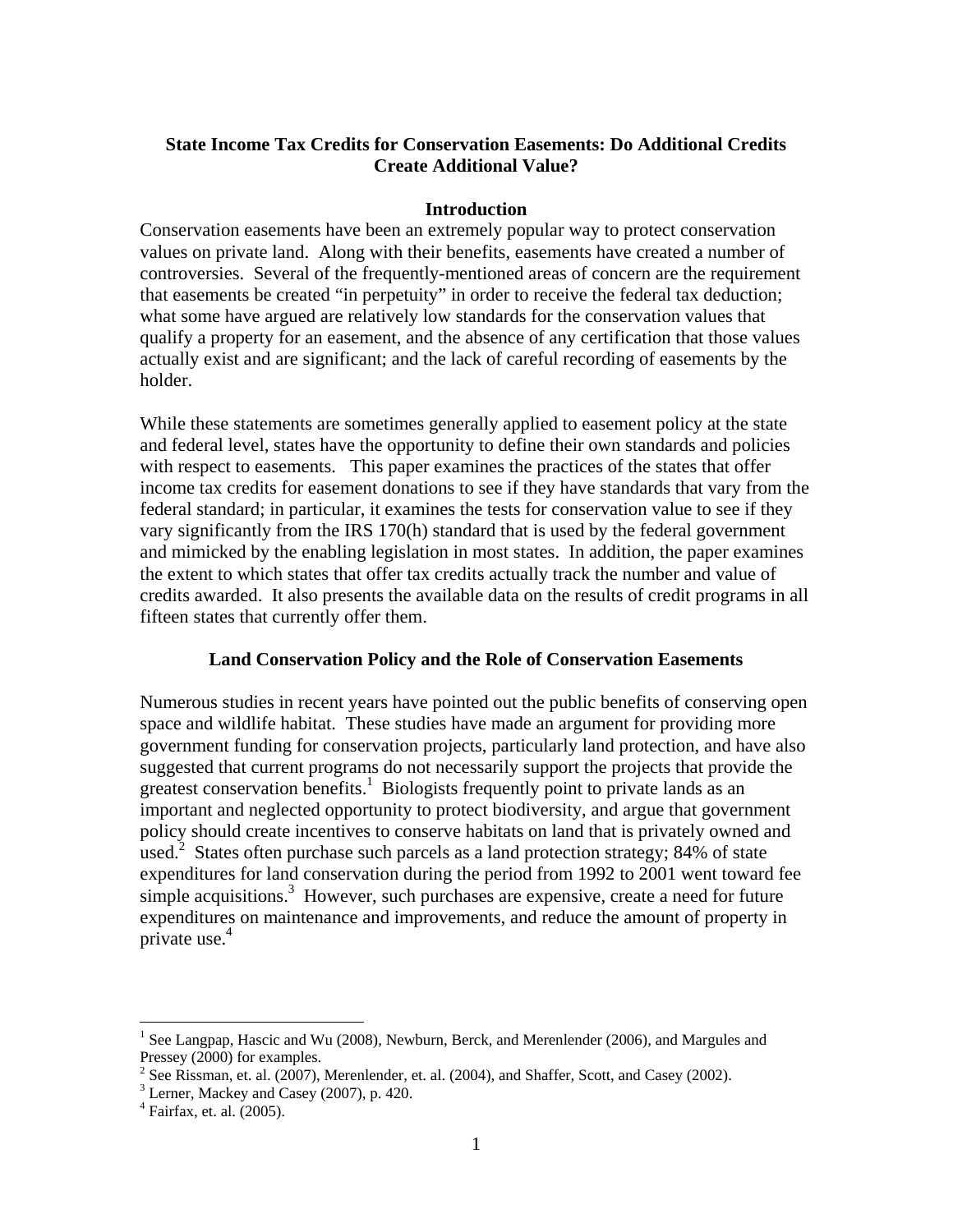Leases are also used in ways that protect habitat, but in many cases they are primarily used for other purposes and may not protect significant habitat. For example, approximately seventy percent of the federal funding for land conservation (broadly defined) between 1992 and 2001 was spent on short-term leases through the Conservation Reserve Program, which does not target parcels based on their conservation value.<sup>5</sup> In addition, a different study found that CRP funding resulted in the temporary retirement of farmland that was partly offset by conversion of non-cropland; the estimated conversion was as high as thirty percent of the enrolled acreage in the Corn Belt.<sup>6</sup> Programs such as these may provide significant public benefit, but are not intended to achieve long-term goals such as the permanent protection of wildlife habitat.

Conservation easements offer an opportunity to protect the existing conservation and open space values of a parcel, while also allowing property owners to continue using the land in ways consistent with the terms of the easement. If planned, implemented, and enforced properly, easements allow land use practices that benefit the property owner while protecting public benefits generated by the parcel.<sup>7</sup> A conservation easement typically allows the current and future owners of the property to continue using the land in ways that are consistent with the conservation purposes of the easement. Land trusts and other conservation organizations are increasingly turning to easements as the tool of choice for preserving conservation values. The Land Trust Alliance reported that U.S. land trusts acquired just over 480,000 acres in fee simple ownership between 2000 and 2005; during the same period the acreage they protected via conservation easement increased by over  $3.7$  million acres.<sup>8</sup>

The creation of the easement limits rights to future uses of the property, resulting in a reduction in the parcel's market value. Government agencies, including the U.S. Department of Agriculture and the U.S. Fish and Wildlife Service, are sometimes willing to purchase the easement from the property owner, compensating him/her for that loss in market value. Various state programs for easement purchases also exist, especially for easements on working agricultural land. Both federal and state programs are relatively small compared to leases and fee acquisition; easement purchases amounted to approximately 15.8% of state and 5.3% of federal spending on land conservation between 1992 and 2001<sup>9</sup>

#### **Incentives for Easement Donation**

While land trusts, often working with federal and state agencies, do frequently purchase easements, they primarily protect land by accepting donated easements. The arguments for private land conservation have led to the development of significant federal and state tax incentives to stimulate the creation and donation of conservation easements. The 2005

<sup>5</sup> Lerner, Mackey and Casey (2007), p. 420.

 $6$  Wu (2000), p. 986.

<sup>&</sup>lt;sup>7</sup> See The Nature Conservancy (2011) and Pidot (2005), among many others, for discussions of the potential advantages of conservation easements versus fee acquisitions.<br><sup>8</sup> Land Trust Alliance, *2005 National Land Trust Census Report*, p. 15.<br><sup>9</sup> Larner, Magkay and Cesay (2007), p. 421.

Lerner, Mackey and Casey (2007), p. 421.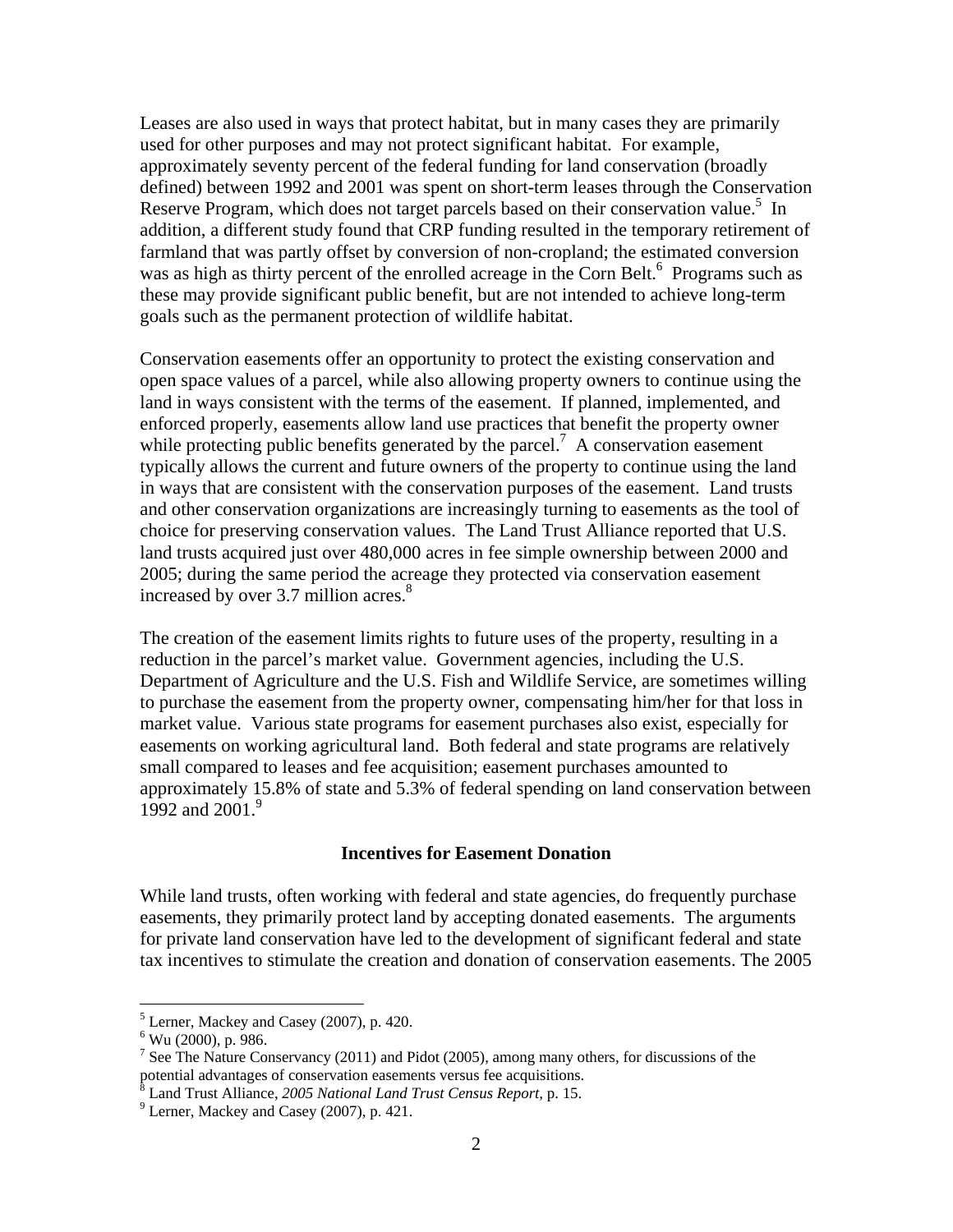Census of Land Trusts found that 86% of the easements acquired by land trusts had been donated.<sup>10</sup> Some, though by no means all, analysts argue that the existence of these federal and state incentives has been a significant factor in the enormous growth in acreage under easement. The Land Trust Alliance has claimed that the existence of and growth in these incentives is a "major contributing factor to the surge in private land conservation."<sup>11</sup>

Conservation easements are subject to the enabling laws of the state in which the property is located. <sup>12</sup> While state laws vary, potential easement donors who want to qualify for federal tax incentives must also follow the requirements of the Internal Revenue Code, Section 170(h), "Qualified Conservation Contributions, As Amended". The donation of an easement meeting those requirements, to a qualified donee such as particular government agencies or certain not-for-profit organizations such as land trusts, allows the value of the easement (as measured by the reduction in market value of the property due to the restrictions on future use that the easement imposes) to be treated as a charitable contribution. These donations became more valuable in 2006, when tax law changed so that donors may claim a deduction of up to 50% of their adjusted gross income(AGI), rather than the 30% allowed for other contributions of property with long-term capital gains. Taxpayers who meet an earnings test that qualifies them for classification as a farmer or rancher are allowed to deduct up to 100% of AGI per year. Donors are also currently allowed a fifteen-year carryforward period, rather than the original period of five years. $^{13}$ 

Qualifying donations also frequently result in reductions in state income tax liabilities, either because the federal taxable income is the starting point for the state income tax calculation or because of specific state tax incentives for easement donations. There are thirty states that both have an income tax and allow donations of conservation easements as a charitable contribution for tax purposes.<sup>14</sup> In these cases, the value of the state income tax deduction is the marginal tax rate (usually less than 9%) multiplied by the usable portion of the contribution and taking into account relevant present value calculations when the deduction is taken over multiple years.

#### **Conservation Easement Controversies**

Easements offer a number of advantages to acquisitions or leases as part of a portfolio of land protection tools; however, many concerns have been raised about both the actual policies and their implementation.<sup>15</sup> While a few states allow easements of limited

<u>.</u>

<sup>&</sup>lt;sup>10</sup> Unpublished data, Land Trust Alliance.

<sup>11</sup> Land Trust Alliance, *2005 National Land Trust Census Report,* p. 8.

<sup>&</sup>lt;sup>12</sup> Korngold (2007) and Morrisette (2001) provide discussions of the legal principles of conservation easements. Levin (2010) and Mayo (2000) provide a cross-state comparison of easement statutes.

 $^{13}$  The incentives were originally only to apply for donations made in 2006 and 2007, but have been extended several times and are currently available for donations made through 2011. Legislation to make these incentives permanent has been introduced.

 $14$  Sundberg (2008).

 $15$  Pidot (2005) and Eagle (2011) are among numerous articles offering criticisms of easements, both in principle and in practice.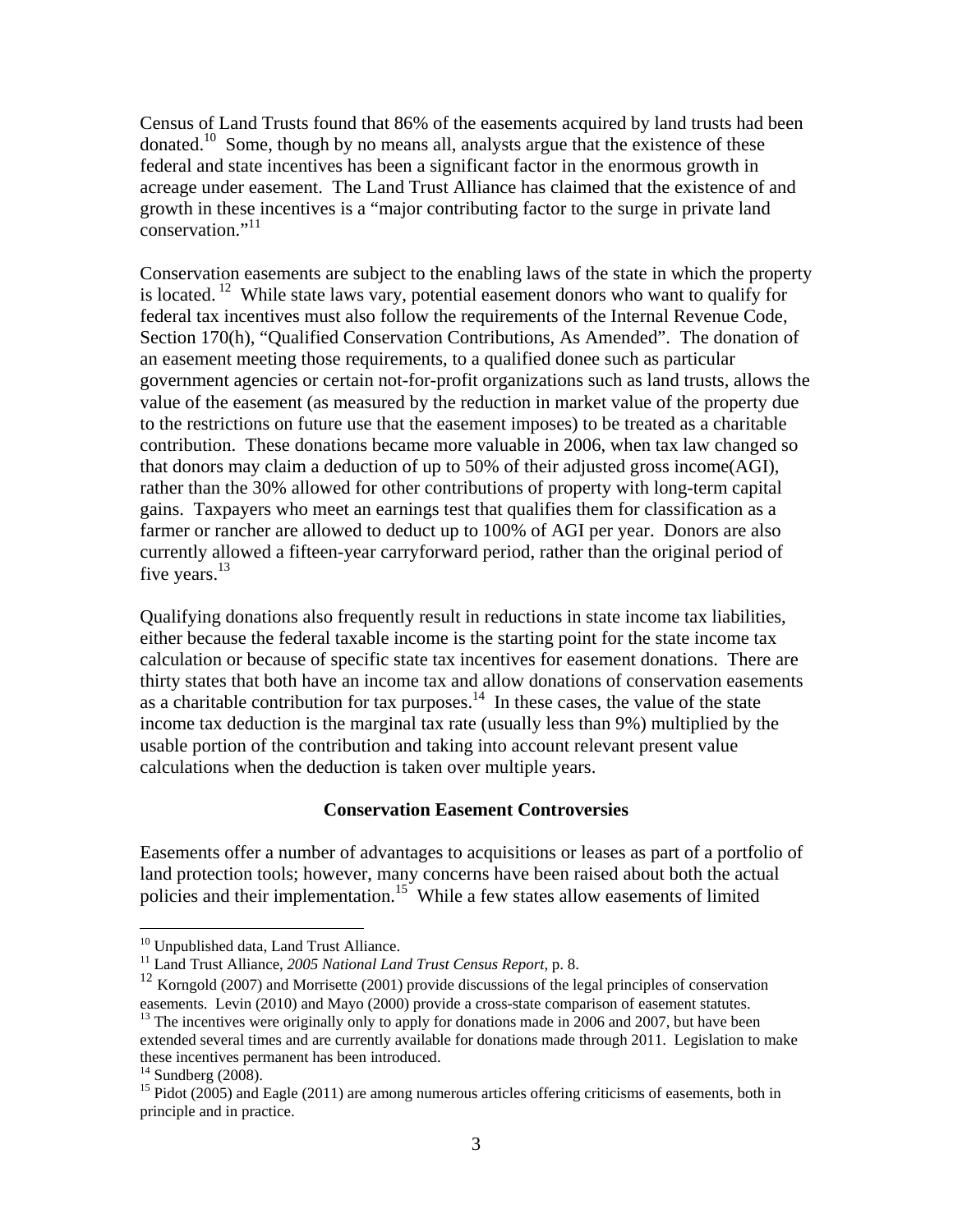duration, easements must be perpetual in order to qualify for the federal tax incentives.<sup>16</sup> A state-wide system of recording easements is an important prerequisite to the continued enforcement of the conditions of those easements, both through the continuing awareness of the restrictions and knowledge of the organization responsible for monitoring the easement. An argument can also be made for public knowledge of the parcels that have been publicly subsidized, whether through a purchase by a government agency, a donation to a charitable organization, or a purchase by a charitable organization using funds that created tax deductions for the donors. Owners of neighboring parcels would also benefit from knowing the existence of easements in their area, since such easements frequently result in higher property values for nearby parcels.

Biologists have argued that a comprehensive database is critical to future conservation planning efforts, so that agencies responsible for creating habitat management plans know what land is preserved, the types of habitat present, and allowable future uses of the property.<sup>17</sup> Habitat protection plans increasingly rely on creating connected preserves that allow easier genetic flow, so knowing the specific location and habitats that have been protected is crucial to the efficient creation of such plans. An additional complication is created by the rather fluid nature of easement specifications; the presence of an easement does not give a good indication of the reserved or foreclosed uses of the property that allow scientists to determine the potential habitat value of the property in the future. $18$ 

Despite the importance of recording easement data, it is troubling that most states do not seem to have comprehensive record-keeping with respect to existing easements. Many scholars have argued that every state should be expected to have an accessible record of all easements, but very few actually do.<sup>19</sup> Morris indicates that:

…it is impossible to get comprehensive information on how and where conservation easements are being created, what they are supposed to accomplish, whether they are being monitored and enforced, and how much public money is being spent. $20$ 

Easements are required to be recorded with deeds, but in that case only the property owner (as well as anyone searching the appropriate public deed registry) has access to the information. Any future efforts to track and enforce easements will require the cooperation and the continued existence of the easement holders or some form of conservation easement registry, at a minimum. Massachusetts has a public registry of easements and several other states have been or are beginning to collect data on

<sup>&</sup>lt;sup>16</sup> The requirement of perpetuity has generated controversy in and of itself (see Korngold (2007) and McLaughlin and Machlis (2008) for contrasting viewpoints). In particular, concerns are raised about the ability of a private organization such as a land trust to offer assurances that it will be able to monitor and enforce the restrictions created by the easements it holds. The arguments surrounding this requirement are not discussed in this paper, other than through its effect on state policy.

 $17$  Merenlender, et. al. (2004).

<sup>&</sup>lt;sup>18</sup> Rissman, et. al. (2007).

<sup>19</sup> Korngold (2007), p. 41 and Pidot (2005), p. 12.

 $20$  Morris (2009), pp. 132-3.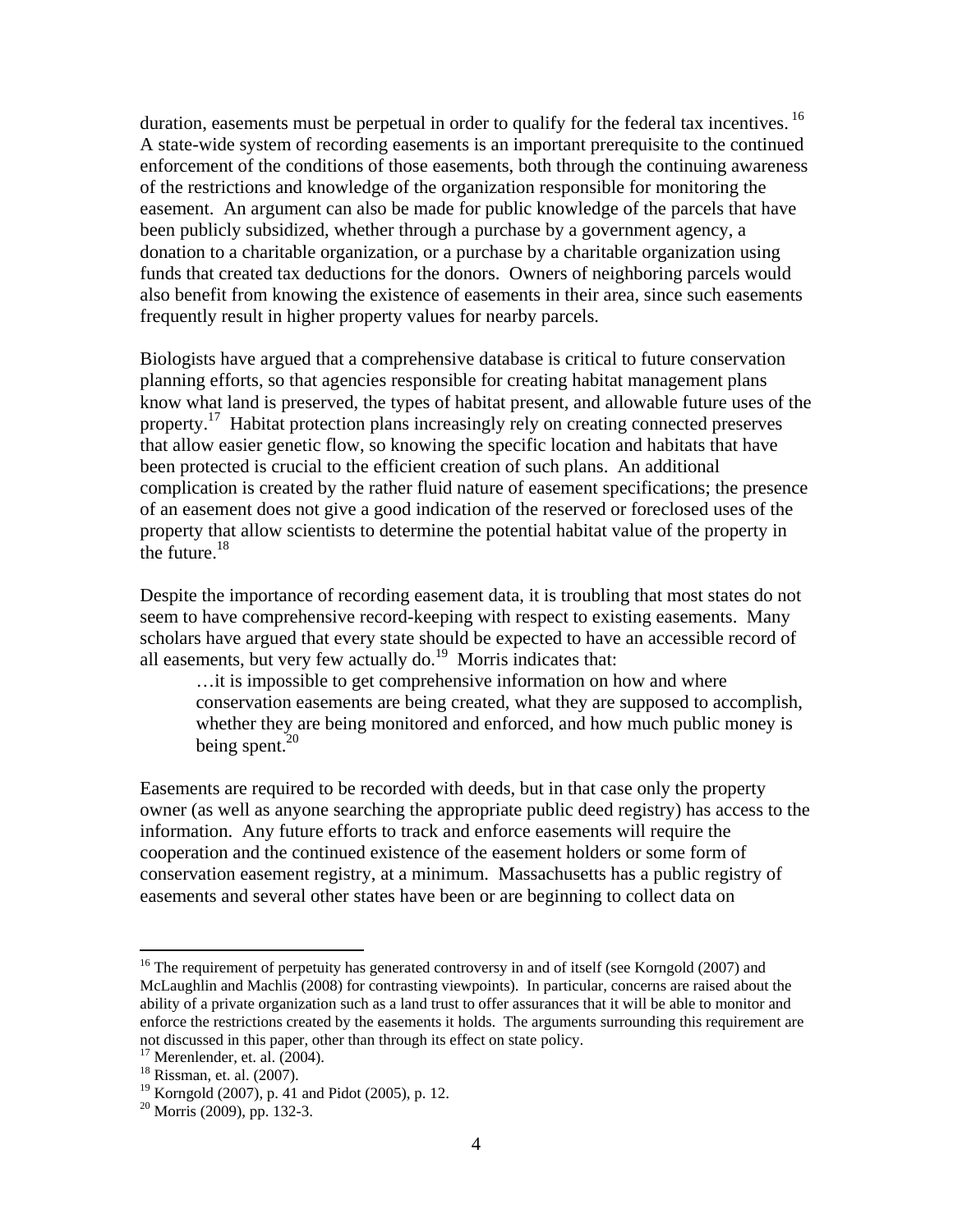easements. Even when that data exists, it is often only available at a highly aggregated level, which is of limited or no use for enforcement or planning in the future.<sup>21</sup> Another concern that is frequently raised about easement policy is that the 170(h) conditions for a qualified donation are very broad, to the point of being unclear. A donation must achieve at least one of the conservation purposes listed in 26 U.S. Code  $170(h)(4)$ :

"conservation purposes" means:

 $\overline{a}$ 

i. the preservation of land areas for outdoor recreation by, or the education of, the general public;

ii. the protection of a relatively natural habitat of fish, wildlife or plants, or similar ecosystem;

iii. the preservation of open space (including farmland and forest land) where such preservation is

(I) for the scenic enjoyment of the general public, or

(II) pursuant to a clearly delineated federal, state or local government conservation policy and will yield a significant public benefit; or

iv. the preservation of a historically important land area or a certified historic structure.

Though guidance on how to interpret these requirements is offered,<sup>22</sup> there are still potential problems of application. The requirements and guidance have frequently been described as inadequate, ambiguous, and subjective.<sup>23</sup> This is almost certainly inevitable, given the wide range of values intended for protection and the difficulty of measuring the degree to which one or more of those values exist on a particular parcel. A subjective description of the necessary conservation values may encourage the donation of easements that don't protect significant natural features, or deter the donation of easements from property owners who are concerned that they may not protect enough values to satisfy the requirements. The IRS does not do any sort of pre-certification of conservation values, so potential donors may have concerns about the likelihood the easement will be upheld in the event of an audit. Donors may also be interested in creating easements with a high appraised value but relatively little conservation value, with the cooperation of a willing donee organization, and take their chances on an IRS audit as the primary enforcement method.

 $21$  The National Conservation Easement Database project is a volunteer effort by several national organizations to collect information about known easements and map their locations. This will help with the concerns raised above, but is not a satisfactory replacement for state-level recording and mapping of every easement. Similarly, the Census of Land Trusts, administered by the Land Trust Alliance, is a survey of land trusts that collects data on easements; it does not collect location data, and is not complete.  $22$  Maybank (2005) discusses the guidance in detail.

<sup>&</sup>lt;sup>23</sup> Korngold (2007), p. 1067, uses phrases like "elastic factors" and "not much guidance" and "ambiguity". Lindstrom (2007), p. 10, refers to one section of guidance and says "(i)n other words, you will know a scenic view when you see it." Coale (2005), p. 127: "While the preceding three requirements are relatively straightforward, the determination of whether a particular contribution satisfies the conservation purpose requirement can be difficult to ascertain." Pidot (2005), p. 27: "While tax laws require that an easement have a publicly beneficial conservation purpose, the criteria for meeting this test are subjective." McLaughlin (2004) provides a thoughtful discussion of how such subjectivity is unavoidable (p. 52).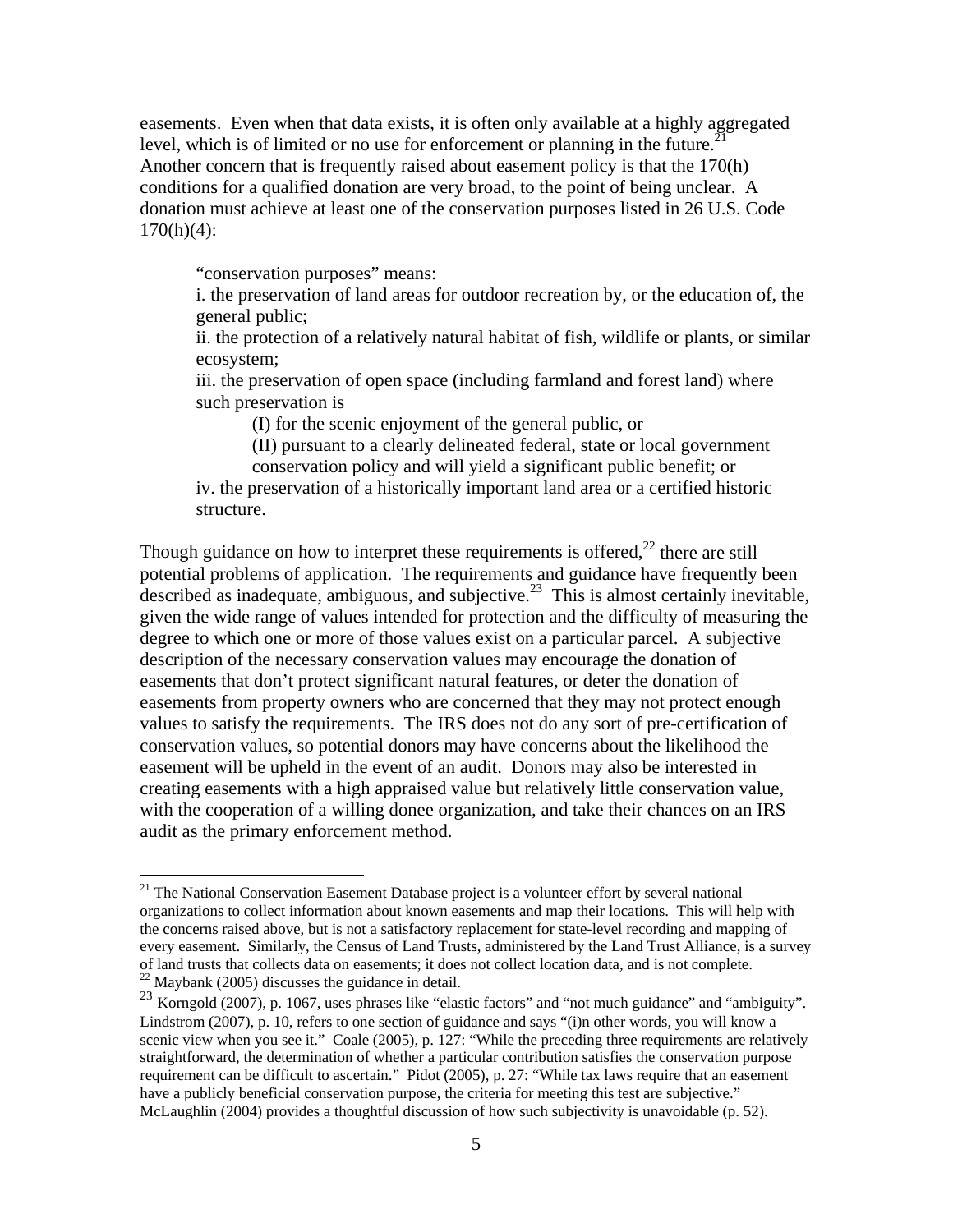Concerns have also been raised about the valuation of donated easements claimed as deductions. This is an area that has received considerable attention in recent years. $^{24}$ Most states leave the determination of the value of the donation up to the donor, and rely on IRS audits for enforcement. The IRS has made a significant effort to examine questions of valuation in recent years. McClure, et al provide a sample of 26 cases between the IRS and taxpayers with court judgments on the valuation.<sup>25</sup> In that sample, the court reduced the valuation from the original value claimed by the taxpayer in 23 of the 26 cases. The average reduction in those cases was just under 45%, which translates into an average dollar reduction of over \$770,000. The largest absolute reduction was just over \$7 million, from a taxpayer proposed value of \$12 million to a court judgment of \$4.97 million. The largest percentage reduction was 85%, from a proposed value of \$789,000 to a judgment of \$114,000. These cases represent a tiny fraction of all easements donated, but indicate a significant problem in instances where they do occur. A number of reforms have been made, most notably as part of the changes to federal policy in 2006, but concerns still exist.

### **Potential Benefits and Costs of State Tax Credits**

States that offer income tax credits for donated easements have signaled that they place a high value on such easements. These credits allow for a dollar-for-dollar reduction in the donor's income tax liability, and in several states even allow for refunds of excess credits under certain conditions. These state incentives are in some cases quite significant, sometimes resulting in the taxpayer receiving 25% or more of the fair market value of the donation back.26 These higher incentives are expected to bring about more donations, especially from so-called land rich, cash poor property owners who might not receive much value from federal or state deductions and who could not afford to make a donation without some form of compensation.<sup>27</sup> In addition to the presumed goal of encouraging more easement donations, the tax credit system can also be used to generate easements of higher quality. A new system can be designed to address the other controversies mentioned above.

The argument that tax credits create incentives for land rich, cash poor farmers and ranchers predicts that easement donations should increase as the result of a new program. There is very little empirical evidence on this topic, primarily because few states track easements carefully before creating such a credit.<sup>28</sup> Pentz (2007) provides figures from two states (North Carolina and Virginia) in support of an argument that credits can result

1

 $24$  Richardson (2006).

<sup>&</sup>lt;sup>25</sup> McClure, et. al. (2009), p. 555. The authors do not describe how the sample was selected.

 $26$  Sundberg and Dye (2006) describe the federal tax incentives and provide sample calculations of the combined benefit of federal and various state programs. The calculations include estimates of potential savings in estate taxes from the creation and donation of an easement under various scenarios, and potential savings in property taxes from the creation of an easement in states where such savings may occur.  $^{27}$  Jay (2006), p. 456.

<sup>&</sup>lt;sup>28</sup> While anecdotal evidence abounds, it is inconclusive. Land trusts frequently seem to be in the position of arguing that tax incentives do result in higher donations, while at the same time arguing that property owners primarily donate easements because they love their land and wish to protect it.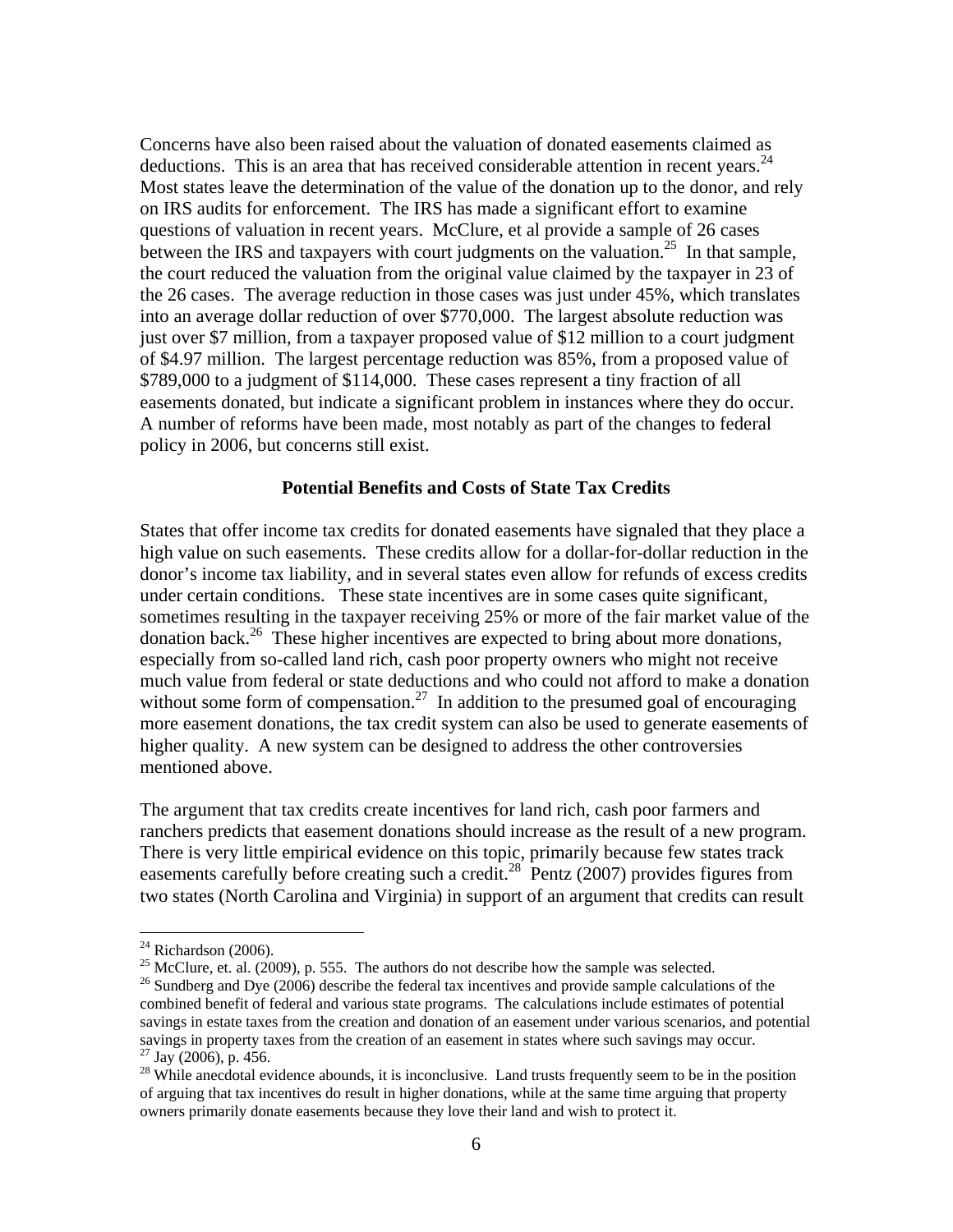in higher donations; however, there is no statistical analysis other than a timeline, and Pentz points out that the Virginia program in particular is highly attractive compared to other credit programs. Sundberg (2008) found evidence suggesting that the larger state tax incentives had a positive impact on the creation and donation of conservation easements, using a statistical analysis of panel data for easement donations to land trusts between 2000 and 2005. However, state dummy variables indicated that only land trusts in Colorado and Virginia, the two states offering credits that were both of high value and transferable, had statistically significant increases compared to land trusts in other states. Land trusts in other states offering credits did not have increases that were significantly different from those in non-credit states.

Whether or not the credit results in more easement donations is only part of the important policy question. As mentioned earlier, a single set of conservation purposes intended to apply anywhere in the country is necessarily broad and subjective. Individual states are in a better position to tailor descriptions of appropriate conservation purposes more narrowly to meet their specific needs and circumstances. States that offer these significant subsidies may also require certification that those conservation values are indeed present on the parcel, and that the easement can be expected to protect them into the future. The state may also choose to be more restrictive as to the organizations that are qualified to hold the easements, with the hope of reducing future monitoring and enforcement problems. If so, the state may find that a rigorous system of certifying easements for state credits increases the quality of donated easements. Such a certification process could also be used to create an easement database, at least for those receiving credits, that could be publicly accessible.

The additional foregone revenue resulting from income tax credits may also have the effect of creating better and more accessible data. An income tax credit is a liability for the state and is more likely to be tracked than an unused deduction. This also gives states a larger incentive to certify or audit easement appraisals on their own rather than relying on the IRS for enforcement.<sup>29</sup>

The development of a tax credit program, with substantially higher lost revenues than a traditional deduction, may also create several potential problems. A very successful program could have significant negative impacts on state revenues; this may be desirable as an indication of program success, but should be anticipated and, perhaps, controlled. Given that a large number of easements are donated in states without credits, creating a credit will inevitably result in some donors receiving additional compensation for something they would have done anyway, reducing the efficiency of the credit.<sup>30</sup> Finally, higher compensation increases the potential payoff to fraudulent activity such as submitting easements with inflated appraisals.

#### **Overview of State Income Tax Credit Programs**

<u>.</u>

 $29$  All these actions could be taken in the absence of a state income tax credit; however, the presence of a credit would make them somewhat easier to justify, and higher donations would increase the need for these safeguards.

 $30$  McLaughlin (2004).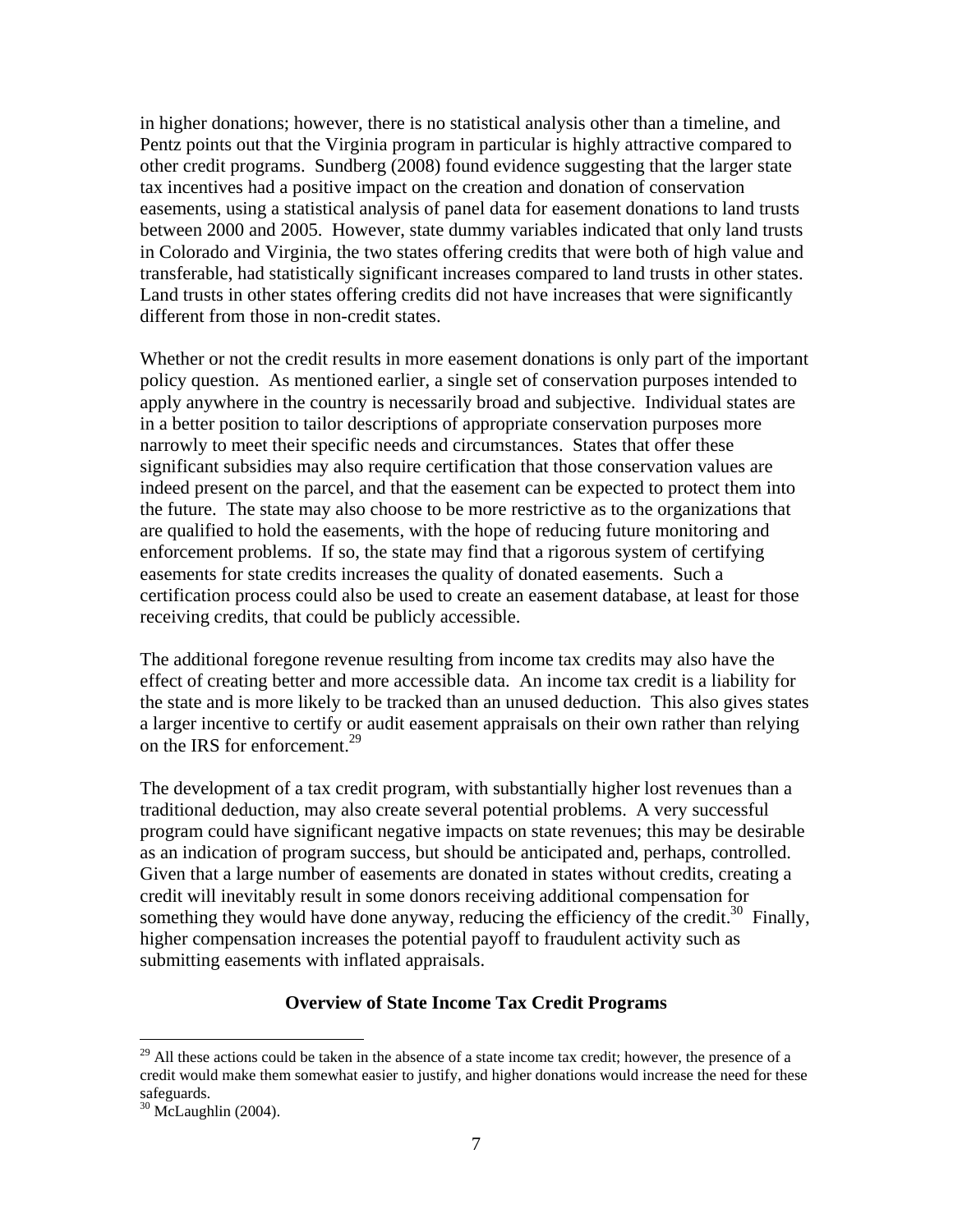As of 2011, fifteen states offer tax credits as an incentive for easement donations. The programs typically provide taxpayers with credits equivalent to a stated fraction of the fair market value of the easement. The number of credits is usually capped per parcel, or sometimes per donor, and there is a specified period during which credits may be carried forward to be used against future tax bills. Five states allow taxpayers to sell their credits, making them even more valuable to the cash-poor donors who might not be able to use the credits during that carryforward period. Unused credits are or have been refundable under certain circumstances in several states.

Table 1 presents the financial incentives of each program as of 2011. Thirteen of the fifteen states calculate credits as a percentage of the fair market value (FMV) of the easement. The calculation of FMV is usually specified to be done using the method the IRS requires be used to determine the value for federal purposes; several states provide their own very similar rules. The credits range from 25% to 100% of FMV, though in most states the number of credits is capped at a maximum per easement. That maximum varies widely, from as little as \$10,000 to as much as \$500,000, and two states do not cap the benefit available to a particular donor. Several states also cap the total value of credits awarded by the state in a particular year, with caps ranging from \$500,000 in Arkansas to over \$100,000,000 in Virginia.

Four states currently allow credits to be transferred to other taxpayers, allowing donors to sell the credits and receive cash immediately rather than settling for reduced state income tax liabilities over the next decade or more. Credits are typically sold at a discount through an intermediary who finds buyers; one such group advertises that credits are sold at a discount in the approximate range of  $15\%$  off their value in Colorado.<sup>31</sup> Similar discounts have been advertised for credits transferred in New Mexico and Virginia.<sup>32</sup> This discount from the seller, which does not include other transaction costs including fees paid to the intermediary, suggests that transferability may not be attractive for wealthier donors who can expect to use their credits to offset their own liabilities in the near future. Virginia caps the number of credits a taxpayer can use at \$50,000 per year, while the number than can be sold is not limited.<sup>33</sup> A taxpayer with credits worth several hundreds of thousands of dollars may prefer to sell them despite the discount under those circumstances.

As Table 1 indicates, the financial characteristics of the programs vary dramatically across states. The same is true of other aspects of the various programs. Table 2 presents information about the conservation values and certification necessary for an easement to qualify for credits. Seven of the fifteen states have conservation requirements that are more narrowly-defined than the IRS 170(h) standards, frequently by specifying that the easement must protect specific habitats or specific regions. Several states also have higher standards than the IRS in other ways. One example is requiring that easements receiving credits be held by particular organizations, or by trusts that have met tests that

<sup>&</sup>lt;sup>31</sup> Conservation Resource Center (2011).

<sup>&</sup>lt;sup>32</sup> Tax Credit Connection, Inc. (2009) and Virginia Conservation Credit Pool, LLC (2009).

<sup>&</sup>lt;sup>33</sup> Virginia Department of Taxation (2010).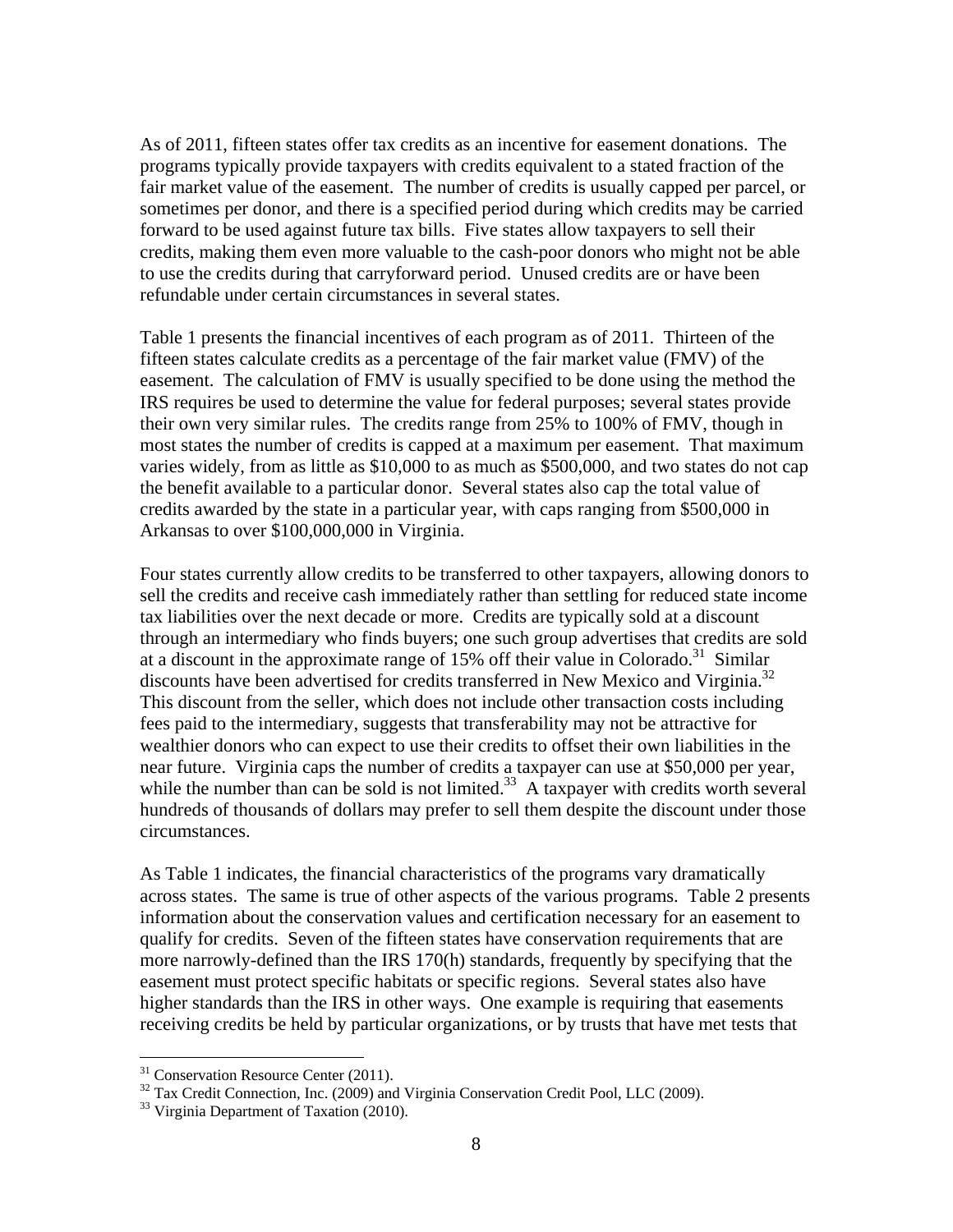indicate some likelihood of long-term ability to monitor and enforce the terms of the easement.

Four states only require that the easement meet the conservation purposes test of 170(h), while three other states have their own language that appears to be reasonably similar to that of 170(h). In cases where the language differs from that of 170(h), it is reasonable to expect that the conservation purposes of donated easements will often be consistent with the IRS standard, since a donor would prefer to receive the federal tax deduction in addition to the state tax credits.

Eight of the states require that easements be reviewed or certified before credits can be awarded. This certification ranges from a simple check that the easement paperwork has been received to a careful examination of many aspects of the easement, and even of the organization that intends to hold the easement. Virginia only reviews easements on which at least a million dollars of tax credits are being claimed. The other six states do not require that the conservation values of the easement be certified.

## **State Program Details**

One of the largest controversies regarding conservation easement policy is the lack of available information about easements at the state level. This section discusses each state's credit system in broad detail and offers all relevant information about the use of the program that could be found by looking for public reports and contacting representatives of relevant agencies, including both the certifying agency (if any) and the agency responsible for administering the credits. No summary table of state-level easement data is provided because of the wide variation in how states report data, which makes relevant comparisons across a sample of states problematic.

## Arkansas

Arkansas created a credit for the donation of real property interests, including conservation easements, in early 2009 as an expansion of an existing program of tax credits for the creation and restoration of wetlands and riparian zones. It must also meet the requirements of 170(h). Donors receive a credit for 50% of the easement's appraised value, up to a maximum of \$50,000 (\$5,000 per year for the initial year and 9 carryforward years). The program limits annual credits awarded across the state to \$500,000.<sup>34</sup> The donated easement must be in a wetland or riparian zone, and approved by the Arkansas Natural Resources Commission. As of March 2011, no application had been received for the program since its onset.

## California

<u>.</u>

California's Natural Heritage Preservation Tax Credit Act of 2000 created credits for donations of property or easements beginning in 2001. The program was suspended in 2002 and reinstated in 2005, effective through 2008, and reauthorized in 2010. The program offers credits in the amount of 55% of the FMV of the donation of a fee title or partial interest in real property. Unused credits may be carried forward for up to eight

<sup>&</sup>lt;sup>34</sup> Arkansas Natural Resources Commission (2010).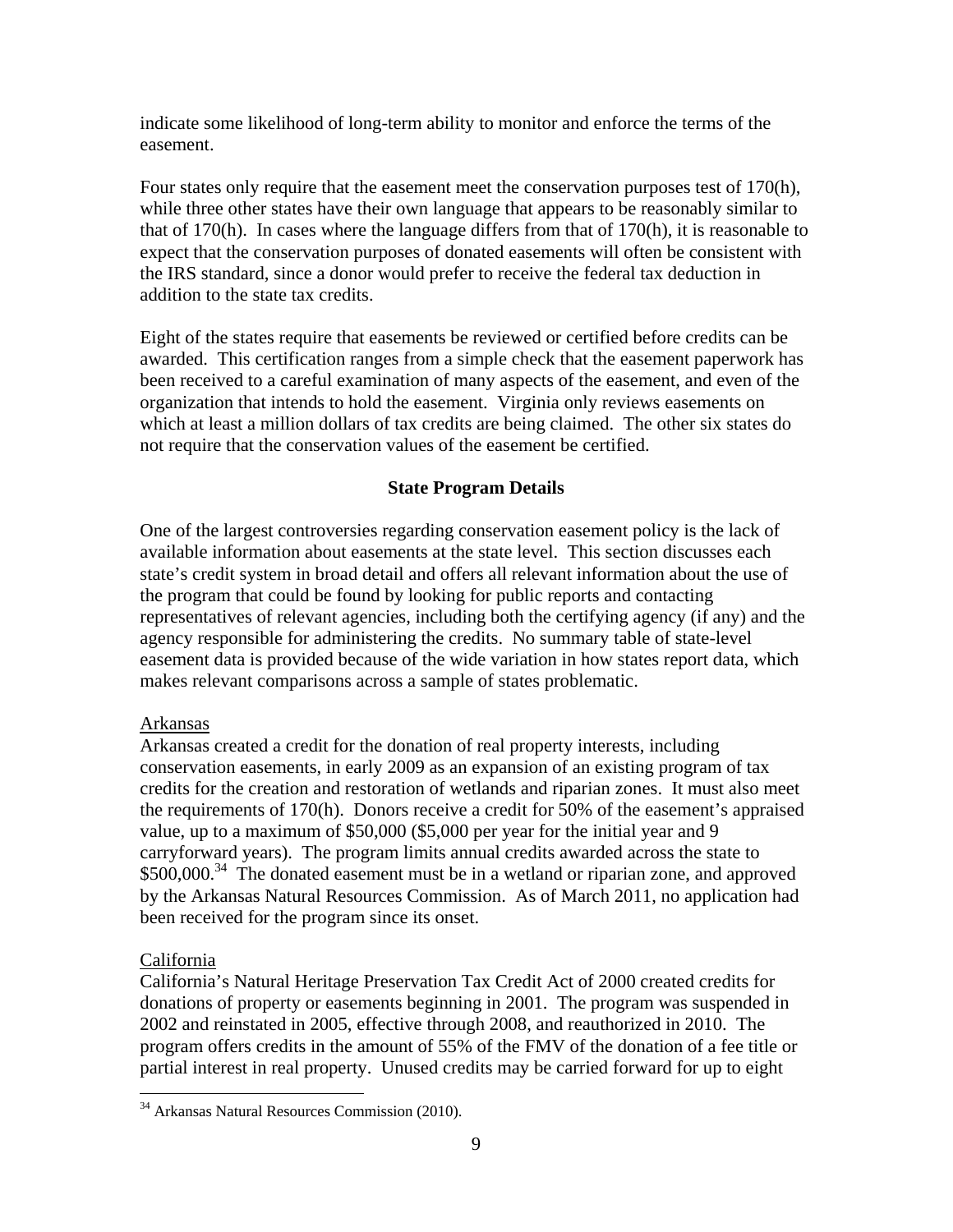years. The Wildlife Conservation Board must approve the conservation values of the property, and the appraised fair market value (FVM) must be approved by the Department of General Services. The easement must meet the requirements of 170(h), in addition to meeting a more stringent definition of conservation value than required by 170(h). A public hearing must be held before the donation is approved. The approval process is rather lengthy compared to that used by other states. In addition, potential donors are responsible for finding existing funds that can be used to offset the amount of credits awarded, though a variety of bond funds are available for this purpose.<sup>35</sup>

The initial phase of the program awarded just over \$20 million in credits between 2001 and 2004, but the awards were made to just five easements, one of which accounted for 75% of the total. As shown in Table 3, no easements received credits after the program was reinstated; in fact, no donations were awarded credits in 2007 or 2008, and no applications were made in the first year of the program after reauthorization in 2010. The average value of credits awarded per easement is extremely high compared to that in other states for which comparable data exist; if the approval process is perceived as having high fixed costs, economies of scale would suggest that only large donations would be worth taking through the necessary process. California has relatively few donated easements,36 which could be taken to mean that the program has little donor interest with which to work or to mean that the program has been unsuccessful in achieving a primary goal.

### Colorado

Colorado's Credit Against Tax- Conservation Easements program has gone through many changes. It is generally considered to be one of the most successful programs, in terms of stimulating the creation of easements, due both to its generous financial terms and the ability to transfer credits. The program started in 2000, offering credits equal to 100% of FMV, capped at \$100,000. Credits were and remain transferable; credits that are not used or transferred have a twenty year carryforward period. The credit was expanded in 2003, so that in addition to 100% of the first \$100,000, donations received additional credits for 40% of the market value in excess of that earlier limit, up to a maximum of \$400,000, so the total value of tax credits could reach as much as \$260,000 for parcels valued at \$500,000 or more. The formula for calculating credits was altered again in 2007, with the rate reduced to 50% of FMV but the cap increased to \$375,000.<sup>37</sup>

Easement donors seeking credits were required to register the easement with the Department of Revenue beginning in 2007, providing details about location, appraised value of the easement and credits claimed, the organization accepting the easement, and the conservation values protected. Efforts are currently underway to retroactively collect data about easements that were awarded credits prior to 2007, with the exception of the unavailable data on conservation values.<sup>38</sup> There is no state-level certification of

 $35$  State of California Wildlife Conservation Board (2010).<br> $36$  Morris, 2009, p. 160.

<sup>&</sup>lt;sup>37</sup> Colorado Department of Regulatory Affairs (2011-2)

<sup>38</sup> http://www.colorado.gov/cs/Satellite/Revenue/REVX/1216289010223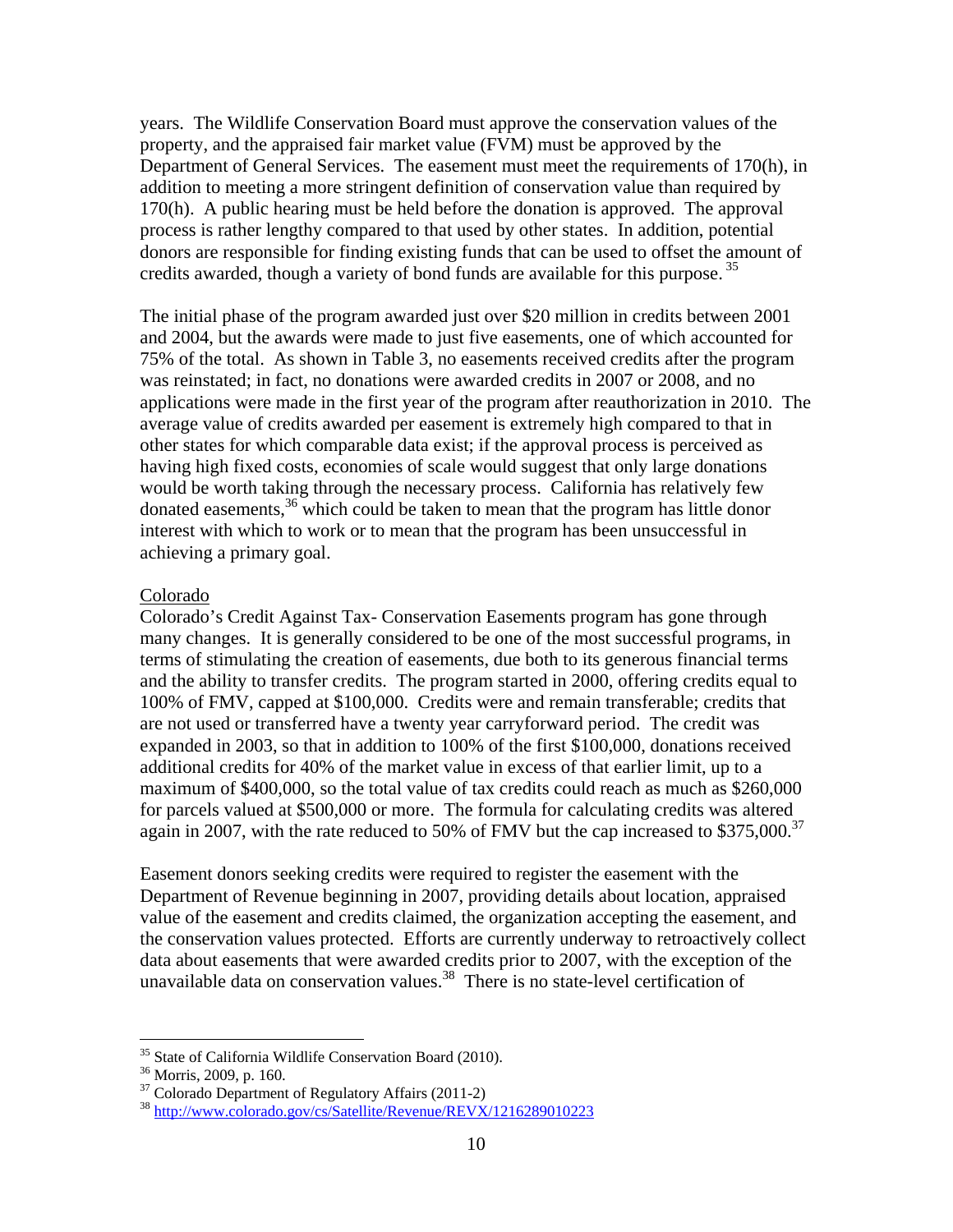conservation values for an easement, and easements are only expected to meet the requirements of 170(h).

Table 4 provides data on the program annually for 2000-2010. The data from 2007 to 2010 are complete. However, since data are still being retroactively collected for 2000- 2006, the data presented do not represent the final totals, nor do they provide the year in which the easements were donated. The program has awarded well over \$600 million of credits to easements covering over one million acres of property. In 2007 alone, over \$100 million of credits were approved.

In addition to the limit on the number of credits awarded on a given easement, there are also limits on the number of credits a taxpayer can use in a given year. As a result, many of the credits are carried forward, in addition to those that are sold to other taxpayers. Table 5 shows the number of credits used annually; during the early years of the program the number of credits approved far outweighed the number used, but in recent years more credits have been used than have been approved as credits from earlier transactions continue to be claimed.

The high number of credits approved and used annually has resulted in new legislation that caps the number of credits offered in a given year. A statewide cap of \$26 million per year was approved for 2011-13; this was subsequently changed to a cap of \$22 million in 2011 and 2012, and a cap of \$34 million in 2013. Easements donated during a year when the cap has been met will not be awarded credits until the next available year. This cap is below the total awarded during every year for which data are available, and far below the number of credits awarded prior to 2009.<sup>39</sup>

The high value of the available credits has resulted in a significant amount of what many consider to be abuses, particularly regarding the determination of assessed value, by a small but active group of promoters. Reports of abuses resulted in IRS audits; the IRS findings resulted in subsequent audits by the state Department of Revenue:

Audits by the Internal Revenue Service and the Colorado Department of Revenue have resulted in the denial of nearly 340 of 2,500 donations (14 percent) used to garner a tax benefit in tax years 2003 thru 2007. Through tax year 2007, denials were valued at a total of \$87.1 million, 19 percent of all tax credits claimed. Currently, there are approximately 500 claims for conservation easements that the department either has disputed or is in the process of disputing. $40$ 

In addition to denying these credits, the state has responded to the abuses by tightening standards for easement appraisals and restricting the type of organizations allowed to accept easements that are awarded credits.

### Connecticut

<u>.</u>

<sup>&</sup>lt;sup>39</sup> Colorado Department of Regulatory Affairs (2011-1). As of August 26, 2011 only \$13.2 million of credits had been issued against the \$22 million cap; however, this does not count any credits in the process of being approved.

<sup>40</sup> Kirk (2010), p. 2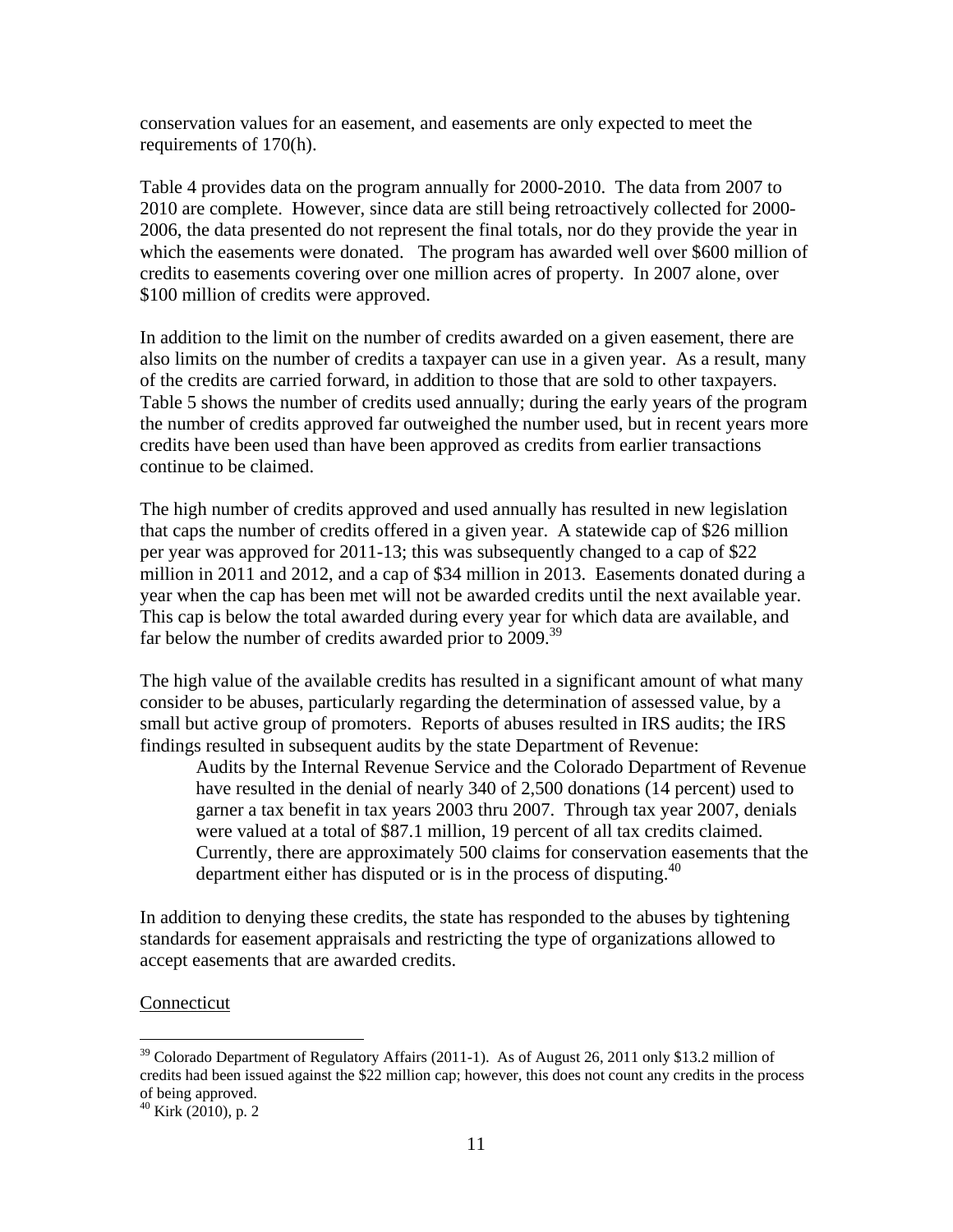Connecticut's Credit for the Donation of Land began in 2000, and is only available to corporations. Corporations can receive credits for the donation of land and conservation easements. The credit is based on 50% of FMV, with a carryforward of 25 years. There are no caps on the amount of credit that can be earned.<sup>41</sup> There is no certification of conservation values required. The enabling statute for conservation easements is somewhat atypical compared to that of other states, $42$  and easements do not need to meet the standards of IRS 170(h) in order to qualify for receiving the credit. Table 6 presents the available data, which indicate a relatively small number of donations generating less than \$5 million in credits. The reports do not indicate the fraction of these donations represented by easements.

### Delaware

Delaware's Land and Historic Resources Protection Incentives Act of 1999, reauthorized in 2009, offers credits of up to 40% of the FMV for donated land and easements; however, the amount of credit for a donation is capped at \$50,000 and the statewide credits awarded are capped at \$1 million per year. The requirements for qualification are determined by the Department of Natural Resources and Environmental Control, and they appear to be tailored to achieve state priorities. Easements must also satisfy the requirements of 170 $(h)$ . The conservation values of the easement are not certified.<sup>43</sup>

Several efforts to retrieve data from the appropriate contact at the Department were unsuccessful, and conversations with land trust employees in Delaware suggest that this very small program is rarely used to protect land with conservation values, though it does award credits for donations that result in historic and cultural preservation.

#### Georgia

Georgia's Conservation Tax Credit Program was put into effect in 2006. It offers credits equivalent to 25% of FMV with a maximum possible credit of \$250,000 for individuals and \$500,000 for corporations. Properties owned by partnerships may qualify for up to twice as many credits. There is a ten year carryforward period.<sup> $44$ </sup> House Bill 346, enacted in May of 2011, allows unused credits to be transferred, effective for easements donated on or after January 1, 2012.<sup>45</sup> The standard for qualification is more stringent than 170(h), and the Department of Natural Resources must certify that the donation meet's the State's specified conservation purposes.<sup>46</sup> Each project awarded credit is listed on a public website. $47$ 

Table 7 shows the number of endorsed projects and associated acreage by year. While figures represent all endorsed projects, including donations of façade easements and fee

<sup>&</sup>lt;sup>41</sup> State of Connecticut Department of Revenue Services (2010)  $4^{42}$  Levin (2010)

 $43$  Delaware Code (2011)

<sup>44</sup> Georgia Land Conservation Program (2011-2)

<sup>45</sup> Georgia General Assembly (2011)

<sup>46</sup> Georgia Department of Natural Resources (2009)

<sup>47</sup> Georgia Land Conservation Program (2011-1)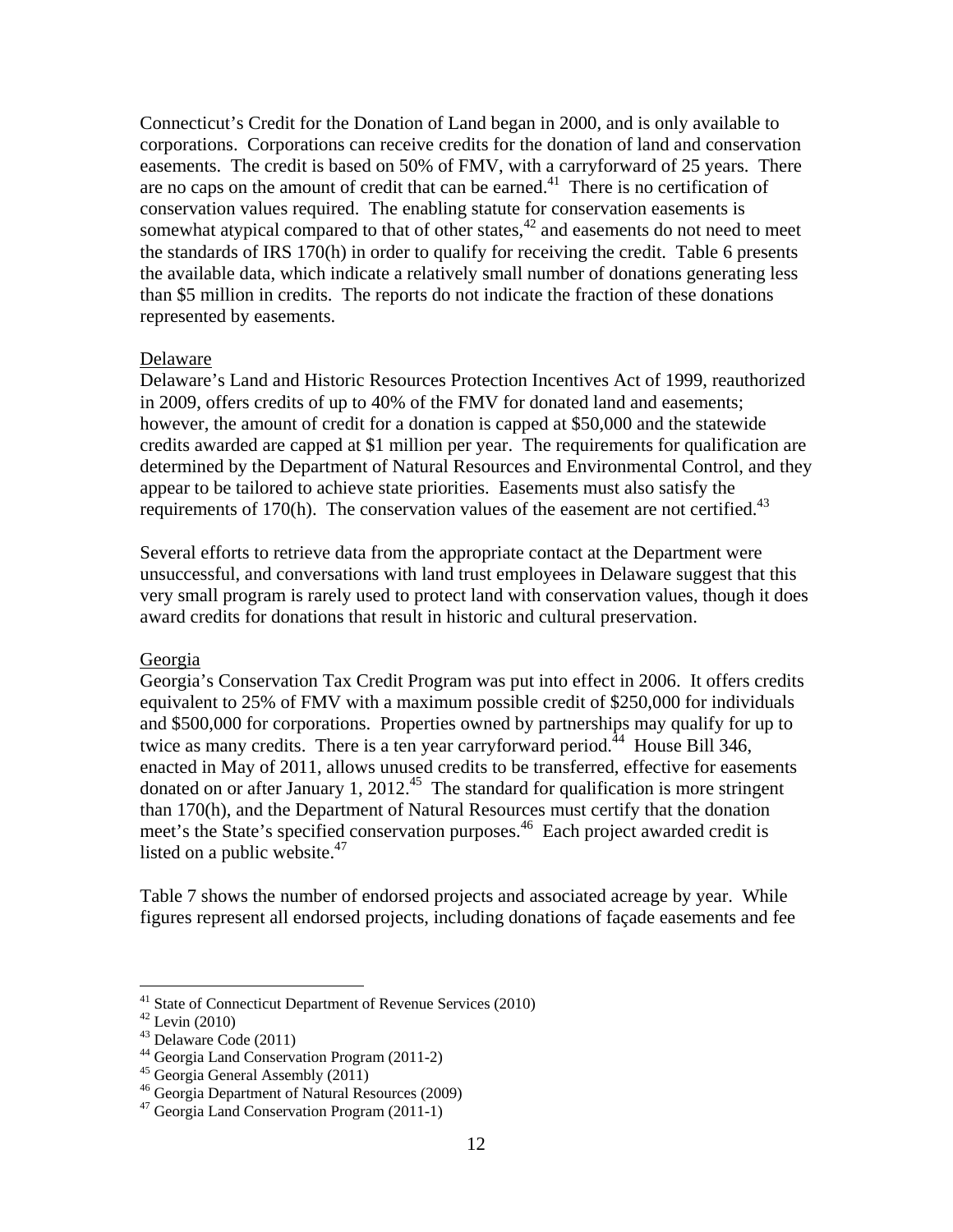simple title, 214 of the 228 projects (94%) are donations of conservation easements.<sup>48</sup> No information on the value of credits awarded was found.

### Iowa

The Charitable Conservation Contribution Tax Credit became effective in 2008. It awards tax credits equal to 50% of FMV for donations of a real property interest, up to a maximum value of \$100,000. Unused credits may be carried forward up to 20 years. Easements must meet the requirements of 170(h). There is no certification of conservation values or award of credits required; the credit is simply claimed as part of the state tax return. No information about specific easements is publicly available, though donors must file a copy of federal Form 8283 which provides some information about the easement.<sup>49</sup>

In 2008, the first year of the program, 19 taxpayers claimed credits with a total value of \$743,264, an average claim of \$39,119. The total value of credits used in the first year was \$189,203, with \$554,661 carried forward. All credits were claimed on individual returns; corporations are eligible to receive credits, but did not make any claims in  $2008^{50}$ 

## Maryland

Maryland's Income Tax Credit for Preservation and Conservation Easements began in 2001. It offers credits up to 100% of FMV; however, the credit is capped at \$5,000 per year for a total of 16 years, for a maximum of  $$80,000$  in credits.<sup>51</sup> The \$5,000 limit applies separately to individual owners of donated property, so property with multiple owners, including property owned by married couples, may qualify for higher deductions. The standard for easements is not tied to that of 170(h), but is more inclusive. Easements must be held by the Maryland Environmental Trust or the Maryland Agricultural Land Preservation Foundation, depending on the type of land being placed under easement.<sup>52</sup> The easement must be approved by the Department of Public Works.<sup>53</sup> Information about easements receiving credits is included in a public record. However, the public record is co-mingled with easements and titles acquired via other methods as well, making evaluation of the tax credit itself impossible from the public data.

Table 8 provides data on credits claimed for 2008-2010. The average claim is over \$8,000, which is the result of a significant fraction of donations coming from married couples filing jointly, who are each able to claim up to \$5,000. No information is available for the amount of acreage associated with the easements receiving credits.

<sup>&</sup>lt;sup>48</sup> There were discrepancies on both the number of conservation easements receiving credit and the number of acres protected by the program in different publications from the state, but the differences were minor.

<sup>49</sup> Iowa Department of Revenue (2011)

<sup>&</sup>lt;sup>50</sup> Gullickson, 2011.

<sup>51</sup> Comptroller of Maryland, 2011.

 $52$  While this is presumably intended to provide some assurance that the easements will be monitored, questions exist about the organization's ability to perform the significant amount of stewardship required by a successful conservation easement program (Morris, 2009, pp. 95-96).<br><sup>53</sup> Maryland Department of Natural Resources, 2011.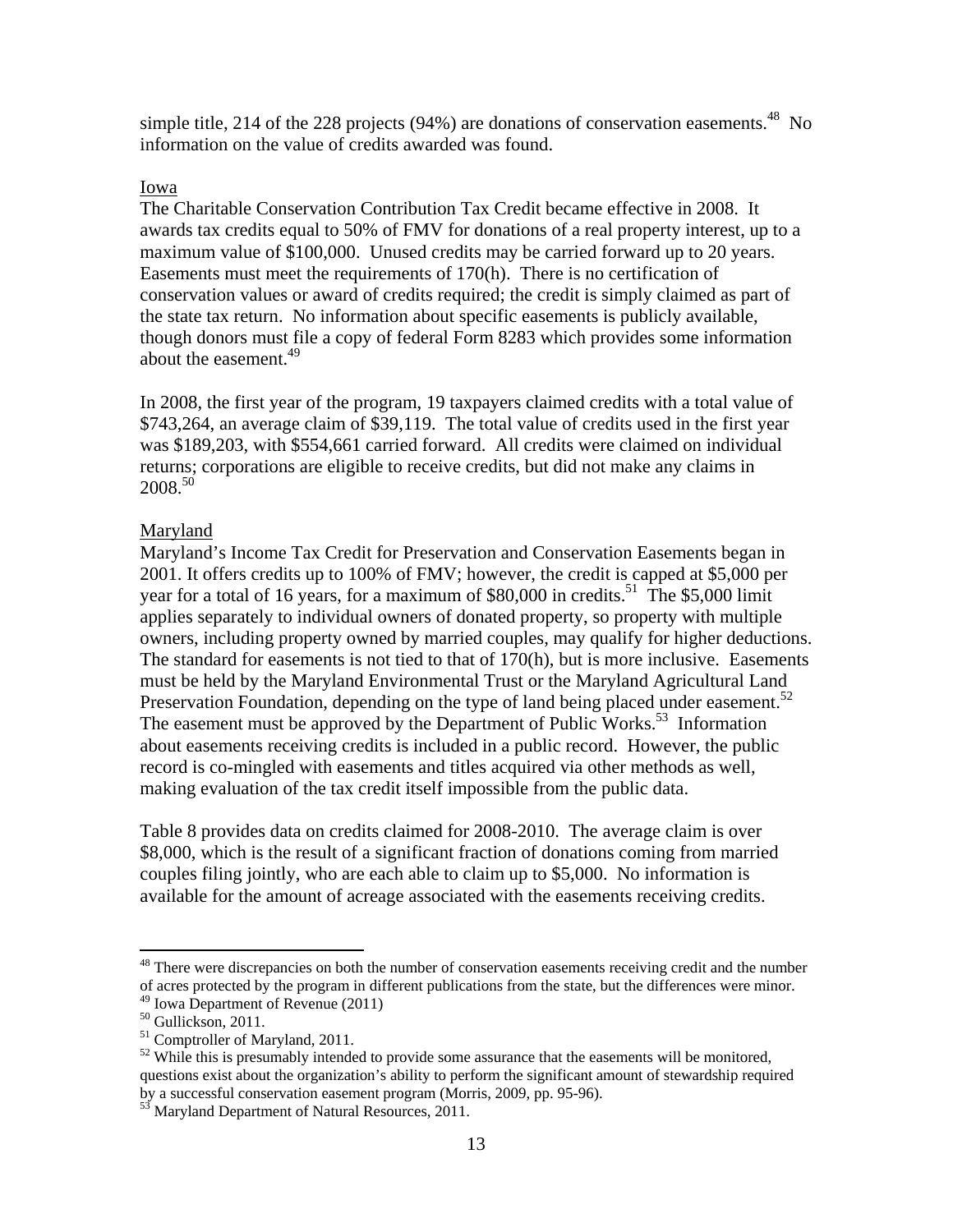#### Massachusetts

Massachusetts Conservation Land Tax Credit Program was approved to begin in January 2011, but draft regulations were still being discussed as of June 2011 and the program will not begin until final guidelines have been published by the Massachusetts Executive Office of Energy and Environmental Affairs. The program will offer credits for the donation of land or other real interests in property, including easements. The rate is 50% of FMV, which is quite generous compared to other programs; however, the benefit is capped at \$50,000 per easement and total credits awarded by the state are capped at \$2 million per year. The entire credit is paid in the year in which it is claimed, regardless of the donor's tax liability.54

Massachusetts has a very exhaustive list of requirements for certification, along with a careful process for recording easements. The state has a much more thorough process than any other state for approving and recording easements, which predates the creation of this credit. It includes a requirement that easements held by government agencies be approved at the state level and easements held by private organizations be approved by local government.<sup>55</sup>

#### Mississippi

Mississippi's Tax Credit for Natural Heritage Priority Conservation of Scenic Streams Land Donations began in 2003, and is a very small program that only offers credits toward 50% of the transaction and related costs of the easement donation, capped at \$10,000 per transaction with ten carryforward years. Qualifying easements must protect one of a small number of carefully defined habitats, in addition to meeting the other requirements of 170(h). No certification appears to be required.<sup>56</sup> Efforts to acquire any sort of information about the number of easements or number of credits awarded were unsuccessful; personnel at the Department of Revenue attempted to be helpful but did not know whether any such data actually existed and were unable to get more information.<sup>57</sup>

#### New Mexico

New Mexico's Land Conservation Tax Credit began in 2004 with a credit of 50% of FMV for donations of land and easements, capped at \$100,000 with a carryforward of twenty years. The cap applies for each owner, including spouses listed as owners, so that property with multiple donors may end up generating credits worth the full 50% of FMV. The benefit was expanded dramatically in 2008, keeping the credit ratio at 50% but raising the maximum to \$250,000. In addition, the credits were made transferable.<sup>58</sup>

1

<sup>&</sup>lt;sup>54</sup> Executive Office of Energy and Environmental Affairs, 2011.

<sup>55</sup> Morris, 2009, p. 90.

<sup>56</sup> Mississippi Code of 1972, As Amended, 2003.

<sup>&</sup>lt;sup>57</sup> Several environmental organizations including the Land Trust Alliance have suggested that Mississippi has recently created a second tax credit for conservation easements, titled the Wildlife Land Use Credit. However, the program offers a per-acre lease payment for certain types of privately-owned land, and no easement need exist to qualify for the program. No inquiries about the program had been made in the sixteen months since it became law in April 2010.

<sup>58</sup> New Mexico Energy, Minerals, and Natural Resources Department, 2011-2.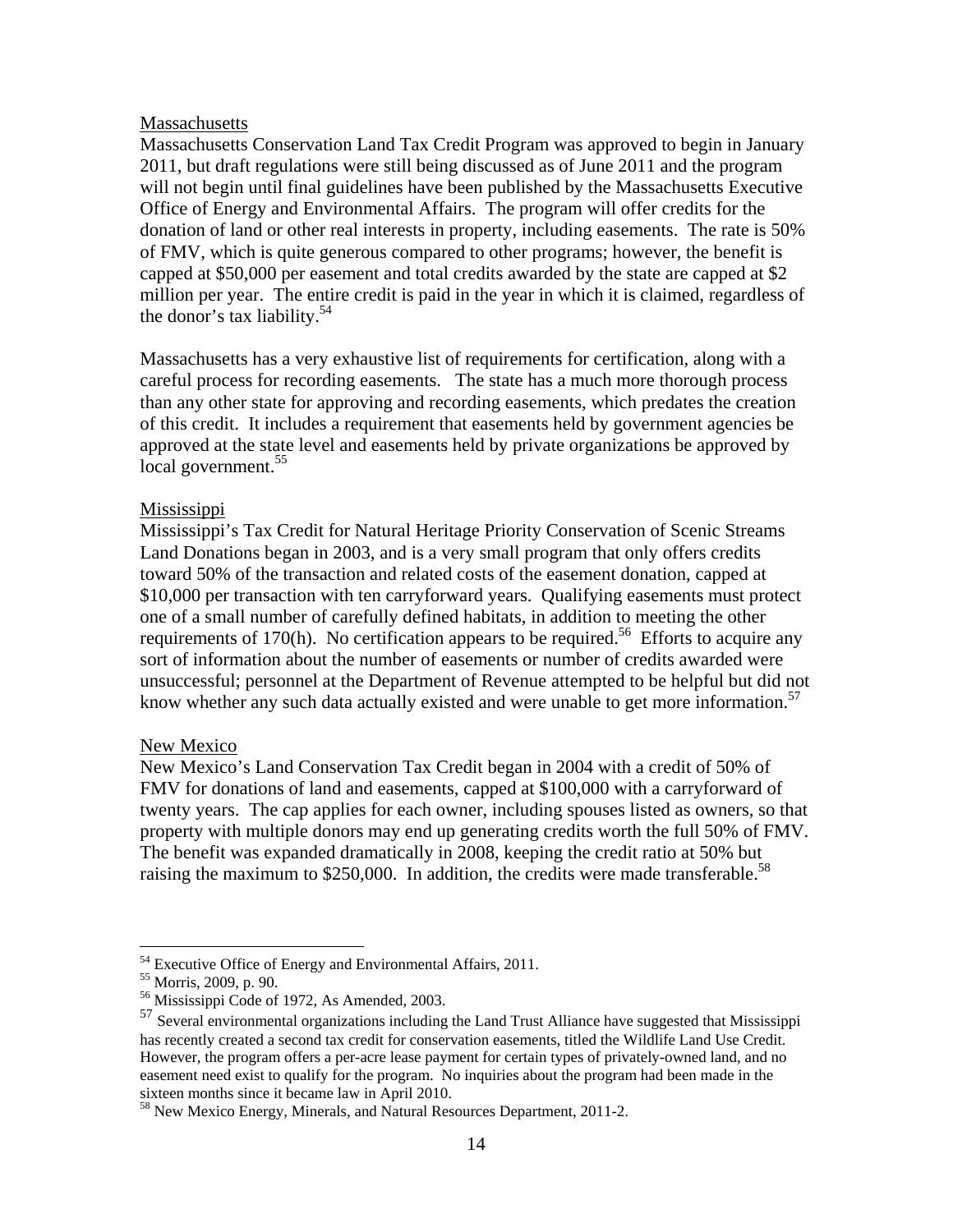Qualifying easements must meet the requirements of 170(h) and may also be required to meet additional conditions, as determined by the Energy, Minerals and Natural Resources Department. The EMNRD certifies potential donations. Once the certificate is acquired, the donor must apply for the credit through the Taxation and Revenue Department. A recent change now also requires that the appraisal be certified.<sup>59</sup>

Table 9 presents data on tax credits awarded, both for the donation of property in fee and for the donation of easements. Over two-thirds of the donations have been in the form of easements, and has could be expected the total donations per year have risen substantially in both number and value since the credit cap was increased and transferability allowed. The average value of donations rose from just under \$450,000 prior to the 2008 change to nearly \$600,000 afterward. No public database of individual easements appears to exist.

#### New York

New York's Conservation Easement Tax Credit began in 2006, and compensates owners of parcels with donated easements for 25% of property tax paid on the parcel, up to \$5,000 per year. The credit applies to any parcel restricted by a conservation easement, regardless of when the easement was created. The credit continues to apply to successor owners as well as the original donor(s). There does not appear to be any standard of certification at the state level, other than ensuring that the easement is registered with the state. $60$ 

There is no accessible data on the number or location of easements receiving this tax credit. Conservation Easement Credits are mentioned in the annual analysis of 2008 income tax returns, the most recent available. However, they are included in the category "All Other Credits", which sums to just under \$120 million. A representative from the office reported that the background tables indicate that the easement credits awarded to individuals in 2008 rounded to \$1,000,000.<sup>61</sup> A similar analysis of corporate tax returns was more precise, reporting that 5 claims received a total of \$13,436 in 2006 and 5 claims received a total of \$18,049 in 2007.<sup>62</sup>

#### North Carolina

North Carolina's Land Conservation Tax Credit began in 1983 and was slightly modified for 2007. The original program offered credit up to 25% of FMV for donations of real property and conservation easements, capped at \$250,000. Unused credits may be carried forward for up to 5 years. The benefit was changed slightly in 2007 to increase the maximum benefit to \$500,000 for property with multiple owners, including property owned by a married couple.

The easement must protect at least one of several priorities stated in the legislation, including public access to beaches, waters, or trails, fish and wildlife conservation, and other similar purposes. Conservation values must be certified as appropriate by the

<sup>59</sup> Ibid.

<sup>&</sup>lt;sup>60</sup> New York State Department of Environmental Conservation, 2011.

<sup>&</sup>lt;sup>61</sup>New York Dept of Taxation & Finance, Office of Tax Policy Analysis, 2011-1.

 $62$  New York Dept of Taxation & Finance, Office of Tax Policy Analysis, 2011-2.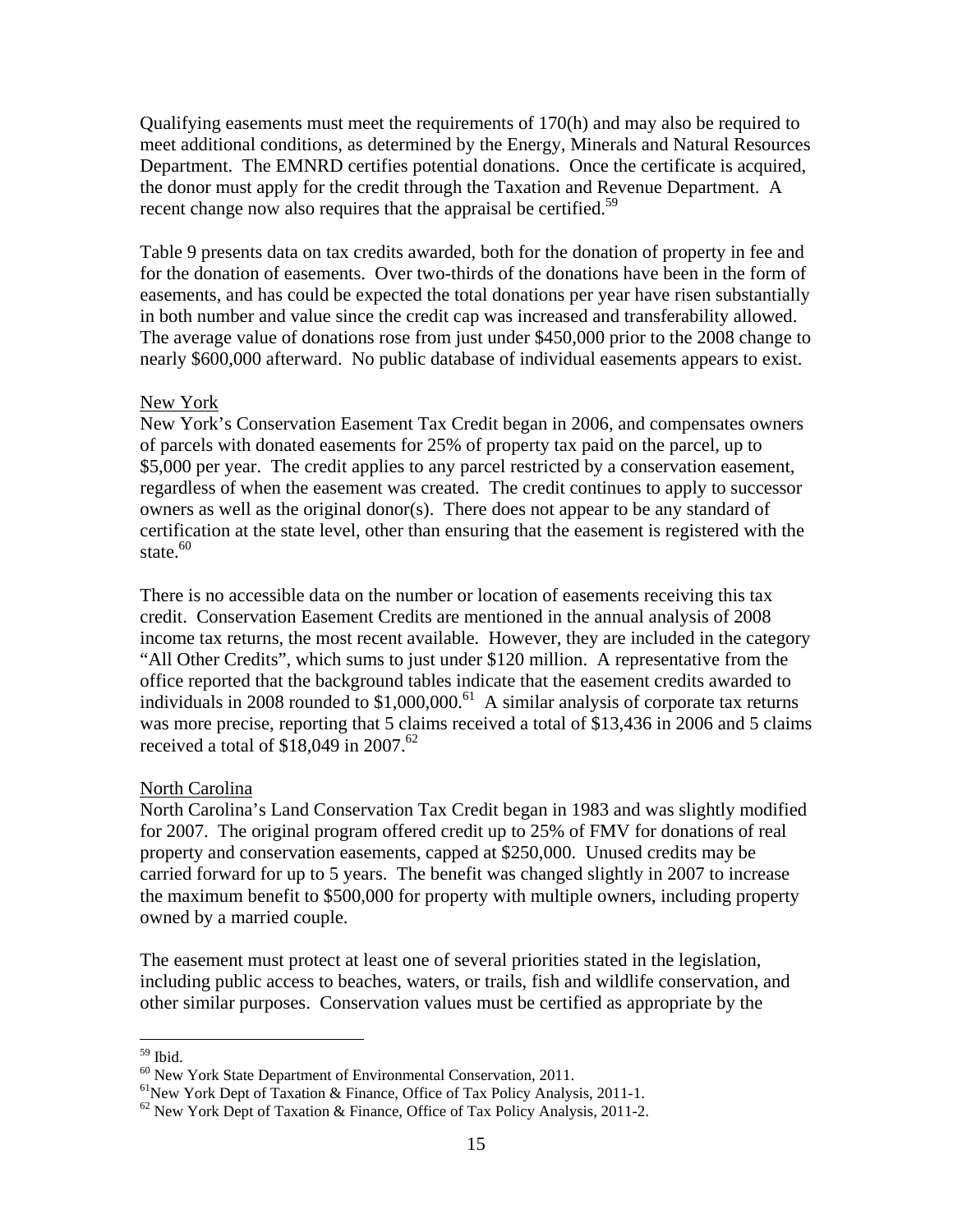Department of Environment and Natural Resources, and the Department will also evaluate whether the easement will protect the public benefits into the future. The Department specifically states that a conservation easement does not automatically qualify for a credit simply by meeting the requirements for 170(h). A change in 2007 required the donor to submit an appraisal report. $^{63}$ 

North Carolina publishes annual information about the number of donations, the type of public benefits protected, tax credits awarded, and tax credits used. All figures combine data from donations of fee title and conservation easements. The report indicates that credits used ranged from just over \$15 million in 2003 to a high of \$25 million in 2007, declining to approximately \$20 million in 2008. The report also shows that the unused tax credits appear to be accumulating at a rate that makes it appear likely that some credits will expire unused at the end of the relatively short carryforward period. A map of the state showing the approximate location of properties that received tax credits is also published. $64$ 

The Department of Environment and Natural Resources provided specific unpublished data on each property receiving tax credits, reported in Table 10. Easement donations in both number and acreage peaked in 2007, the year the maximum credit was increased for property with multiple owners. That year saw 115 easement donations, 37 more than in any year before or since, covering a total of 16,978 acres, which is more than 5,500 acres larger than donations received in any other year. Data on the value of credits awarded to easement donors was not available.

### South Carolina

South Carolina's Land Conservation Tax Credit began in 2001. A donation of qualified land or conservation easement generates credits worth up to 25% of FMV; however, the maximum credit is capped at \$250 per acre, so only donations valued at \$1,000 per acre or less would actually receive that 25%. A maximum of \$52,500 in credit may be used in any one year, with unused credits carried forward as long as necessary. Credits may also be transferred rather than deferred. Easements meeting the requirements of 170(h) will qualify for the credit. In addition, easements that protect commercial forests (and therefore do not qualify for 170(h)) may also qualify. The easements do not require certification of conservation value; however, the Department of Revenue must certify that the credits exist before they may be transferred. $65$ 

The South Carolina Department of Revenue challenged a number of appraisals on donated easements, and found a small number of cases where the appraisal appeared to have been greatly overstated. Easements on golf courses were prominent among them, and the state no longer allows charitable deductions for the donation of conservation easements located on golf courses.<sup>66</sup>

<u>.</u>

 $63$  North Carolina Department of Environmental and Natural Resources, 2011.

<sup>&</sup>lt;sup>64</sup> North Carolina Department of Environmental and Natural Resources, 2010.

<sup>&</sup>lt;sup>65</sup> South Carolina Department of Revenue, 2011.

<sup>66</sup> Maybank, 2005 (p. 12).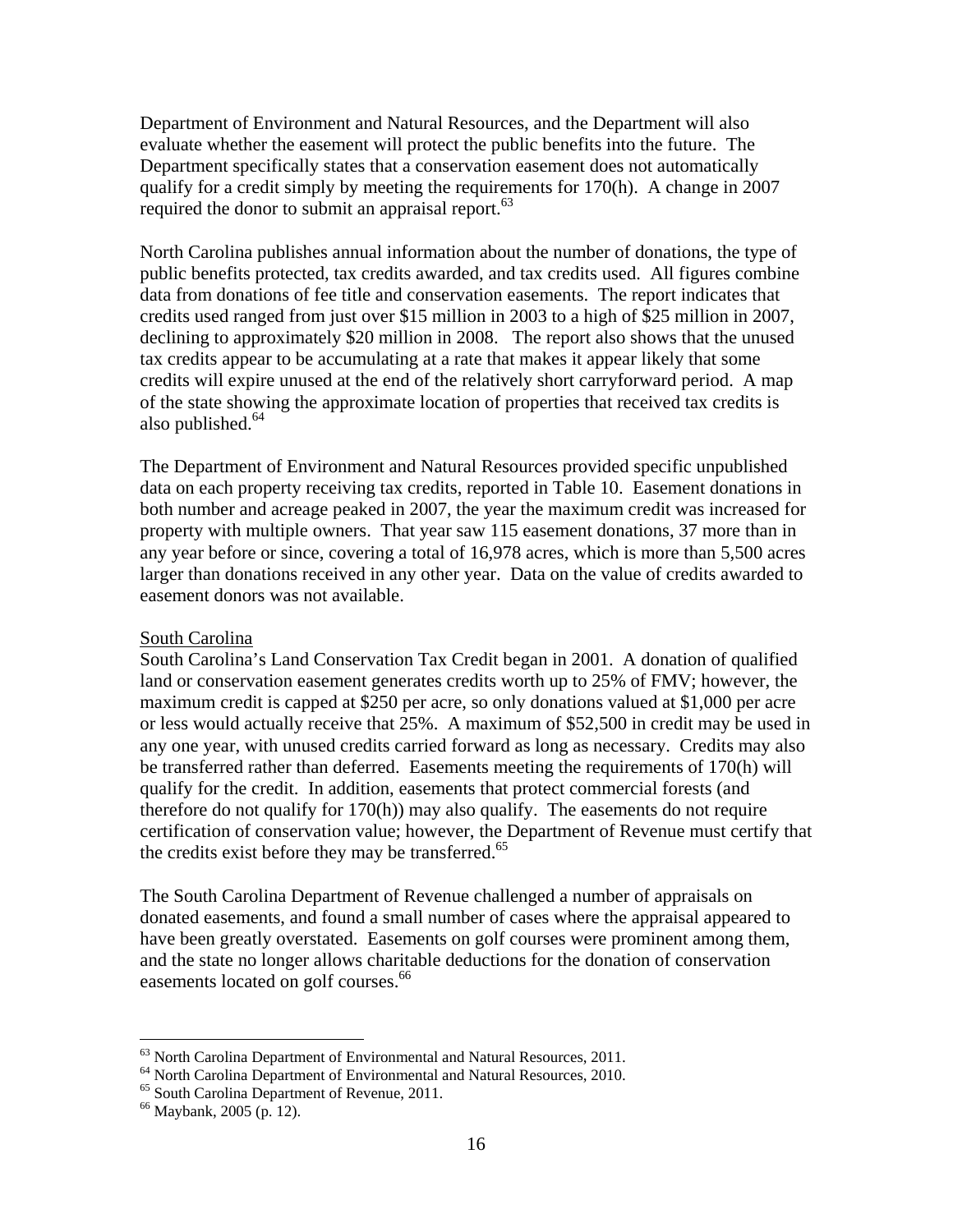Tables 11 and 12 provide the most recent available data on the number of easements for which credits are claimed and the associated value of credits claimed. The data reported include credits claimed from donations of both fee title and conservation easements.

## Virginia

Virginia's Land Conservation Tax Credit has been the largest program in terms of the dollar value of credits awarded for donations of land or conservation easements. It has also had some significant changes since it began in 2000, including at least five changes in the maximum number of credits possible per transaction and one change in the percentage of fair market value that qualifies for credits. The original calculation awarded credits for up to 50% of FMV, with a five year carryforward. Credits were not transferable. The program was changed in 2002 to allow credits to be transferred. In 2006 the award was reduced to 40% of FMV, and the carryforward was increased to ten years.<sup>67</sup>

The program does not cap the maximum number of credits that can be issued for an easement. However, various other caps have existed, including a cap on the total number of credits that a donor may use in one tax year. That annual limit has varied from \$50,000 in 2000 to \$75,000 and then \$100,000 in 2002. It was decreased to \$50,000 for 2009 and 2010, and increased back to \$100,000 for 2011. The number of carryforward years has also fluctuated; it is currently 13 years. The program limited total credits issued to \$100 million (adjusted for inflation) annually, beginning in 2007. Any donations made after the cap has been reached in a given year will be issued credits during the following year.<sup>68</sup>

Certification by the Department of Conservation and Recreation requires that easements meet the requirements of 170(h) and additional requirements, as determined by the Virginia Land Conservation Act; however, only easements applying for credits of at least \$1 million are subject to certification.<sup>69</sup> The annual report issued by the department lists the acreage and conservation purposes of easements receiving credits, by county.

Table 13 reports the number, size, and value of donations as well as the number of credits issued for donations of land and easements. This is by far the largest program in the country in terms of value of credits awarded; even with the recently imposed cap of \$100 million, the credits awarded in just 2010 exceed those awarded during the past decade by almost any other state for which comparable data are available. The only state even coming close to the scope of Virginia's program is Colorado, which responded by capping its annual credits at \$78 million over a three-year period. Credits used will lag credits issued because of the cap on the value of credits that can be used in any year by a given taxpayer and the discount involved in transferring them. The most recent data on credits used indicates that in 2010, credits worth \$131,455,141 were claimed on 6,797 returns.70

<sup>67</sup> Hocker and Maroon, 2010.

<sup>&</sup>lt;sup>68</sup> Tax Code of Virginia, 2011.

<sup>69</sup> Virginia Department of Conservation and Recreation, 2011.

<sup>70</sup> Virginia Department of Taxation, 2011.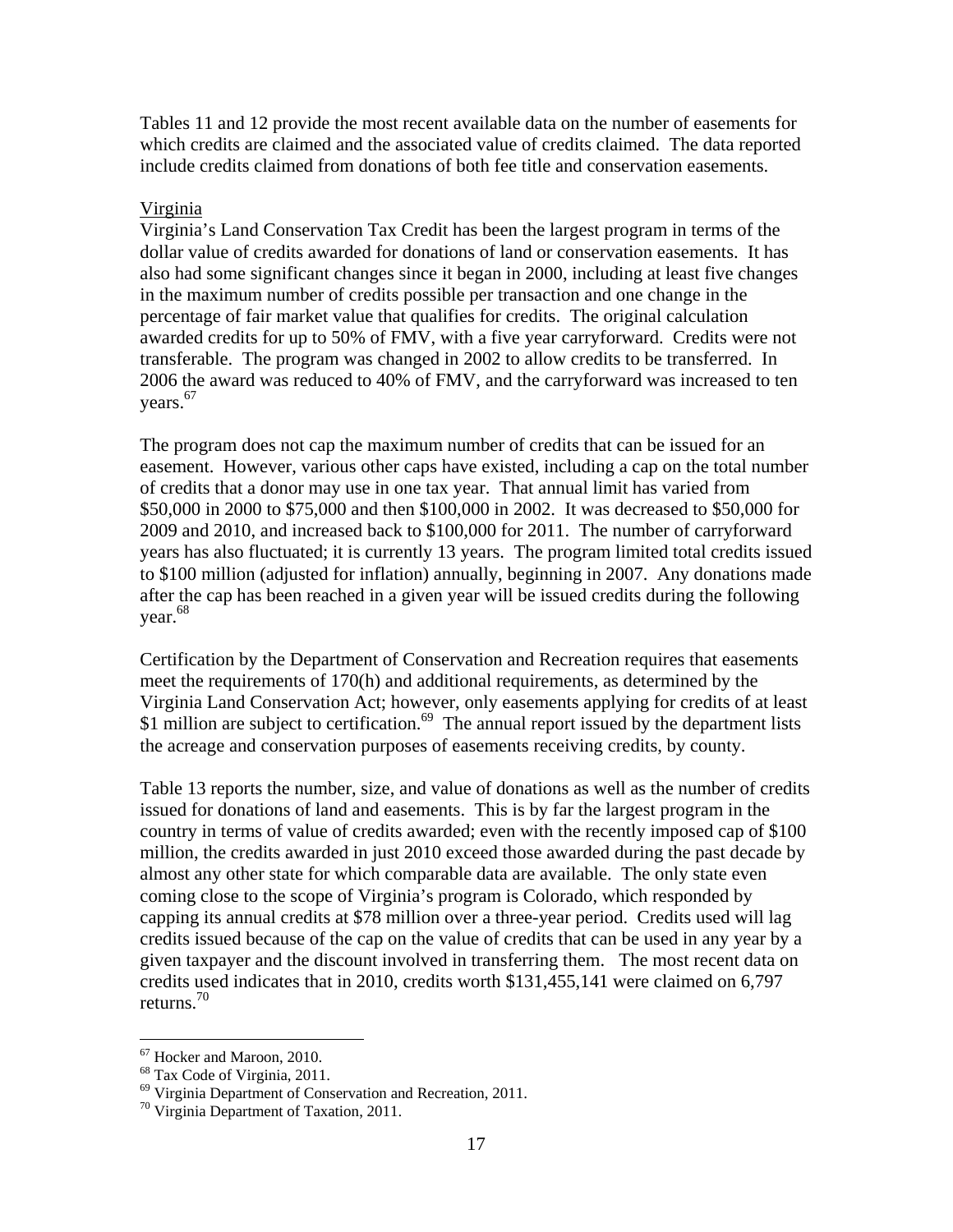Table 14 presents historic data on the creation of conservation easements held by the Virginia Outdoors Foundation, which is responsible for approximately 93% of the easements in the state.<sup>71</sup> The number of easements and amount of acreage donated jumped in 2000, when the credit began, and in 2002, when credits became transferable.

#### **Conclusion**

The analysis presented here allows several conclusions to be drawn. First, the development of a state tax credit to encourage the creation and donation of conservation easements does not in any way assure a significant number of easements will be donated. Several of the programs studied in this paper are found to be quite small, or to have had no activity whatsoever.

Second, those programs that offer more credits, typically by having a formula of at least 25% of FMV and a high cap (or no cap at all), are more likely to see a large number of donated easements. There is no guarantee, however. Of the six states offering such credits, California has had no donated easements in recent years.<sup>72</sup> New Mexico's easement donations accelerated after the credit cap was increased for 2008, but donations remain relatively low compared to other programs. North Carolina awards a high value of credits every year, but the amount of land protected by easement donation is typically under 10,000 acres per year, again low compared to other programs with high credit values. Colorado, Georgia, and Virginia all have programs that protect tens of thousands of acres per year.

Third, each of the so-called high-credit states controls some part of the process in a way that addresses at least one of the concerns commonly raised about conservation easements. All of these seven states except New Mexico offered public information about donated easements, typically identifying as easement location by county. Several of them list the specific conservation values being protected by each parcel. California, Georgia, and New Mexico have narrowed the scope of conservation values that qualify the easement for credits, making it more likely that the land being put under easement is of particular value based on the needs of that state. Four of the six states certify that the conservation values being protected actually exist and are significant; Virginia only certifies for donations worth over \$1 million. Colorado certifies the appraisal, as does New Mexico. States that offer higher tax credits for easement donations do take steps to improve the value of the easements for the public, at least in some of the possible ways.

<sup>71</sup> Hocker and Maroon, 2010.

<sup>&</sup>lt;sup>72</sup> Connecticut also offers a potentially high credit value, but only to corporations, and is not considered in the discussion that follows.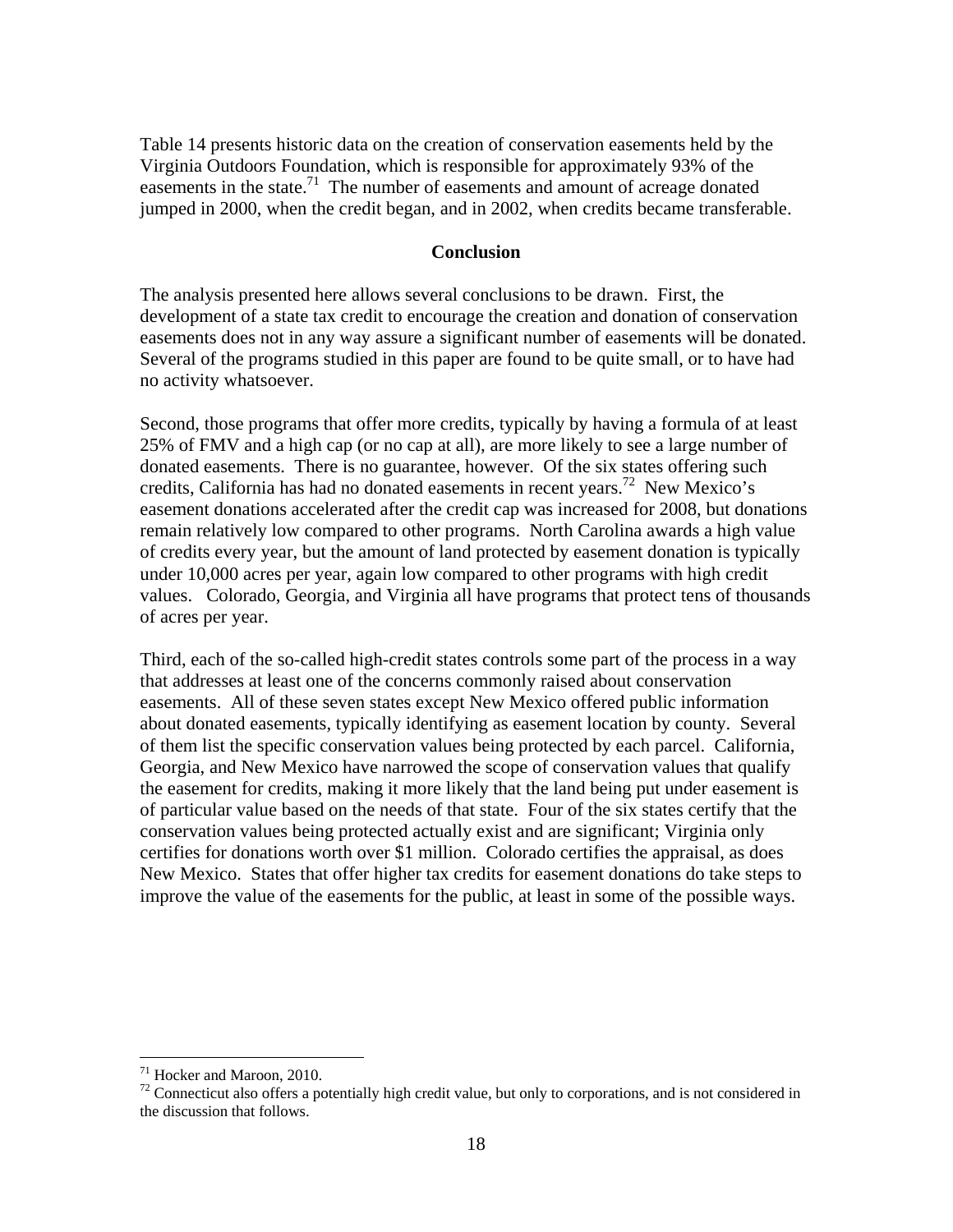#### **Bibliography**

- Arkansas Natural Resources Commission. 2011. "Wetland and Riparian Zones Tax Credit Program." www.anrc.arkansas.gov/WetlandTaxCredit.html.
- Boyd, James, Kathryn Caballero, and R. David Simpson. 1999. "The Law and Economics of Habitat Conservation: Lessons from an Analysis of Easement Acquisitions." Resources for the Future Discussion Paper 99-32, April 1999.
- Brewer, Richard. 2003. *Conservancy: the land trust movement in America*. Lebanon, NH: University Press of New England.
- Coale, Harwell E., III. Conservation Easements as Qualified Conservation Contributions, March 2005. 66 Ala. Law. 124 (The Alabama Lawyer, publication of AL State Bar)
- Colorado Coalition of Land Trusts. 2008. "Fact Sheet: IRS Audits of Conservation Easements in Colorado." May 2008. http://www.cclt.org/Downloads/policy/irs/IRSfactsheetmay08.pdf
- Colorado Department of Regulatory Agencies. 2011-1. "Tax Credit Certificate", August 2011. http://www.dora.state.co.us/real-estate/conservation/taxcredit.htm
- Colorado Department of Regulatory Agencies "Conservation Easement Information. September 2011. http://www.dora.state.co.us/realestate/conservation/documents/Regulation\_39-22-522\_9-1-11.pdf
- Colorado Department of Revenue. 2011-1. "Conservation Easement Schedule, Gross Conservation Easement Filings." http://www.revenue.state.co.us/easementInformation/View/
- Colorado Department of Revenue. 2011-2. "2000-2006 Gross Conservation Easement Credit Report (Preliminary Data, Revised 2/03/11)." http://www.colorado.gov/cs/Satellite?blobcol=urldata&blobheader=application% 2Fpdf&blobkey=id&blobtable=MungoBlobs&blobwhere=1251731582067&ssbin ary=true
- Colorado Department of Revenue. 2010. "FYI Income 39: Gross Conservation Easement Credit." http://www.colorado.gov/cs/Satellite?blobcol=urldata&blobheader=application% 2Fpdf&blobkey=id&blobtable=MungoBlobs&blobwhere=1251671228032&ssbin ary=true
- Comptroller of Maryland. 2011. "Preservation and Conservation Easement Credit." http://individuals.marylandtaxes.com/incometax/gtpitc/preservation.asp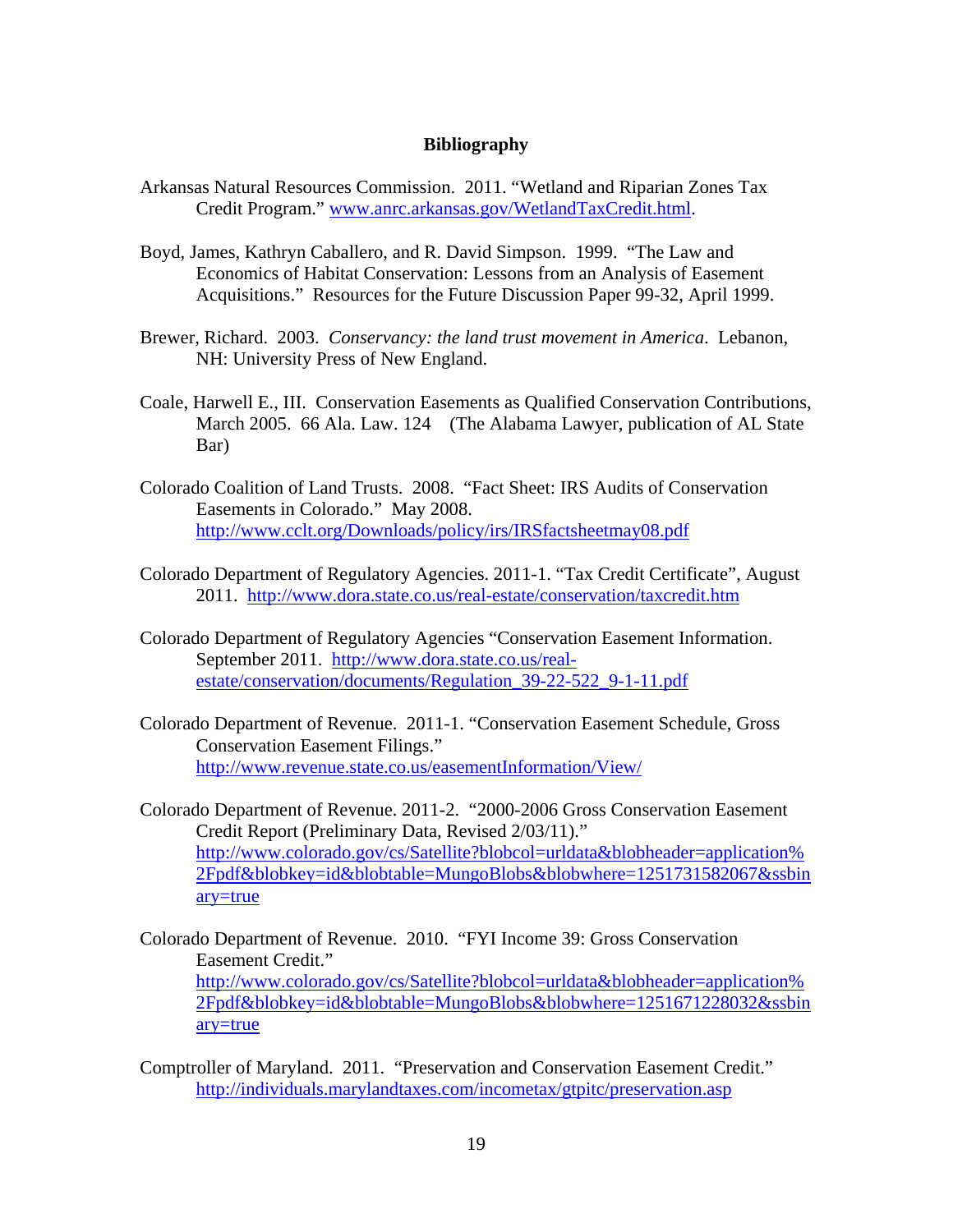- Connecticut Department of Revenue Services. "Form CT-1120DL, Donation of Land Tax Credits. December 2010." http://www.ct.gov/drs/lib/drs/forms/2010forms/corpbusiness/ct-1120dl.pdf
- Conservation Resource Center. 2011. "Purchasing A Credit." http://www.taxcreditexchange.com/purchasing.html.
- Delaware Code. "Land and Historic Resource Tax Credit." September 2011. http://delcode.delaware.gov/title30/c018/index.shtml
- Eagle, Josh. 2011. "Notional Generosity: Explaining Charitable Donors' High Willingness to Part With Conservation Easements." Harvard Environmental Law Review, Vol. 35, March 13, 2011, pp. 47-90.
- Executive Office of Energy and Environmental Affairs. 2011. "Massachusetts Conservation Tax Credit Program." May 2011. http://www.mass.gov/?pageID=eoeeaterminal&L=3&L0=Home&L1=Land+Use %2c+Habitats+%26+Wildlife&L2=Land+Use+%26+Conservation&sid=Eoeea& b=terminalcontent&f=eea\_land\_MA-Consv-Tax-Credit&csid=Eoeea
- Fairfax, S. K., I. Gwin, M. A. King, I. Raymond, and I. Watt. 2005. *Buying Nature: The Limits of Land Acquisition as a Conservation Strategy, 1780-2004*. MIT Press: Cambridge, MA.
- Georgia Department of Natural Resources. "Georgia Conservation Tax Credit Program Certification Process and Procedures." May 2009. http://glcp.georgia.gov/vgn/images/portal/cit\_1210/42/41/96098535GCTCP%20P roceduresFINAL5.09.pdf
- Georgia General Assembly. 2011. "House Bill 346." http://www1.legis.ga.gov/legis/2011\_12/sum/hb346.htm
- Georgia Land Conservation Program. 2011-1. "Endorsed Projects." http://glcp.georgia.gov/00/channel\_title/0,2094,82613131\_82971431,00.html
- Georgia Land Conservation Program. 2011-2. "Georgia Tax Credit." http://glcp.georgia.gov/00/channel\_title/0,2094,82613131\_114687036,00.html
- Gullickson, Angela. 2011. "Iowa's 2008 Tax Credit Claims: Tax Credits Program Report." Iowa Department of Revenue. April 2011 http://www.iowa.gov/tax/taxlaw/TaxCreditsClaimReport2008.pdf
- Hocker, Philip and Maroon, Joseph. 2010. "Virginia's State Tax Credit for Land Conservation", in *A Sustainable Chesapeake: Better Models for Conservation*, David Burke and Joel Dunn, Editors. The Conservation Fund: 2010.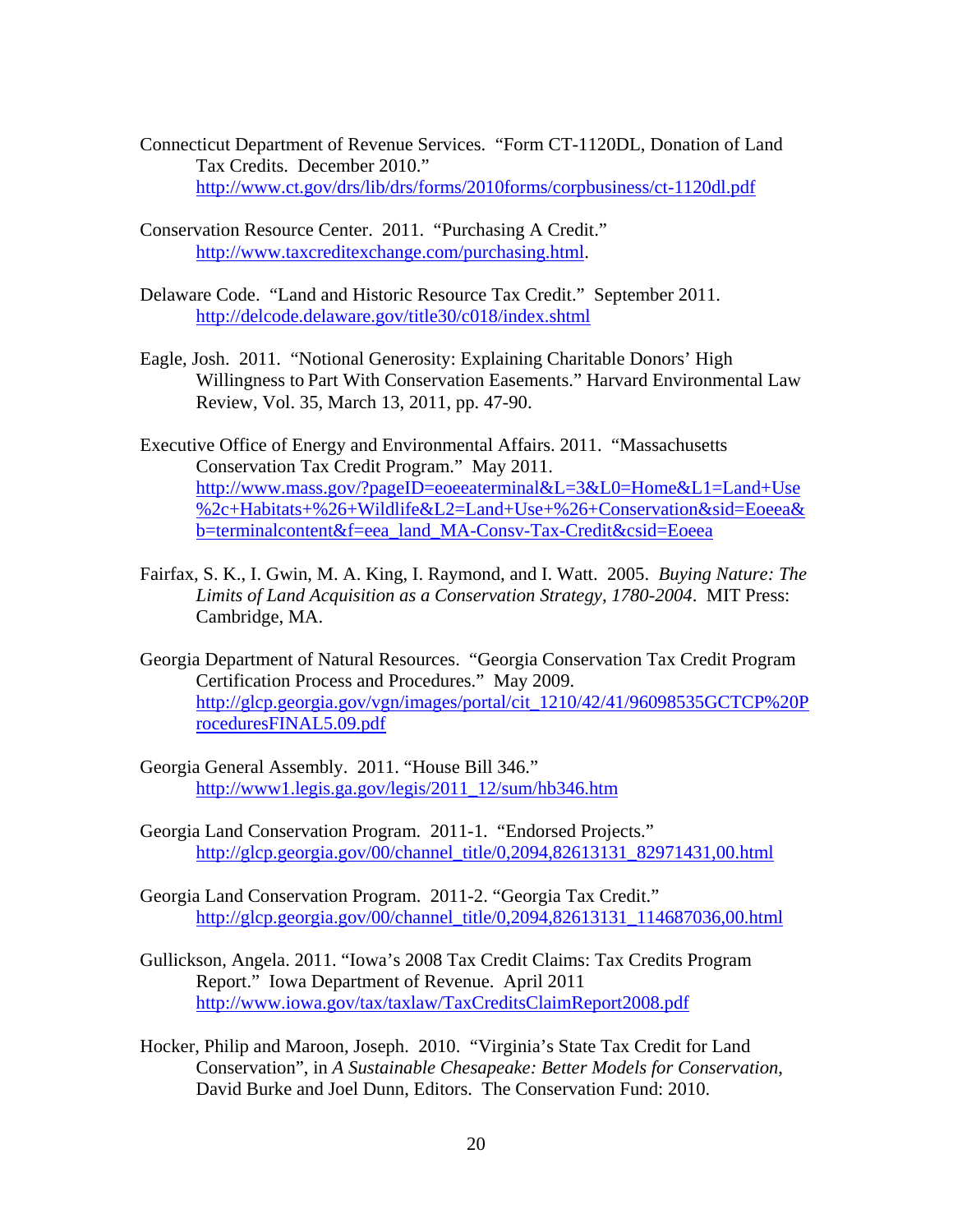- Iowa Department of Revenue. 2011. "Tax Credits Users' Manual: A Descriptive Guide to Iowa's State Tax Credits. August, 2011." http://www.iowa.gov/tax/taxlaw/IDRTaxCreditsUsersManual.pdf
- Jay, Jessica. 2006. "Land Trust Risk Management of Legal Defense and Enforcement of Conservation Easements: Potential Solutions", Feb 2000 6 Environmental Law. 441-500.
- Kirk, Ron. 2010. "Colorado's Conservation Easement State Income Tax Credit." Colorado Legislative Council Staff, July 23, 2010. http://www.colorado.gov/cs/Satellite?blobcol=urldata&blobheader=application% 2Fpdf&blobkey=id&blobtable=MungoBlobs&blobwhere=1251647045997&ssbin ary=true
- Korngold, Gerald. 2007. "Solving the Contentious Issues of Private Conservation Easements: Promoting Flexibility for the Future and Engaging the Public Land Use Process." *Utah Law Review* 1039.
- Land Trust Alliance. 2006. *2005 National Land Trust Census Report*. http://www.landtrustalliance.org/land-trusts/land-trust-census/2005-national-landtrust-census/2005-report.pdf
- Langpap, Christian, Ivan Hascic, and JunJie Wu. 2008. "Protecting Watershed Ecosystems through Targeted Local Land Use Policies." *American Journal of Agricultural Economics*. August 2008, Vol. 90 (3), pp.684-700.
- Lerner, Jeff, Janet Mackey, and Frank Casey. 2007. "What's in Noah's Wallet? Land Conservation Spending in the United States." *Bioscience*, Vol. 57 No. 5, May 2007, pp. 419-423.
- Levin, Robert. 2010. "A Guided Tour of the Conservation Easement Enabling Statutes." Land Trust Alliance. http://www.landtrustalliance.org/policy/cestatutesfinalreport.pdf.
- Lindstrom, C. Timothy. 2007. "A Guide to the Tax Aspects of Conservation Easement Contributions". *Wyoming Law Review*, 7 Wyo. L. Rev. 441-546.
- Maryland Environmental Trust. "State Income Tax Credit." www.dnr.state.md.us/met/sitc.html
- Maybank, Burnet R. III. 2005. "Local, State and Federal Tax Incentives for Conservation Easements, Third Edition." South Carolina Department of Revenue, December 2005.

Mayo, Todd. 2000. "A Holistic Examination of the Law of Conservation Easements."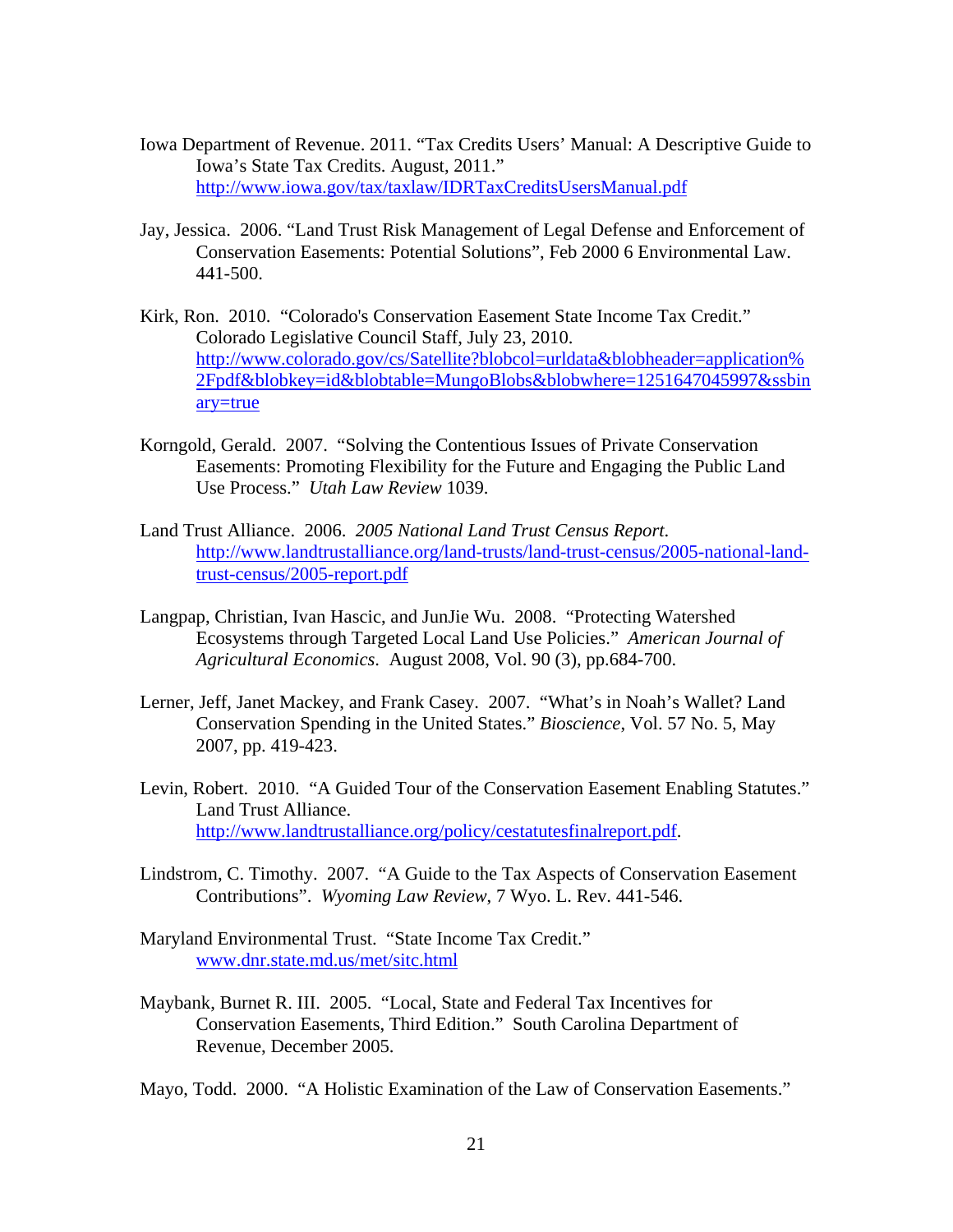In *Protecting the Land: Conservation Easements Past, Present, and Future*, eds. Julie Gustanski and Roderick Squires. Washington D.C.: Island Press.

- Margules, C.R. and R.L. Pressey. 2000. "Systematic conservation planning." *Nature*, Vol. 405 Issue 6783, pp. 243-253.
- Maryland Department of Natural Resources. 2011. "Tax Benefits of Conservation Easement Donations." http://www.dnr.state.md.us/met/tax\_benefits.asp#state
- McLaughlin, Nancy. 2004. "Increasing the Tax Incentives for Conservation Easement Donations: A Responsible Approach." *Ecology Law Quarterly*, Vol 31:1, pp. 1- 116.
- McLaughlin, Nancy, and Mark Machlis. 2008. "Protecting the Public Interest and Investment in Conservation: A Response to Professor Korngold's Critique of Conservation Easements." *Utah Law Review* 2008:4, pp. 1561-1594.
- McClure, Scott, Steven Hollingworth, and Nicole Brown. 2009. "Courts to IRS: Ease Up on Conservation Easement Valuations." *Tax Notes*, August 10, 2009, pp. 551- 555.
- Merenlender, Huntsinger, Guthey and Fairfax. "Land Trusts and Conservation Easements: Who is Conserving What for Whom?" *Conservation Biology*, Feb 2004, Vol. 18 Issue 1, pp. 65-76.
- Mississippi Code of 1972 As Amended. 2003. http://www.mscode.com/free/statutes/27/007/0022.21.htm
- Morrisette, Peter. 2001. "Conservation Easements and the Public Good: Preserving the Environment on Private Lands." *Natural Resources Journal*. Vol. 41:2, pp. 373- 426.
- New Mexico Energy, Minerals and Natural Resources Department. 2011-1. "2004-2010 Tax Credits." Unpublished data.
- New Mexico Energy, Minerals and Natural Resources Department. 2011-2. "Land Conservation Tax Credits." http://www.emnrd.state.nm.us/fd/LandConservationTaxCredit.htm
- New York State Department of Environmental Conservation. 2011. "NYS Conservation Easement Tax Credit." http://www.dec.ny.gov/lands/26428.html
- New York State Department of Taxation & Finance, Office of Tax Policy Analysis. 2011-1. "Analysis of 2008 Personal Income Tax Returns." April 2011. http://www.tax.ny.gov/pdf/stats/stat\_pit/pit/analysis\_of\_2008\_personal\_income\_t ax\_returns.pdf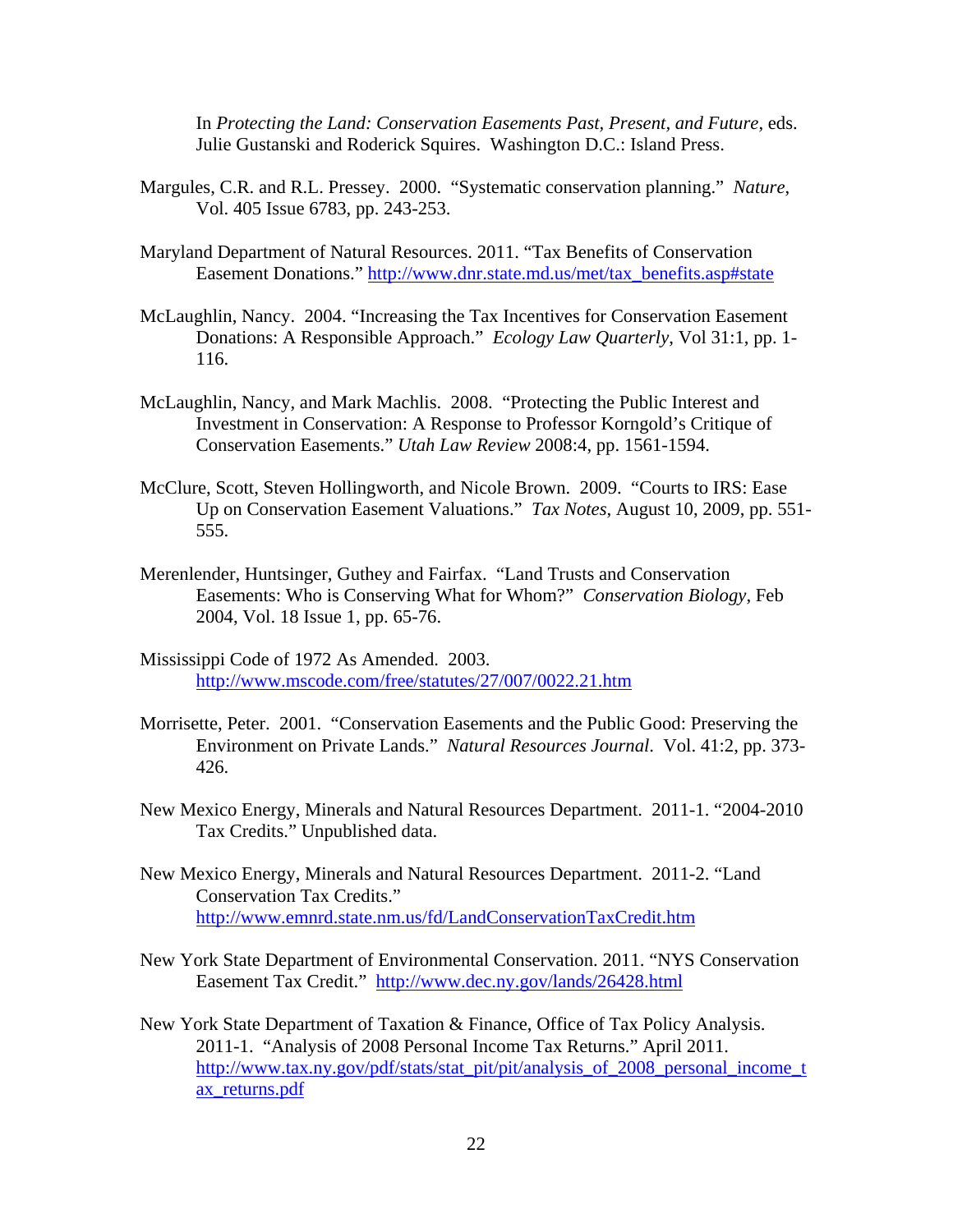- New York State Department of Taxation & Finance, Office of Tax Policy Analysis. 2011-2. "Analysis of Article 9-A General Business Corporation Franchise Tax Credits for 2007." April 2011. http://www.tax.ny.gov/pdf/stats/stat\_corp/article\_9a/analysis\_of\_article\_9a\_general\_business\_corporation\_franchise\_tax\_credits\_for\_2007.pdf
- Newburn, David, Peter Berck, and Adina Merenlender. 2006. "Habitat and Open Space at Risk of Land-Use Conversion: Targeting Strategies for Land Conservation." *American Journal of Agricultural Economics*, Vol. 88 no. 1, pp. 28-42, February 2006.
- North Carolina Department of Environmental and Natural Resources. 2011. "Conservation Tax Credit Program." http://www.onencnaturally.org/pages/CTC\_Overview.html
- North Carolina Department of Environmental and Natural Resources. 2010. "Conservation Easement Program Annual Report to the Environmental Review Commission." http://www.onencnaturally.org/PDFs/2010\_Conservation\_Tax\_Credit\_Program\_ Report\_to\_ERC.pdf
- North Carolina Department of Revenue Biennial Tax Reports for 2005, 2007, and 2009. http://www.dornc.com/publications/biennial.html.
- Pentz, Deborah. 2007. "State Conservation Tax Credits Impact and Analysis." Conservation Resource Center, March 2007.
- Pidot, Jeff. 2005. "Reinventing Conservation Easements: A Critical Examination and Ideas for Reform." Policy Focus Report, Lincoln Institute of Land Policy. 2005.
- Richardson, Jason. 2006. "Recent Development: Increased Scrutiny on Conservation Easement Donations: How a Crackdown on Tax Fraud by the IRS Could Impact Environmental Protection". *Environmental and Energy Law and Policy Journal,* Vol 1:273-279.
- Rissman et al. 2007. "Conservation Easements: Biodiversity Protection and Private Use." *Conservation Biology*, June 2007, Vol 21 Issue 3, p. 709-718.
- Shaffer, Mark, J. Michael Scott, and Frank Casey. 2002. "Noah's Options: Initial Cost Estimates of a National System of Habitat Conservation Areas in the United States." *Bioscience* 52(5) 439-443.

Sorenson, Kristina. 2011. "Georgia Conservation Tax Credit 2006-2010 Summary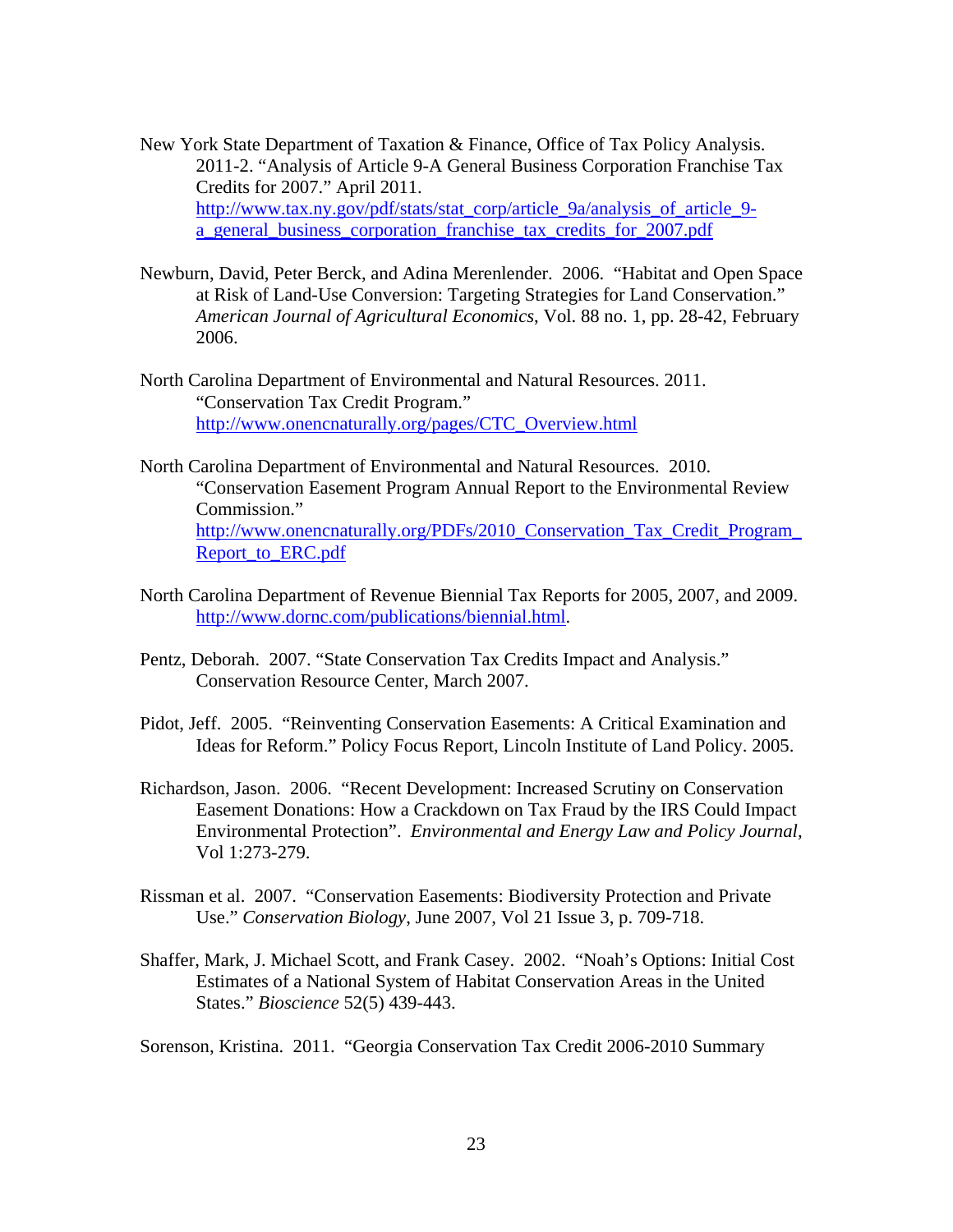Report." Georgia Land Conservation Program, February 2011. http://glcp.georgia.gov/vgn/images/portal/cit\_1210/53/56/136586501GCTCPfeb2 011report.pdf

- South Carolina Department of Revenue. "Annual Report". Various years. http://www.sctax.org/Publications/default.htm#annual\_report
- South Carolina Department of Revenue. 2011. "Part F: Land Conservation or Environmental Credits." http://www.sctax.org/NR/rdonlyres/C3A4ACF9-0047- 475F-A3AB-74E2099DC20E/0/Chapter2PartF2011TaxIncentive.pdf
- State of California Wildlife Conservation Board. 2010. "Natural Heritage Preservation Tax Credit Act of 2000 Program Information and Application Package, Revised January 2010". http://www.wcb.ca.gov/Tax/
- State of California Wildlife Conservation Board. 2011. "Natural Heritage Preservation Tax Credit Program Summary of Approved Projects." Unpublished data.
- State of Connecticut Department of Revenue Services. "Annual Report." Various years. http://www.ct.gov/drs/cwp/view.asp?a=1442&q=266020&drsPNavCtr=|49946|#4 9947
- Sundberg, Jeffrey. 2008. "Measuring the Effect of State Income Tax Incentives on Land Conservation." *State Tax Notes* 48(4), April 28, 2008, pp. 295-304.
- Sundberg, Jeffrey and Dye, Richard. 2006. "Tax and Property Value Effects of Conservation Easements." *Proceedings of the 99th Annual Conference on Taxation (2006)*, pp. 219-224.
- Tax Code of Virginia. 2011. "Code Section 58.1-512, Land preservation tax credits for individuals and corporations." http://www.policylibrary.tax.virginia.gov/OTP/Policy.nsf/Main?OpenFrameSet& Frame=MainFrame&Src=/OTP/Policy.nsf/df8f027f3fea473a8525697a00730e76/ 11299c431fc51ebf852569db0069d5f3?OpenDocument&AutoFramed
- Tax Credit Connection, Inc. 2009. "Tax Credits With Integrity." http://www.taxcreditconnection.com/new-mexico/buyers.php.
- The Nature Conservancy. 2011. "What are Conservation Easements?" http://www.nature.org/aboutus/privatelandsconservation/conservationeasements/ what-are-conservation-easements.xml.

Virginia Conservation Credit Pool, LLC. 2009. "Buying Virginia Conservation Tax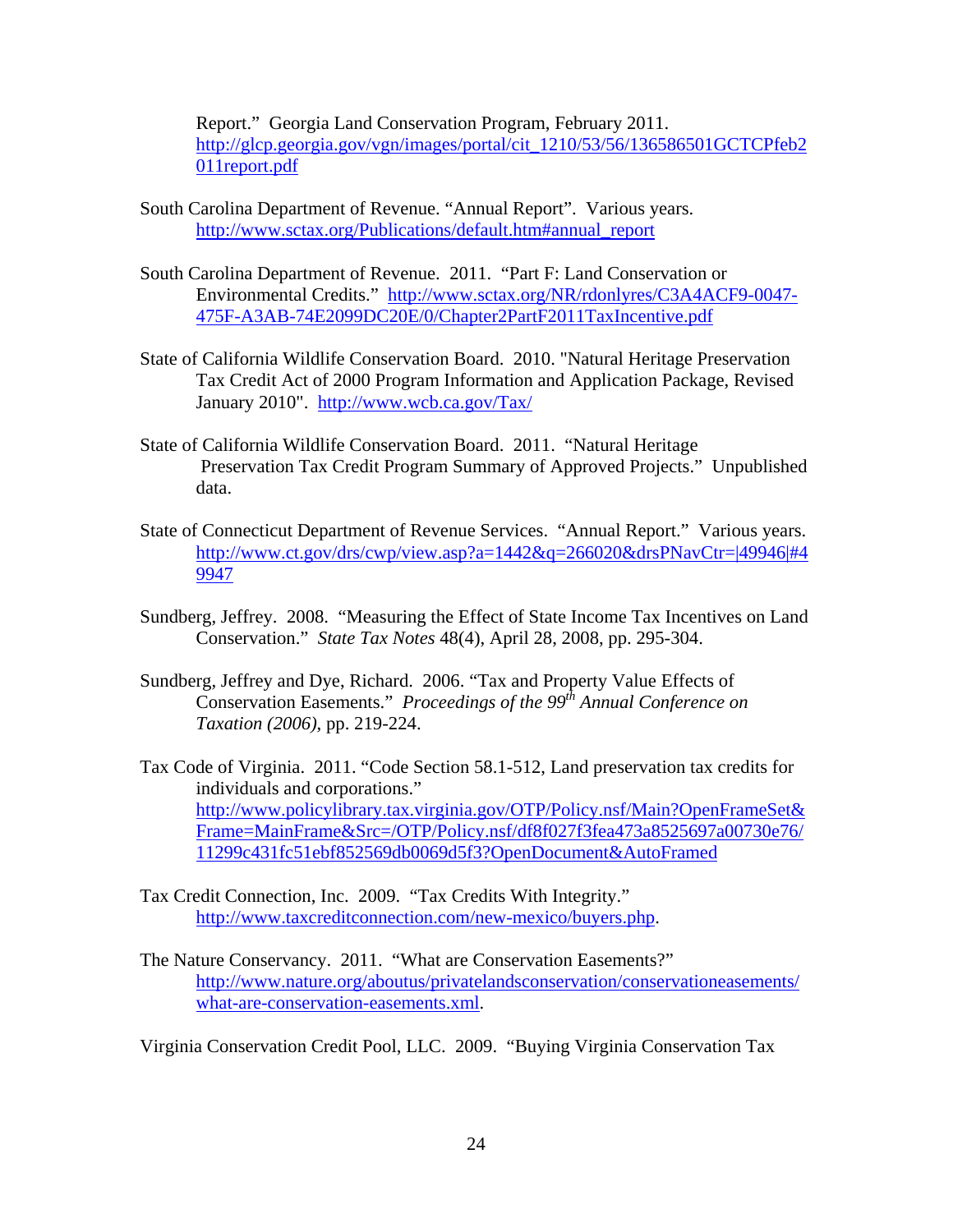Credit."

http://www.goodrumcpas.com/VCCP%20Credit%20Buyers%20Information%20- Jun09.pdf.

- Virginia Department of Conservation and Recreation. 2011. "Land Preservation Tax Credit." http://www.dcr.virginia.gov/land\_conservation/lpc.shtml
- Virginia Department of Conservation and Recreation. 2009. "Calendar Year 2008 Land Preservation Tax Credit Conservation Value Summary." http://www.dcr.virginia.gov/virginia\_land\_conservation\_foundation/documents/lp tcannrpt08.pdf
- Virginia Department of Taxation. 2010. "Tax Bulletin 10-11." November 15, 2010. http://www.tax.virginia.gov/Documents/2010%20LPC%20Cap%20Bulletin.pdf
- Virginia Department of Taxation. "Annual Report, Fiscal Year 2010." http://www.tax.virginia.gov/Documents/AnnualReportFY2010\_04252011.pdf
- Virginia Outdoors Foundation. 2011. "VOF Easements/Acres by Year." http://www.virginiaoutdoorsfoundation.org/VOF\_pub-statsbyear.php
- Wu, JunJie. 2000. "Slippage Effects of the Conservation Reserve Program." *American Journal of Agricultural Economics*. Vol. 82(4) (November 2000): 979-992.
- Young, Christen Linke. 2008. "Conservation Easement Tax Credits in Environmental Federalism." 117 *Yale L.J. Pocket Part* 218 (2008), http://thepocketpart.org/2008/04/01/young.html.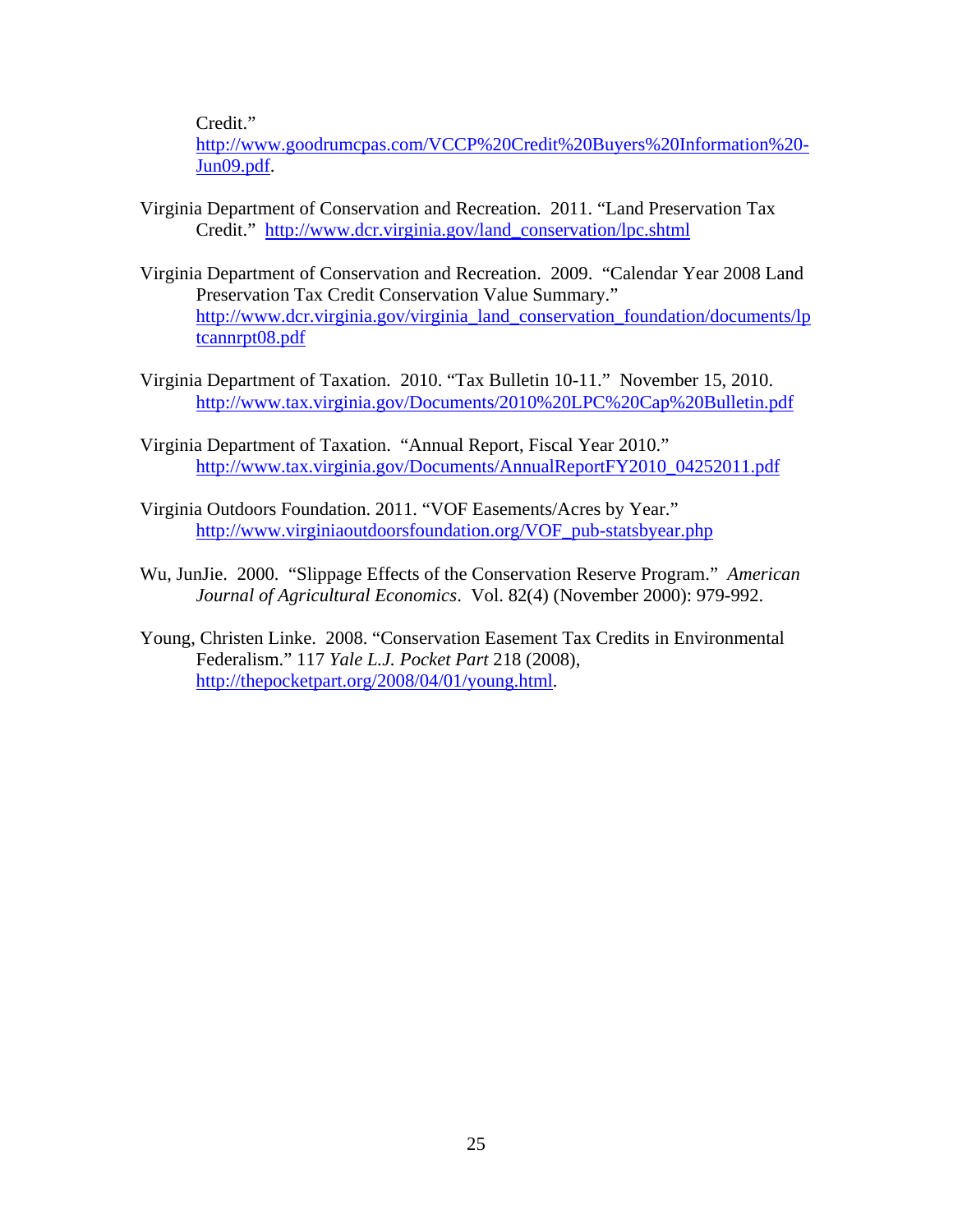| State          | Credit                                                      | Maximum per taxpayer<br>[2011 cap on total]<br>credits, if any]                           | Carryforward<br>Period | Transferable?              |
|----------------|-------------------------------------------------------------|-------------------------------------------------------------------------------------------|------------------------|----------------------------|
| Arkansas       | 50% of FMV                                                  | \$5,000 per year<br>[\$500,000]                                                           | 9 yrs                  | N <sub>o</sub>             |
| California     | 55% of FMV                                                  | None                                                                                      | 8 yrs                  | N <sub>o</sub>             |
| Colorado       | 50% of FMV                                                  | \$375,000<br>[\$22,000,000]                                                               | 20 yrs                 | Yes                        |
| Connecticut    | 50% of FMV                                                  | None                                                                                      | 25 yrs                 | N <sub>o</sub>             |
| Delaware       | 40% of FMV                                                  | \$50,000<br>$[$1,000,000]$ <sup>a</sup>                                                   | $\overline{5}$         | N <sub>o</sub>             |
| Georgia        | 25% of FMV                                                  | \$250,000 for individuals,<br>\$500,000 for<br>corporations                               | 10                     | No, but will be<br>in 2012 |
| Iowa           | 50% of FMV                                                  | \$100,000<br>20                                                                           |                        | N <sub>o</sub>             |
| Maryland       | 100% of FMV                                                 | $\overline{15}$<br>$$80,000$ , capped at<br>\$5,000 per year                              |                        | N <sub>o</sub>             |
| Massachusetts  | 50% of FMV                                                  | \$50,000<br>[\$2,000,000]                                                                 | Refundable             | N <sub>o</sub>             |
| Mississippi    | 50% of transaction<br>costs from creation of<br>easement    | \$10,000                                                                                  | 10                     | N <sub>o</sub>             |
| New Mexico     | 50% of FMV                                                  | \$250,000                                                                                 | 20 yrs                 | Yes                        |
| New York       | $25%$ of property tax<br>paid on property under<br>easement | \$5,000                                                                                   | Annual<br>benefit      | N <sub>o</sub>             |
| North Carolina | 25% of FMV                                                  | \$250,000 for individuals;<br>\$500,000 for<br>corporations and couples<br>filing jointly | $\overline{5}$         | N <sub>o</sub>             |
| South Carolina | Maximum of 25% of<br>FMV or \$250/acre                      | \$52,500 in a given year<br>As necessary                                                  |                        | Yes                        |
| Virginia       | 40% of FMV                                                  | \$50,000 per year, not<br>including credits sold<br>$[$108,424,000]^{b}$                  | 13                     | Yes                        |

Table 1 Financial Incentives of State Tax Credit Programs, 2011

<sup>a</sup> Includes credits awarded for heritage preservation easements.<br><sup>b</sup> Based on a 2006 annual cap of \$100,000,000 with legislated adjustments for inflation.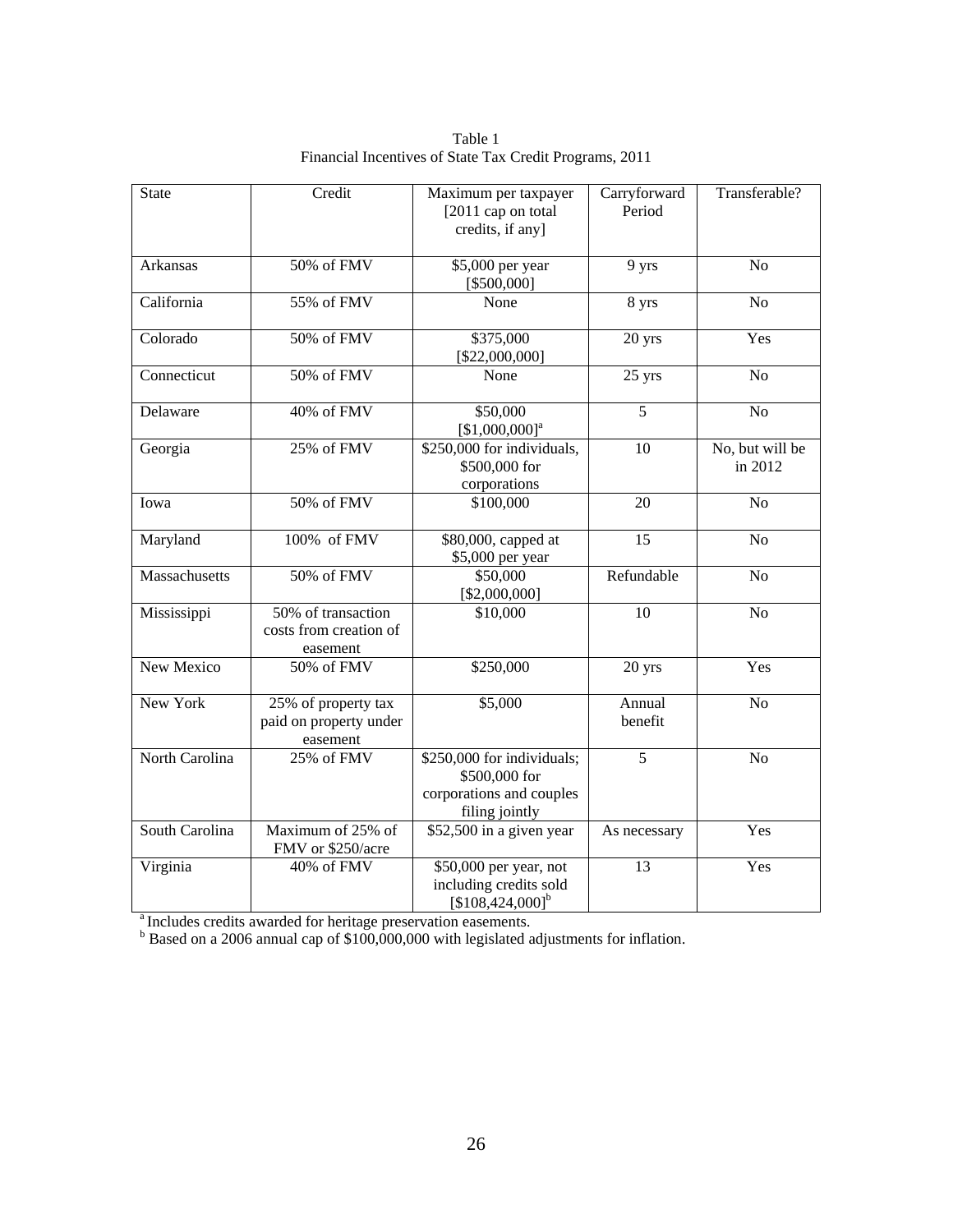| Table 2                                                        |  |
|----------------------------------------------------------------|--|
| Administrative Requirements of State Tax Credit Programs, 2011 |  |

| <b>State</b>   | Qualifying benefits compared to IRS<br>170(h)                                                 | Certification of easement benefits by state<br>agency                                                                        |
|----------------|-----------------------------------------------------------------------------------------------|------------------------------------------------------------------------------------------------------------------------------|
| Arkansas       | Limited to easements in wetland/riparian<br>zones                                             | <b>Natural Resources Commission</b>                                                                                          |
| California     | More narrow set of allowable purposes<br>than $170(h)$                                        | <b>Wildlife Conservation Board</b>                                                                                           |
| Colorado       | 170(h)                                                                                        | None                                                                                                                         |
| Connecticut    | Not tied to 170(h)                                                                            | None                                                                                                                         |
| Delaware       | Potentially more narrow set of purposes if<br>so defined by DNREC                             | Department of Natural Resources and<br><b>Environmental Control</b>                                                          |
| Georgia        | More narrow set of allowable purposes<br>than $170(h)$                                        | Department of Natural Resources                                                                                              |
| Iowa           | 170(h)                                                                                        | None                                                                                                                         |
| Maryland       | Similar, but not identical, to 170(h)                                                         | <b>Board of Public Works</b>                                                                                                 |
| Massachusetts  | 170(h); all easements also require<br>approval by Division of Conservation<br><b>Services</b> | Executive Office of Energy and<br><b>Environmental Affairs</b>                                                               |
| Mississippi    | $170(h)$ ; qualifying easements must be<br>located in state-designated areas                  | None                                                                                                                         |
| New Mexico     | 170(h); additional requirements also exist                                                    | Energy, Minerals and Natural Resources<br>Department                                                                         |
| New York       | 170(h)                                                                                        | None                                                                                                                         |
| North Carolina | Similar, but not identical, to 170(h)                                                         | Department of Environment and Natural<br>Resources                                                                           |
| South Carolina | 170(h), plus an exception for forestry<br>properties that might not qualify for<br>170(h)     | None, though credits themselves must be<br>certified before any transfer can occur                                           |
| Virginia       | 170(h)                                                                                        | Dept of Conservation and Recreation must<br>review easements for which a donor claims<br>a tax credit of \$1 million or more |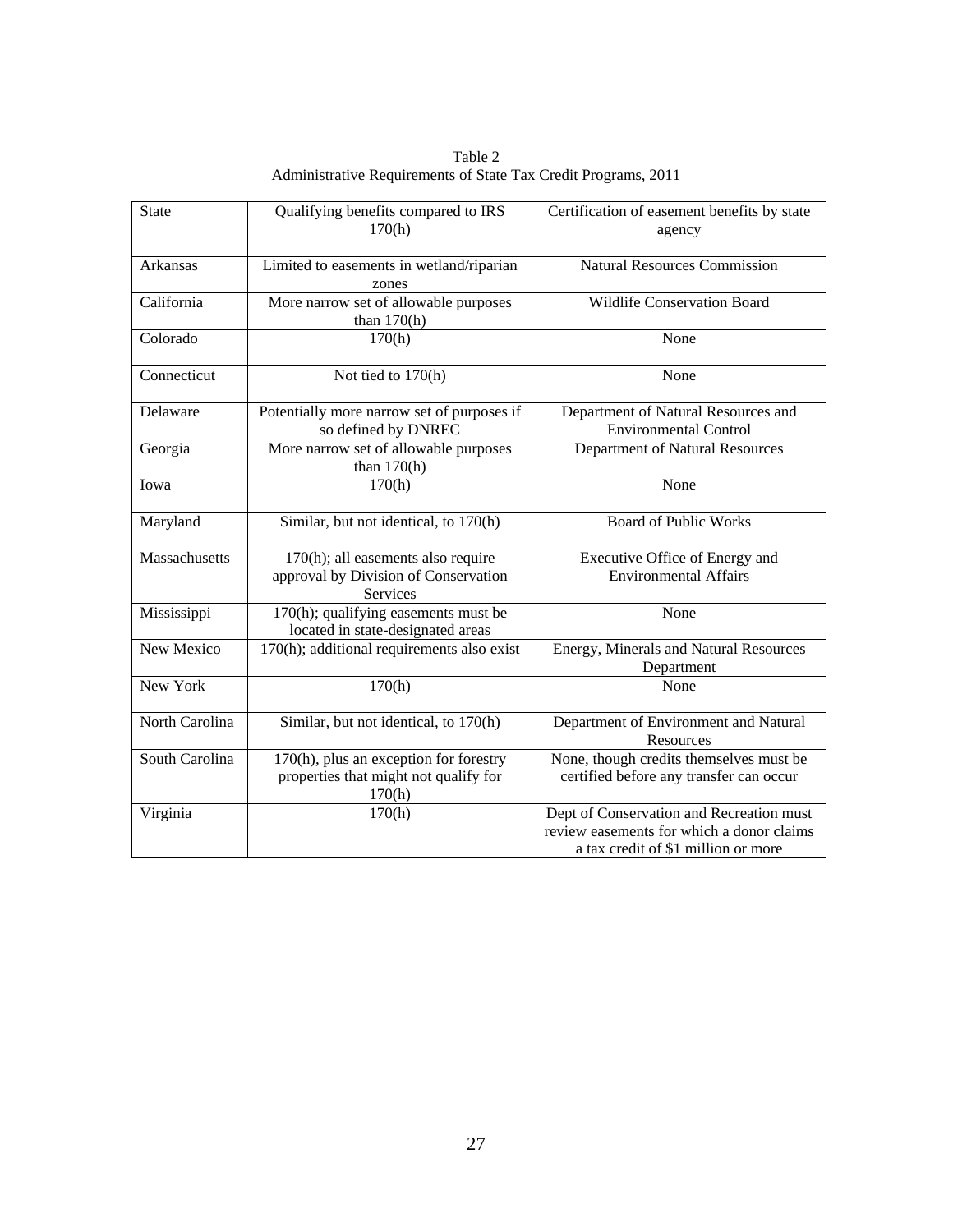| Table 3                                                       |
|---------------------------------------------------------------|
| California Natural Heritage Preservation Tax Credits Approved |

| Year of       | Number of        | Acres     | Appraised | Value of Tax |
|---------------|------------------|-----------|-----------|--------------|
| Approval      | Approved         | Protected | Value of  | Credits      |
|               | Easements        |           | Donation  | Approved     |
|               |                  |           | (000s)    | (000s)       |
| 2001          | 1                | 3,009     | \$2,600   | \$1,430      |
| 2002          | 3                | 1,849     | \$6,796   | \$3,737      |
| 2003          | $\boldsymbol{0}$ | na        | na        | na           |
| 2004          | 1                | 906       | \$27,500  | \$15,000     |
| 2005          | $\overline{0}$   | na        | na        | na           |
| 2006          | $\mathbf{0}$     | na        | na        | na           |
| 2007          | $\overline{0}$   | na        | na        | na           |
| 2008          | $\overline{0}$   | na        | na        | na           |
| 2009          | $\boldsymbol{0}$ | na        | na        | na           |
| 2010          | $\overline{0}$   | na        | na        | na           |
| Total for     | 5                | 5,764     | \$36,896  | \$20,167     |
| Easements     |                  |           |           |              |
| Total for Fee | 10               | 2,242     | \$51,693  | \$28,430     |
| Donations     |                  |           |           |              |
| Total, All    | 15               | 8,006     | \$88,589  | \$48,597     |
|               |                  |           |           |              |
|               |                  |           |           |              |

Source: Wildlife Conservation Board (2011).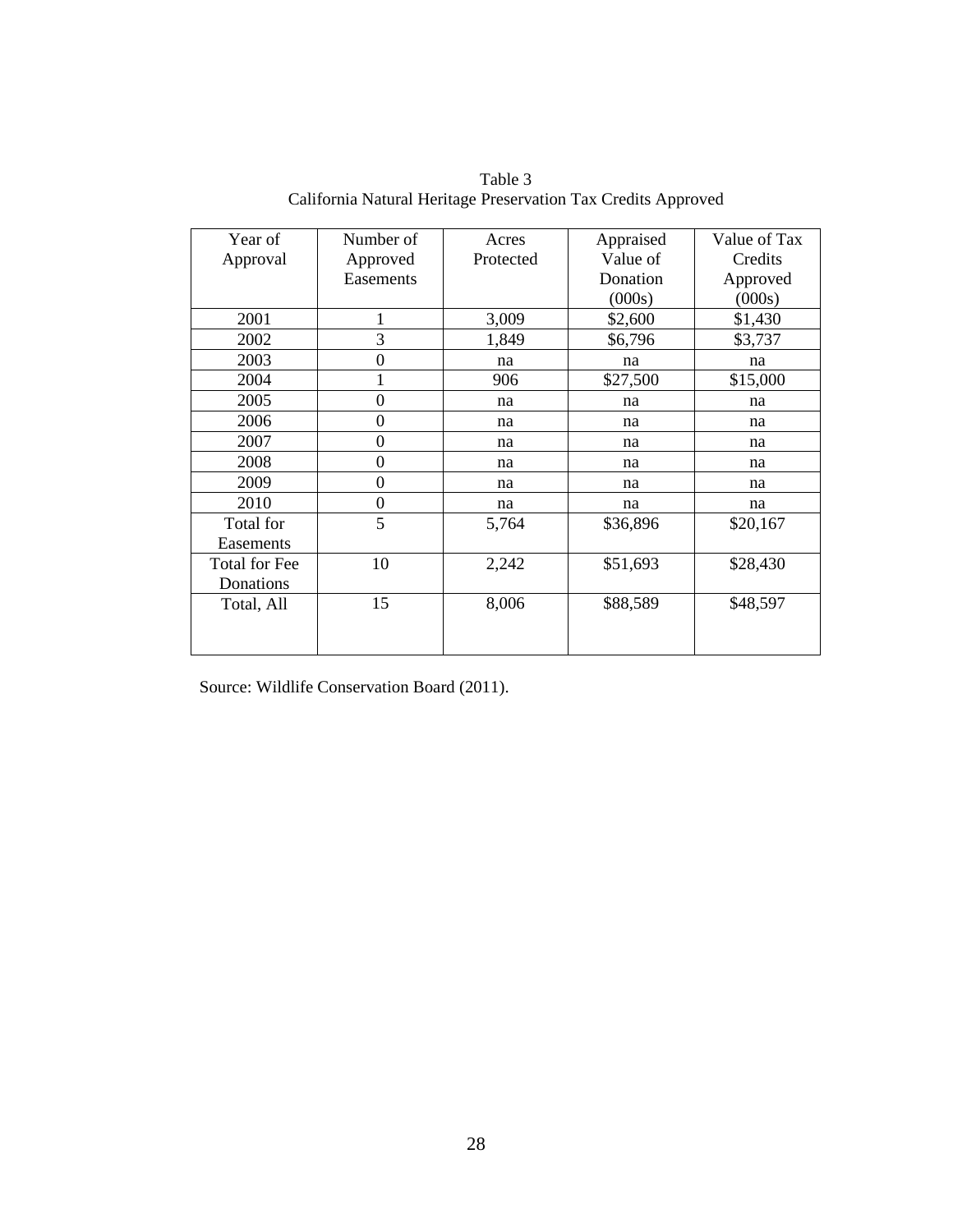| Year of   | Number of | Acres     | Value of Tax  | Average Value  |
|-----------|-----------|-----------|---------------|----------------|
| Approval  | Approved  | Protected | Credits       | of Credits per |
|           | Easements |           | Approved      | Easement       |
| 2000-2006 | 2,277     | 632,008   | \$386,663,353 | \$169,813      |
| 2007      | 529       | 149,008   | \$117,921,372 | \$222,914      |
| 2008      | 320       | 197,453   | \$62,549,448  | \$195,467      |
| 2009      | 202       | 76,328    | \$41,939,746  | \$207,623      |
| 2010      | 97        | 42,500    | \$25,407,478  | \$261,933      |
| Total     | 3,425     | 1,097,297 | \$634,481,397 |                |

Table 4 Colorado Conservation Easement Credits Approved

Sources: 2000-2006 Gross Conservation Easement Credit Report (Preliminary Data, Revised 2/03/11) and Colorado Gross Conservation Easement Report (2007-Present).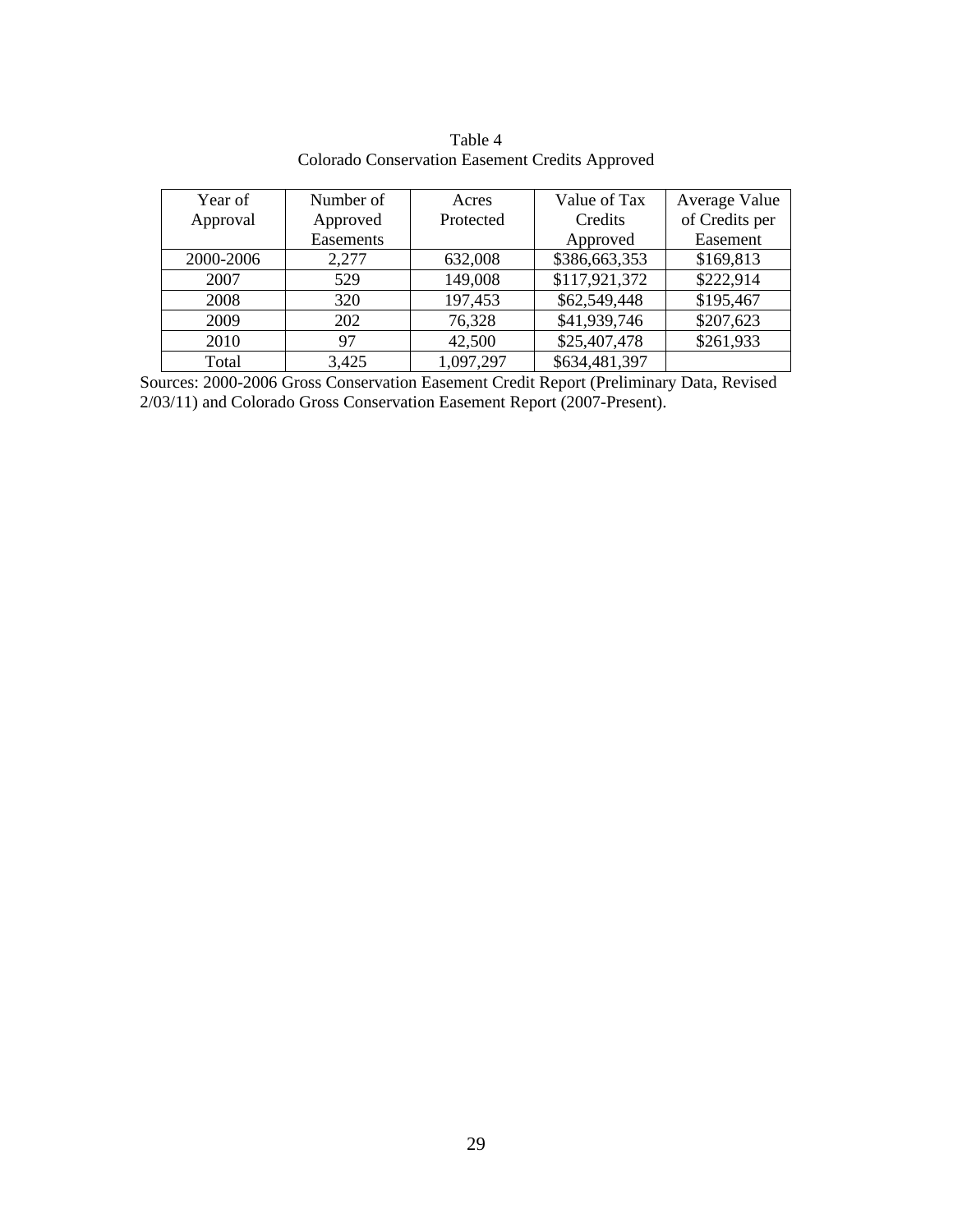Table 5 Colorado Gross Conservation Easement Credits Used, Fiscal Years

| Year | <b>Individual and Fiduciary</b> | Individual and<br>Corporate |              | Corporate |
|------|---------------------------------|-----------------------------|--------------|-----------|
|      | Amount                          | <b>Fiduciary Filings</b>    | Amount       | Filings   |
| 2001 | \$2,296,104                     | nr                          | \$29,090     | nr        |
| 2002 | \$7,818,994                     | 583                         | \$756,691    | 37        |
| 2003 | \$7,846,619                     | 758                         | \$-341,834   | 69        |
| 2004 | \$30,389,231                    | 1,531                       | \$1,282,323  | 53        |
| 2005 | \$51,558,100                    | 2,064                       | \$5,783,246  | 62        |
| 2006 | \$76,655,160                    | 2,110                       | \$8,401,391  | 96        |
| 2007 | \$71,557,167                    | 2,452                       | \$10,134,712 | 134       |
| 2008 | \$90,406,166                    | 2,254                       | \$8,005,975  | 89        |
| 2009 | \$53,124,970                    | 2,569                       | \$2,053,398  | 126       |
| 2010 | \$36,254,069                    | 1,542                       | \$1,787,205  | 14        |

Source: Colorado Department of Revenue Annual Reports (various years).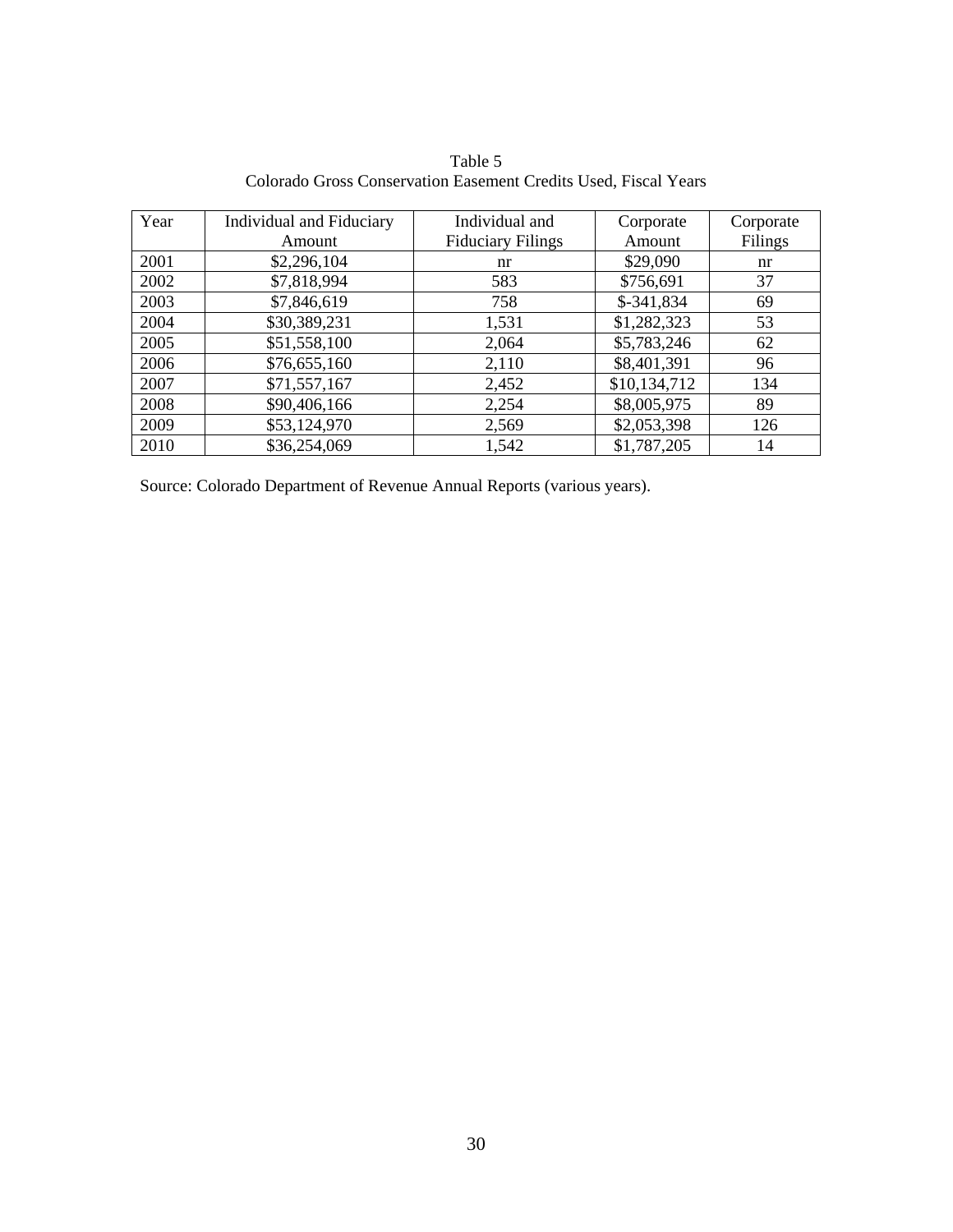| Year  | Number of  | <b>Credits Claimed</b> |
|-------|------------|------------------------|
|       | Properties |                        |
| 2000  |            | \$665,663              |
| 2001  |            | \$557,257              |
| 2002  | 5          | \$334,414              |
| 2003  | 90         | \$184,782              |
| 2004  | 4          | \$1,234,270            |
| 2005  | 3          | \$55,757               |
| 2006  | 2          | \$6,778                |
| 2007  | 4          | \$94,876               |
| 2008  | 3          | \$1,344,066            |
| Total | 124        | \$4,477,863            |

Table 6 Connecticut Donation of Land Tax Credits Claimed

Source: State of Connecticut Department of Revenue Services annual reports. Data do not distinguish donations of easements separately from donations of land. Carryforward dollars are only reported for 2008 (\$2,944,314).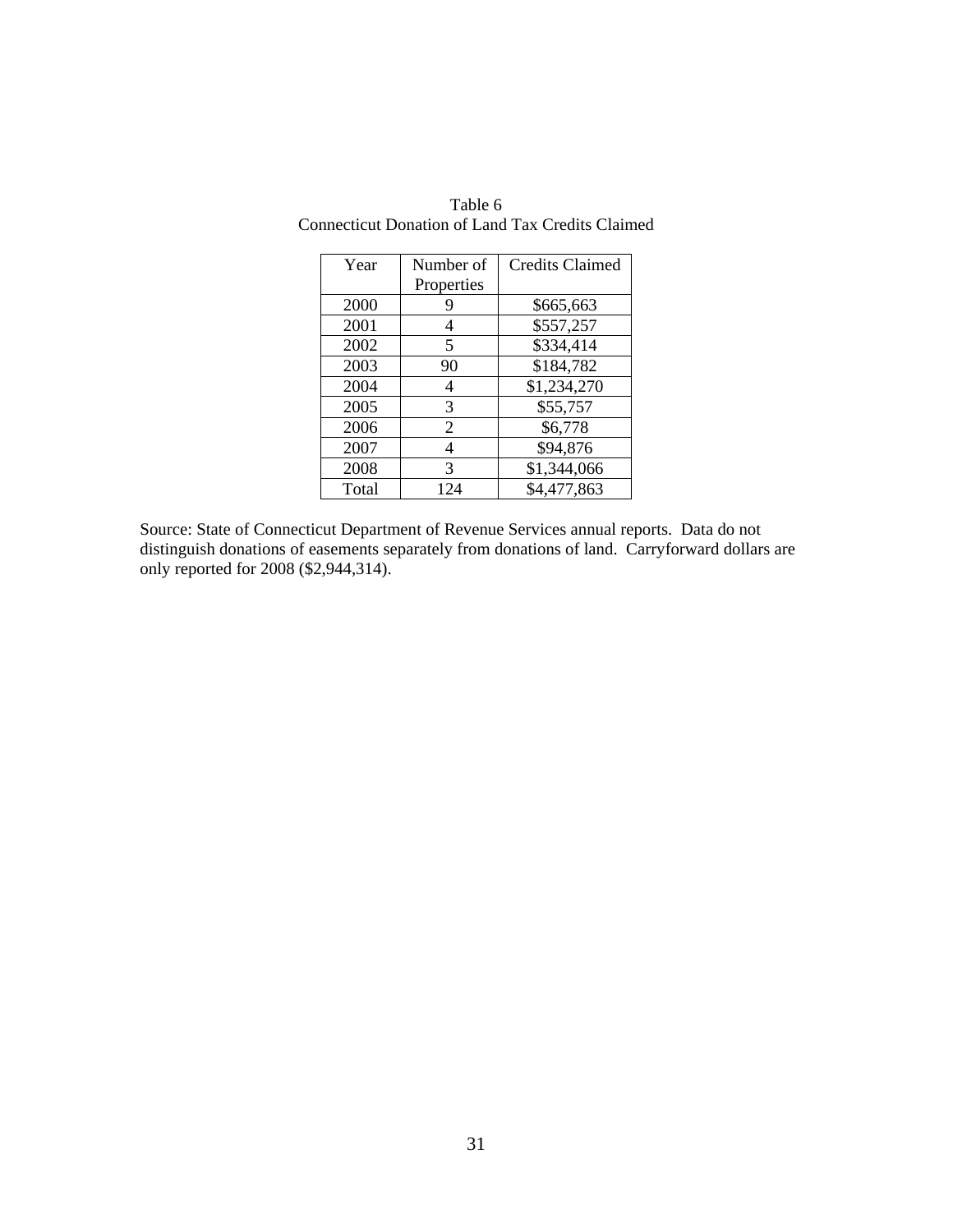|       | <b>Certified Projects</b> | Certified Acreage |
|-------|---------------------------|-------------------|
| 2006  |                           | 23                |
| 2007  | 27                        | 10,369            |
| 2008  | 69                        | 25,708            |
| 2009  | 60                        | 20,295            |
| 2010  | 70                        | 47,310            |
| Total | 228                       | 103,705           |

Table 7 Conservation Tax Credits, Georgia

Source: Sorenson, Georgia Conservation Tax Credit 2006-10 Summary Report, February 2011. Data includes all projects that were endorsed, including donations of land and of historic facades. Conservation easements represented 214 of the 228 projects (94%).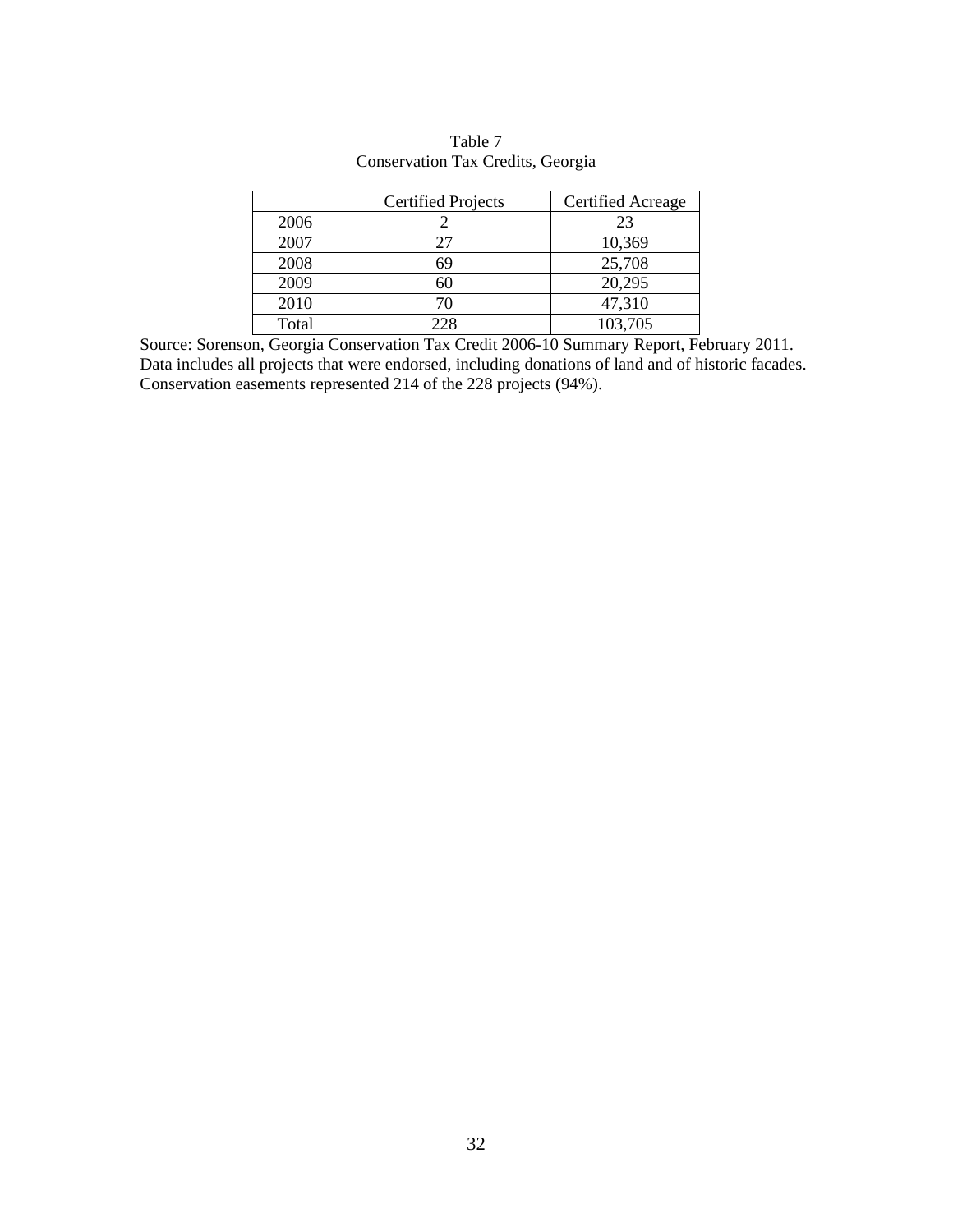|      | Number of Taxpayers Claiming | Value of Credits |
|------|------------------------------|------------------|
|      | Credits                      | Claimed          |
| 2008 | 122                          | \$777,536        |
| 2009 |                              | \$960,635        |
| 2010 |                              | \$993.632        |

Table 8 State Income Tax Credit Awards, Maryland

Source: Bureau of Revenue Estimates, Comptroller of Maryland. Unpublished data.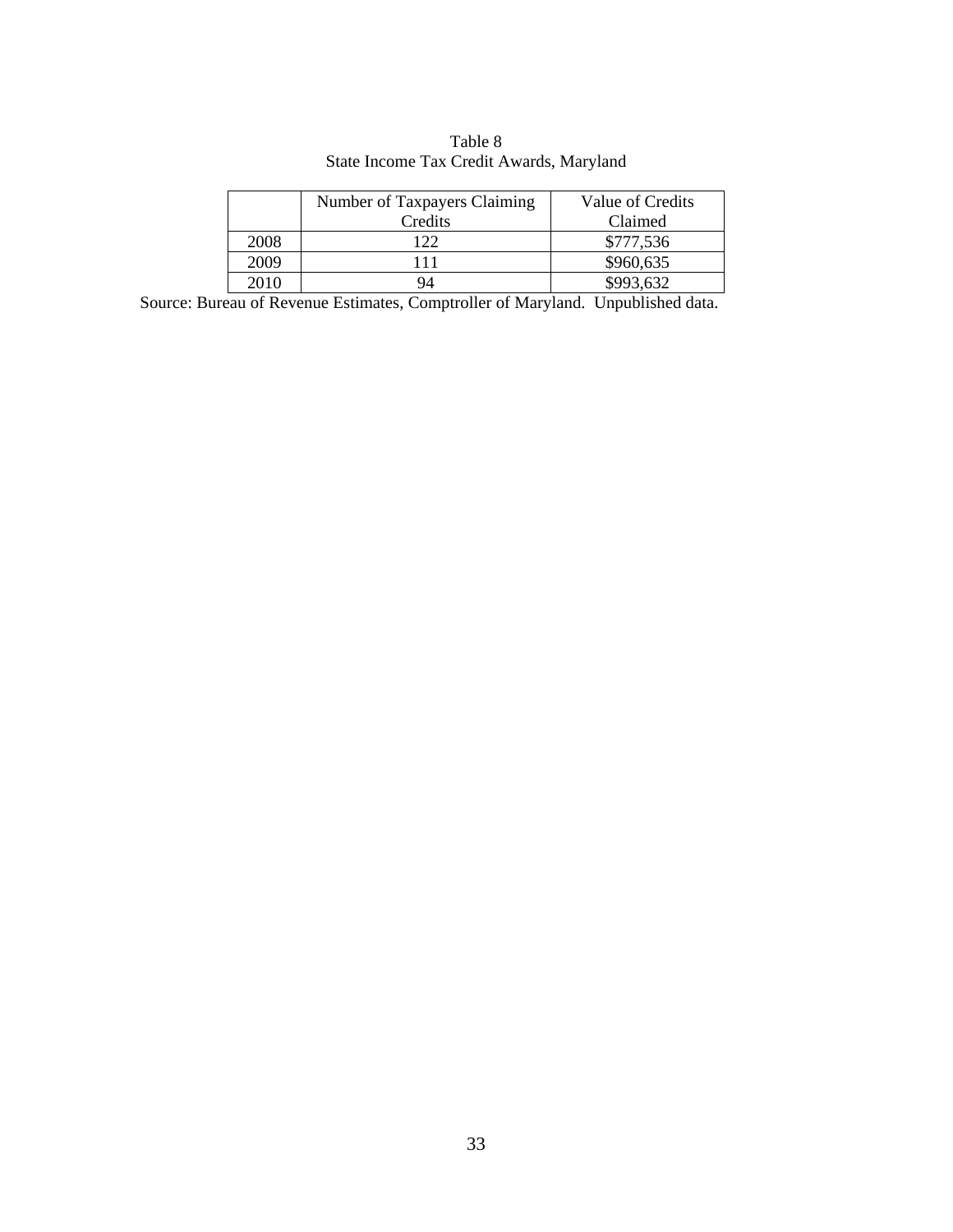|        | Number | Total   | Land           | Easement  | Appraised    | <b>Tax Credits</b> |
|--------|--------|---------|----------------|-----------|--------------|--------------------|
|        |        | Acreage | Donations      | Donations | Value        | Awarded            |
| 2004   | 6      | 5,801   |                | 4         | \$4,083,100  | \$501,050          |
| 2005   | 14     | 8,179   | 9              | 5         | \$5,077,480  | \$1,005,040        |
| 2006   | 11     | 1,312   | $\overline{4}$ |           | \$3,337,600  | \$798,424          |
| 2007   | 7      | 4,846   | $\overline{2}$ | 5         | \$4,472,377  | \$498,217          |
| 2008   | 13     | 12,397  |                | 12        | \$6,870,761  | \$2,176,052        |
| 2009   | 13     | 2,384   |                | 12        | \$7,803,755  | \$2,569,914        |
| 2010   | 17     | 9,952   | 6              | 11        | \$10,975,500 | \$4,171,100        |
| Totals | 81     | 44,871  | 25             | 56        | \$42,620,573 | \$11,719,797       |

Table 9 Land Conservation Incentives Credits, New Mexico

Source: New Mexico Energy, Minerals and Natural Resources Department. Unpublished data.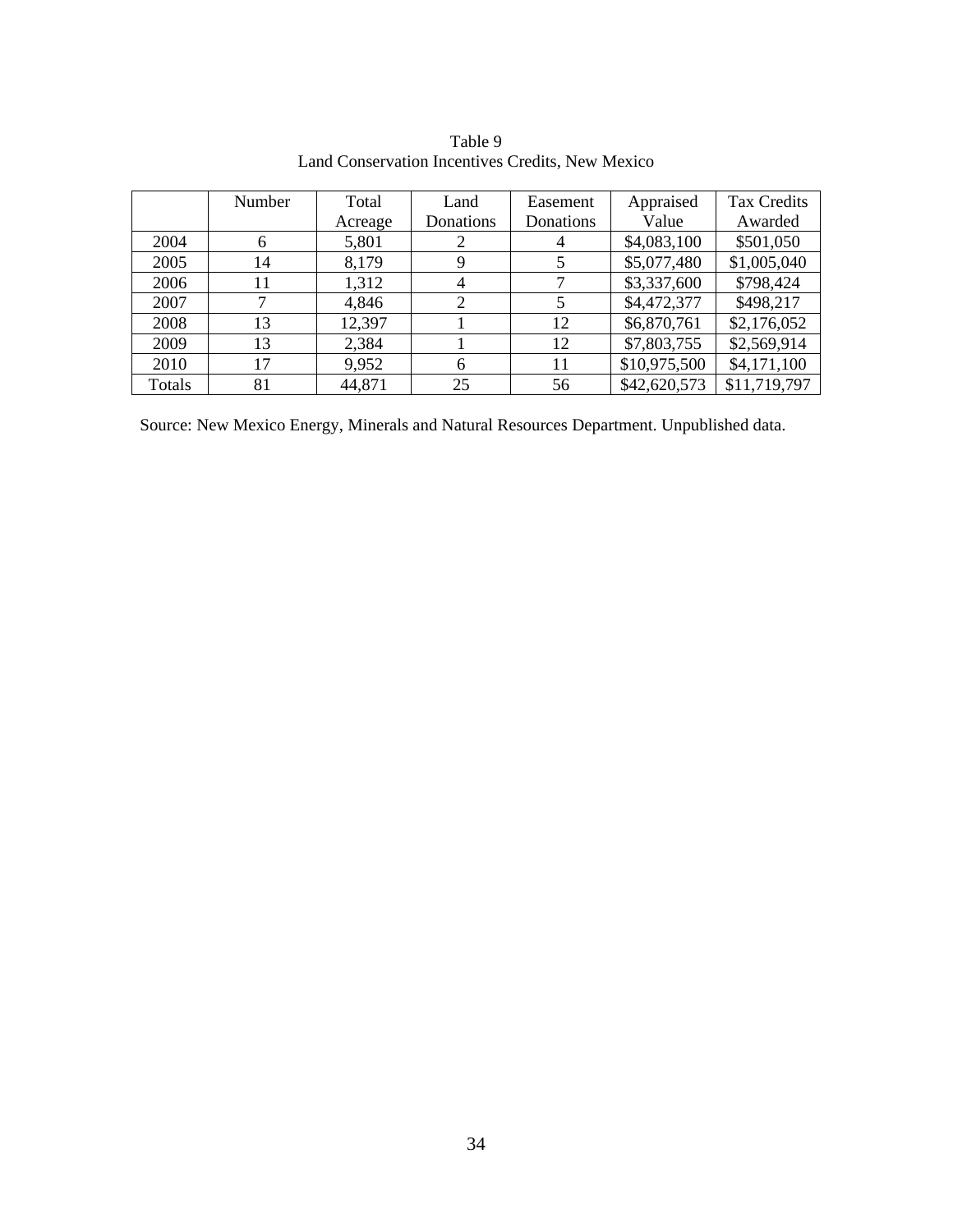| Year       | <b>Conservation Tax Credit</b> | <b>Easement Acreage</b> |  |
|------------|--------------------------------|-------------------------|--|
|            | Projects (Easements Only)      |                         |  |
| 1985       | 1                              | 13                      |  |
| 1988       | $\overline{2}$                 | 57                      |  |
| 1990       | 6                              | 7,617                   |  |
| 1991       | $\mathbf{1}$                   | 146                     |  |
| 1992       | $\overline{4}$                 | 347                     |  |
| 1993       | 5                              | 644                     |  |
| 1994       | $\overline{3}$                 | 167                     |  |
| 1995       | 6                              | 1,268                   |  |
| 1996       | 7                              | 629                     |  |
| 1997       | 14                             | 1,098                   |  |
| 1998       | 11                             | 660                     |  |
| 1999       | 32                             | 5,235                   |  |
| 2000       | 45                             | 9,253                   |  |
| 2001       | 57                             | 10,462                  |  |
| 2002       | 53                             | 6,401                   |  |
| 2003       | 50                             | 8,558                   |  |
| 2004       | 49                             | 8,406                   |  |
| 2005       | 65                             | 8,856                   |  |
| 2006       | 78                             | 11,431                  |  |
| 2007       | 115                            | 16,978                  |  |
| 2008       | 69                             | 8,971                   |  |
| 2009       | 68                             | 8,467                   |  |
| Total,     | 741                            | 115,663                 |  |
| easements  |                                |                         |  |
| only       |                                |                         |  |
| Total, all | 1,288                          | 213,024                 |  |
| donations  |                                |                         |  |

Table 10 North Carolina Conservation Easements Receiving Tax Credits

Source: North Carolina Department of Environment and Natural Resources (2010). Unpublished data.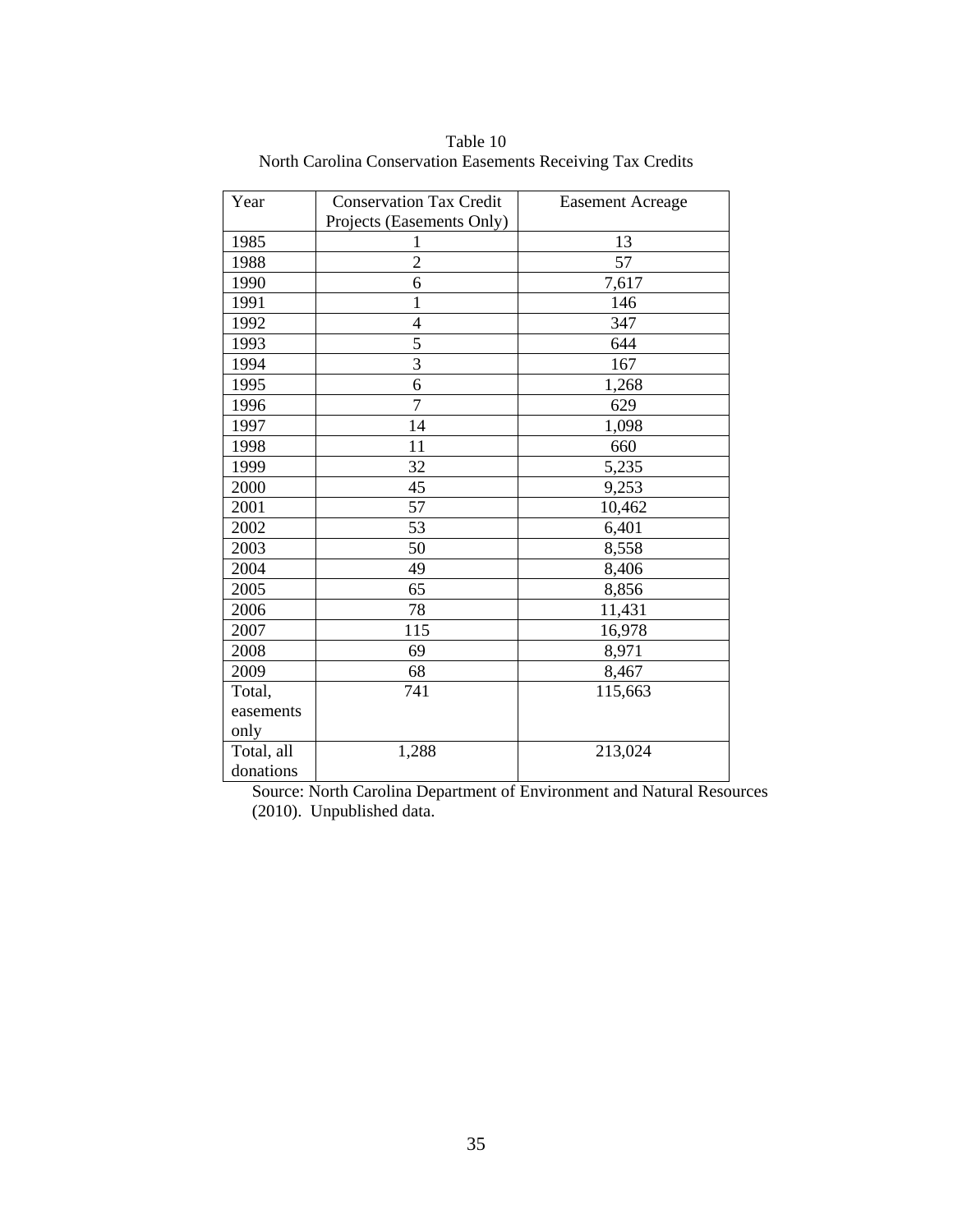Table 11 South Carolina Qualified Conservation Credits Claimed, Personal Income Tax

| Year | Number of | Value of Credits | Average Credits per |
|------|-----------|------------------|---------------------|
|      | Easements | Claimed          | Easement            |
| 2002 | 81        | \$1,384,241      | \$17,089            |
| 2003 | 78        | \$1,666,677      | \$21,368            |
| 2004 | 73        | \$3,089,890      | \$42,327            |
| 2005 | 99        | \$1,996,166      | \$20,163            |
| 2006 | 120       | \$3,111,071      | \$25,926            |
| 2007 | 222       | \$6,913,672      | \$31,143            |

Source: South Carolina Department of Revenue Annual Reports (various years).

Table 12 South Carolina Qualified Conservation Credits Claimed, Corporate Income Tax

| Fiscal<br>Year | Number<br>of<br>Easements | Value of Credits<br>Claimed |
|----------------|---------------------------|-----------------------------|
| 2004-05        |                           | \$41,338                    |
| 2005-06        |                           | ፍር                          |
| 2006-07        |                           | \$2,557                     |
| 2007-08        |                           |                             |

Source: South Carolina Department of Revenue Annual Reports (various years).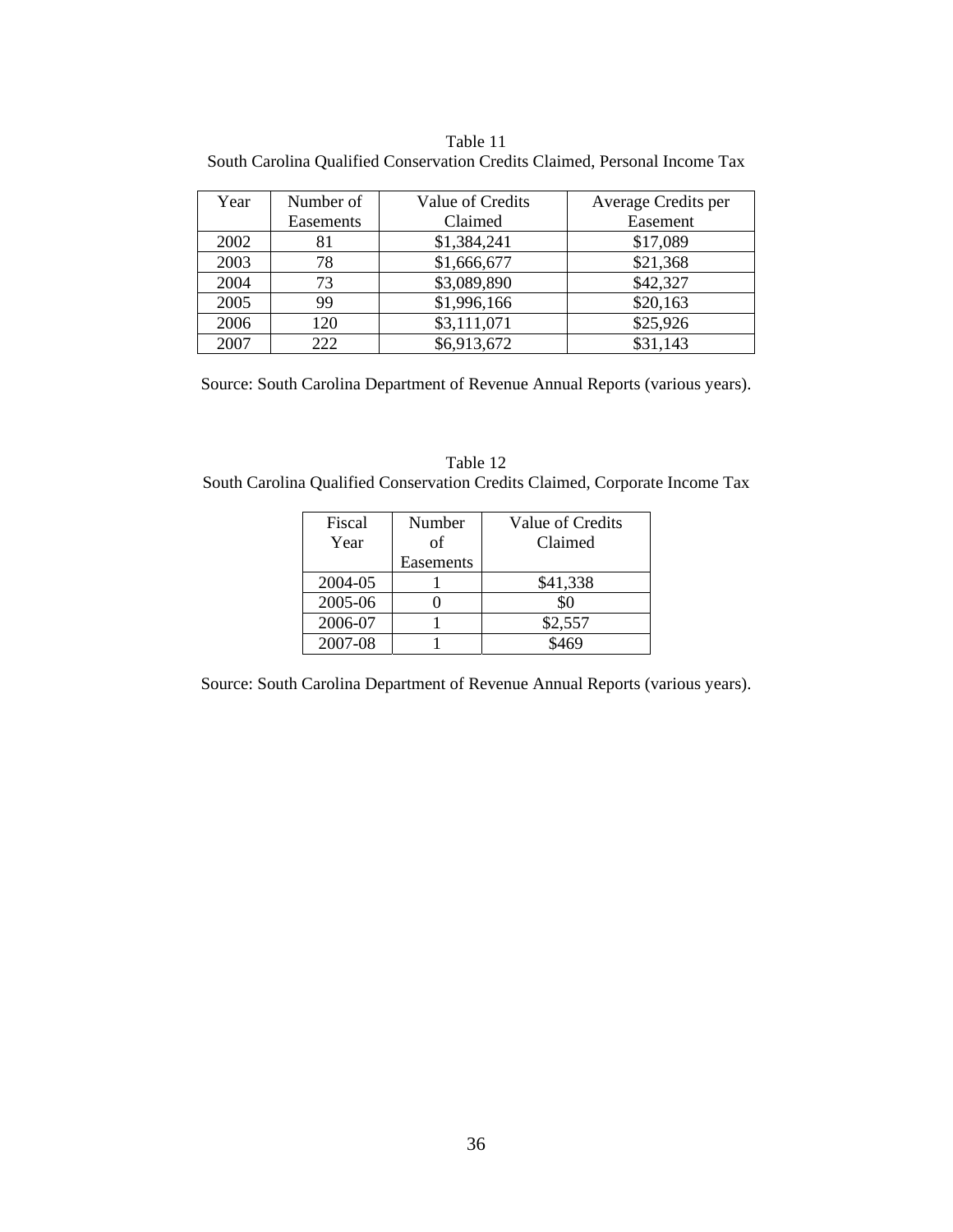| Tax Year | Number of | Number of | Appraised     | Tax Credit    |
|----------|-----------|-----------|---------------|---------------|
|          | Donations | Acres     | Value         | <b>Issued</b> |
| 2000     | 126       | 17441     | \$51,941,891  | \$25,970,946  |
| 2001     | 94        | 13534     | \$53,531,727  | \$26,765,864  |
| 2002     | 214       | 34791     | \$124,520,613 | \$62,260,307  |
| 2003     | 139       | 28059     | \$150,717,414 | \$75,358,707  |
| 2004     | 237       | 49379     | \$283,011,440 | \$141,505,720 |
| 2005     | 277       | 55914     | \$310,875,751 | \$155,437,875 |
| 2006     | 455       | 93605     | \$493,992,166 | \$246,996,083 |
| 2007     | 254       | 59423     | \$249,862,906 | \$99,945,164  |
| 2008     | 224       | 60199     | \$255,717,705 | \$102,287,084 |

Table 13 Virginia Land Conservation Tax Credits Issued

Source: Virginia Department of Taxation data, published in Hocker and Maroon, 2010, p. 140.